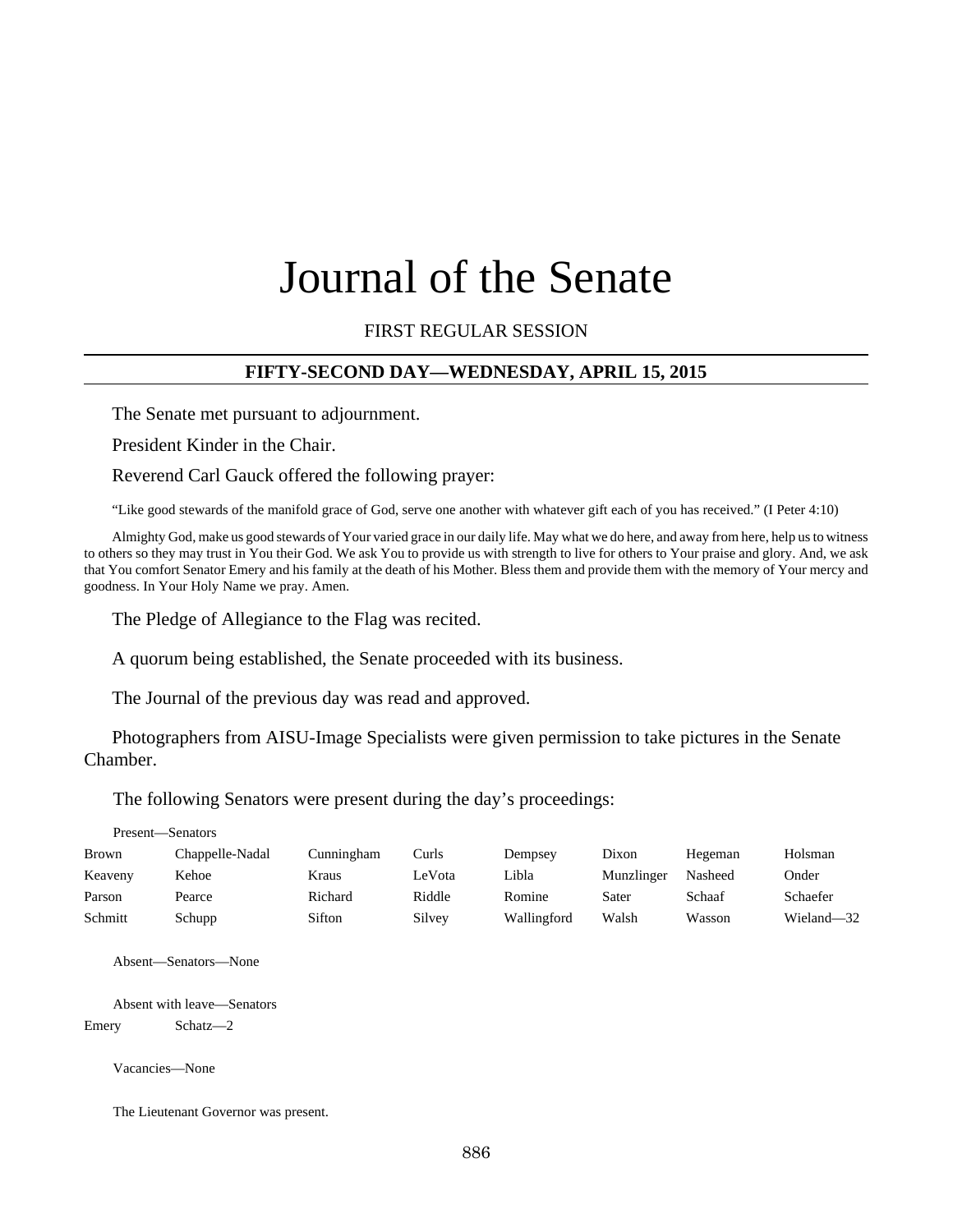#### **RESOLUTIONS**

Senator Parson offered Senate Resolution No. 808, regarding the Fifty-fifth Wedding Anniversary of Mr. and Mrs. Jacob "Jake" Francka, Brighton, which was adopted.

Senator Schaefer offered Senate Resolution No. 809, regarding Mike Alden, which was adopted.

Senator Curls offered Senate Resolution No. 810, regarding Reverend Ivy A. Ganaway, Kansas City, which was adopted.

Senator Riddle offered Senate Resolution No. 811, regarding Myles Strid, Fulton, which was adopted.

Senator Riddle offered Senate Resolution No. 812, regarding the One Hundredth Birthday of Phyllis Dixon, Paris, which was adopted.

## **SENATE BILLS FOR PERFECTION**

At the request of Senator Munzlinger, **SB 339** was placed on the Informal Calendar.

**SB 87**, with **SCS**, was placed on the Informal Calendar.

At the request of Senator Schaaf, **SB 53** was placed on the Informal Calendar.

At the request of Senator Munzlinger, **SB 55** was placed on the Informal Calendar.

At the request of Senator Riddle, **SB 500** was placed on the Informal Calendar.

At the request of Senator Munzlinger, **SB 469** was placed on the Informal Calendar.

**SB 400** was placed on the Informal Calendar.

At the request of Senator Wasson, **SB 416** was placed on the Informal Calendar.

At the request of Senator Sater, **SB 457** was placed on the Informal Calendar.

At the request of Senator Wasson, **SB 517**, with **SCS**, was placed on the Informal Calendar.

At the request of Senator Dixon, **SB 200** was placed on the Informal Calendar.

At the request of Senator Dixon, **SB 91**, with **SCS**, was placed on the Informal Calendar.

At the request of Senator Dixon, **SB 112**, with **SCS**, was placed on the Informal Calendar.

At the request of Senator Hegeman, **SB 321**, with **SCS**, was placed on the Informal Calendar.

At the request of Senator Keaveny, **SB 304**, with **SCS**, was placed on the Informal Calendar.

At the request of Senator Parson, **SB 141** was placed on the Informal Calendar.

**SB 352** was placed on the Informal Calendar.

**SB 377** was placed on the Informal Calendar.

At the request of Senator Onder, **SB 305** was placed on the Informal Calendar.

At the request of Senator Pearce, **SB 369** was placed on the Informal Calendar.

At the request of Senator Walsh, **SB 435**, with **SCS**, was placed on the Informal Calendar.

At the request of Senator Kehoe, **SB 232**, with **SCS**, was placed on the Informal Calendar.

At the request of Senator Schmitt, **SB 366** was placed on the Informal Calendar.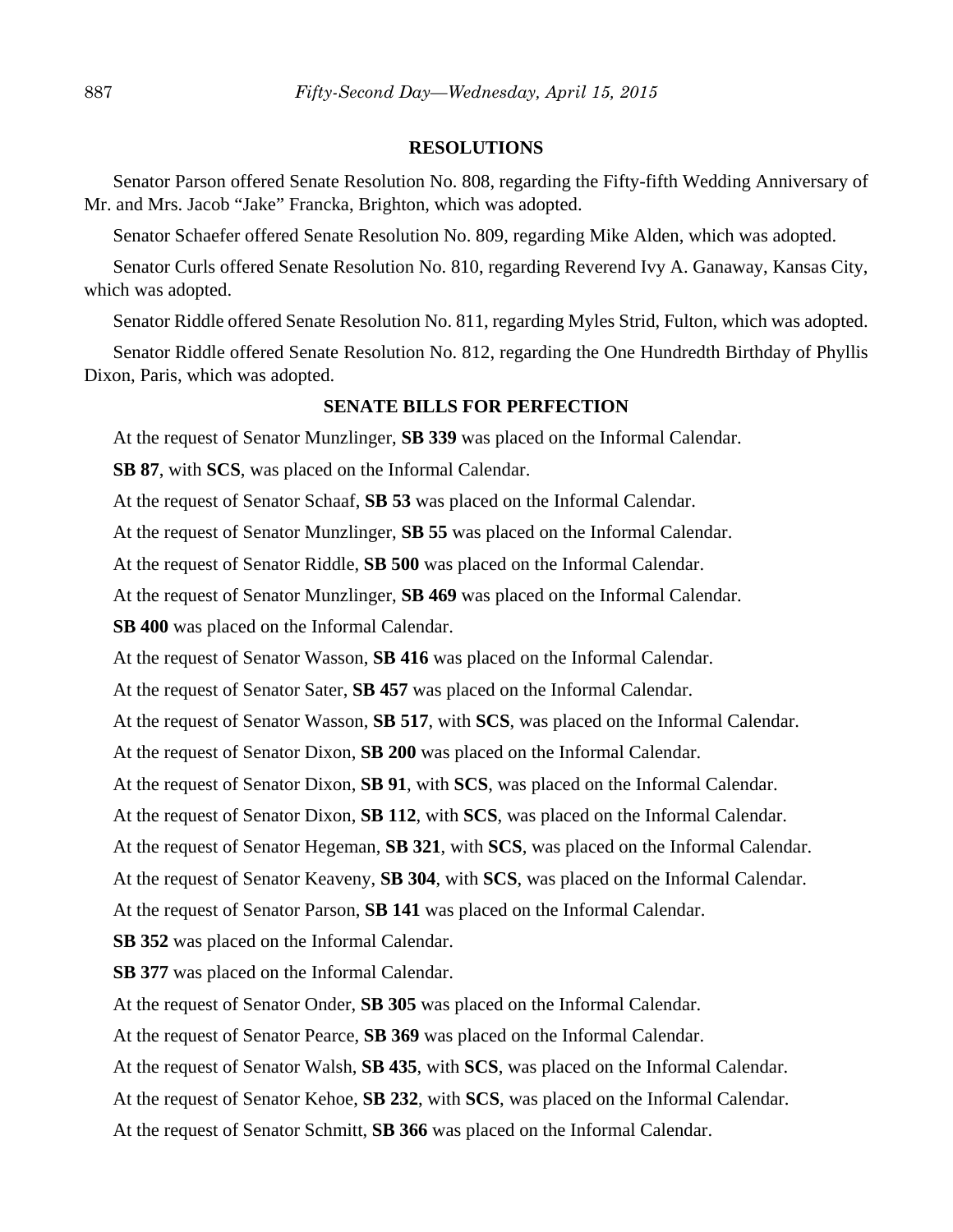At the request of Senator Pearce, **SB 299** was placed on the Informal Calendar. At the request of Senator Curls, **SB 430** was placed on the Informal Calendar. At the request of Senator Pearce, **SB 268**, with **SCS**, was placed on the Informal Calendar. At the request of Senator Brown, **SB 539**, with **SCS**, was placed on the Informal Calendar. At the request of Senator Cunningham, **SB 488** was placed on the Informal Calendar. **SB 69**, with **SCS**, was placed on the Informal Calendar. At the request of Senator Wasson, **SB 561** was placed on the Informal Calendar. At the request of Senator Onder, **SB 481**, with **SCS**, was placed on the Informal Calendar. **SB 567** was placed on the Informal Calendar. At the request of Senator Pearce, **SB 145**, with **SCS**, was placed on the Informal Calendar. At the request of Senator Sater, **SB 354**, with **SCS**, was placed on the Informal Calendar. At the request of Senator Wallingford, **SB 314** was placed on the Informal Calendar. At the request of Senator Dixon, **SB 463** was placed on the Informal Calendar. At the request of Senator Schmitt, **SB 420** was placed on the Informal Calendar. At the request of Senator Sater, **SB 151** was placed on the Informal Calendar. At the request of Senator Kehoe, **SB 476** was placed on the Informal Calendar. At the request of Senator Romine, **SB 225**, with **SCS**, was placed on the Informal Calendar. At the request of Senator Libla, **SB 373** was placed on the Informal Calendar. At the request of Senator Munzlinger, **SB 371** was placed on the Informal Calendar. At the request of Senator Brown, **SB 317** was placed on the Informal Calendar. At the request of Senator Wallingford, **SB 474** was placed on the Informal Calendar. Senator Dempsey moved that **SB 475** be taken up for perfection, which motion prevailed. Senator Dempsey offered **SS** for **SB 475**, entitled:

## SENATE SUBSTITUTE FOR SENATE BILL NO. 475

An Act to repeal section 105.716, RSMo, and to enact in lieu thereof two new sections relating to the intervention of the general assembly in certain civil actions.

Senator Dempsey moved that **SS** for **SB 475** be adopted.

Senator Pearce assumed the Chair.

Senator Keaveny offered **SA 1**:

## SENATE AMENDMENT NO. 1

Amend Senate Substitute for Senate Bill No. 475, Page 1, Section 21.415, Line 7, by striking the words "on behalf of the general assembly"; and further amend line 15 by striking the words "general assembly"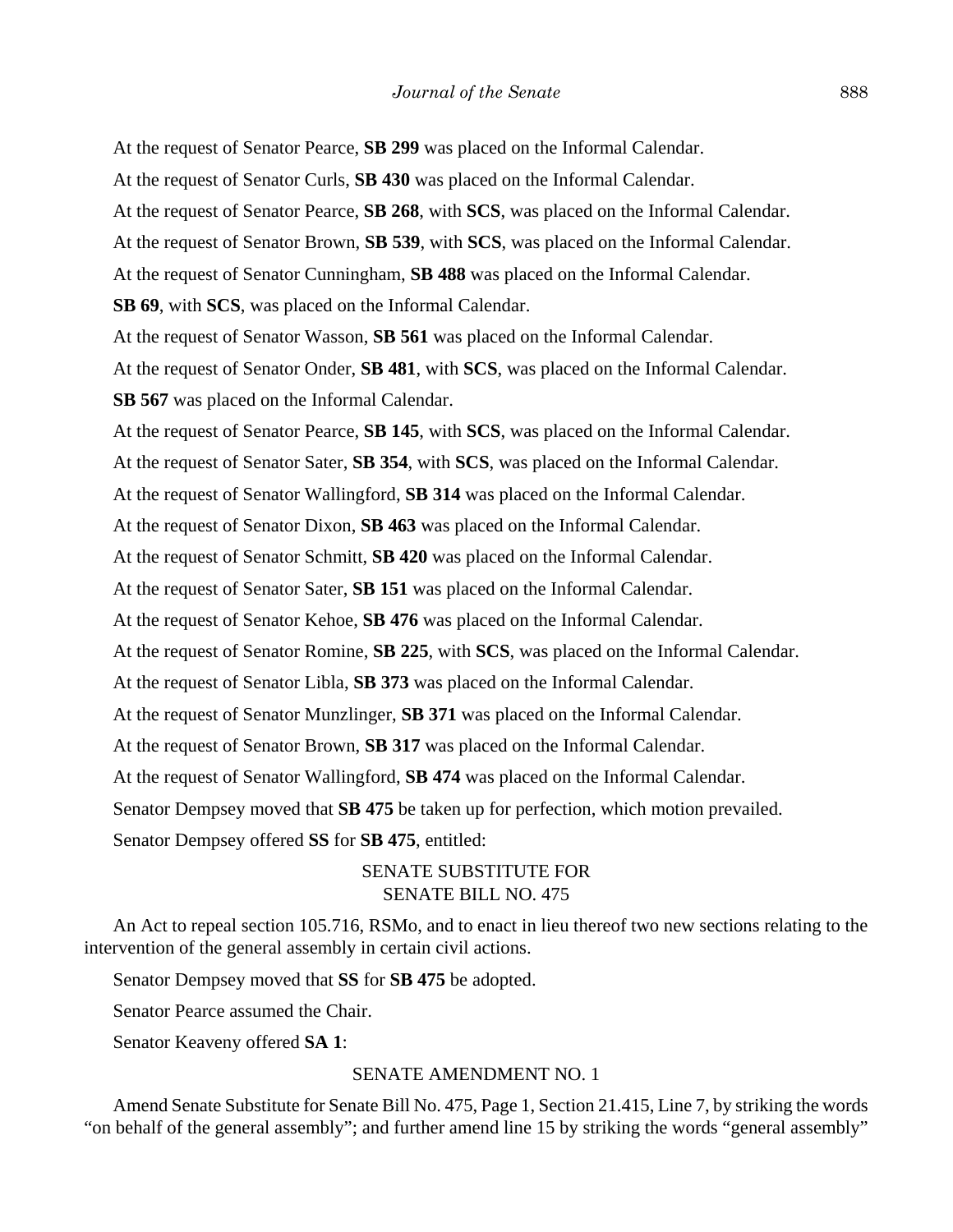and inserting in lieu thereof the following: "**speaker of the house of representatives and the president pro tempore of the senate**"; and further amend line 16 by striking the words "the general assembly" and inserting in lieu thereof the following: "**the speaker of the house of representatives and the president pro tempore of the senate**"; and further amend line 19 by striking the words "by agreement of the"; and further amend said bill and section, page 2, lines 1-2 by striking all of said lines and inserting in lieu thereof the following: "**upon adoption of a concurrent resolution by the general assembly.**"; and further amend lines 4-5 by striking the words "on behalf of the general assembly"; and further amend line 7 by striking the words "general assembly" and inserting in lieu thereof the following: "**speaker of the house of representatives and the president pro tempore of the senate**"; and further amend line 9 by striking the words "general assembly" and inserting in lieu thereof the following: "**speaker of the house of representatives and the president pro tempore of the senate**"; and further amend line 13 by striking the words "general assembly" and inserting in lieu thereof the following: "**speaker of the house of representatives and the president pro tempore of the senate**"; and further amend line 15 by striking the words "general assembly incurs"; and inserting in lieu thereof the following: "**speaker of the house of representatives and the president pro tempore of the senate incur**"; and

Further amend said bill, page 4, section 105.716, line 9 by striking the words "general assembly" and inserting in lieu thereof the following: "**speaker of the house of representatives and the president pro tempore of the senate**"; and further amend line 14 by striking the words "general assembly when the general assembly is a party" and inserting in lieu thereof the following: "**speaker of the house of representatives and the president pro tempore of the senate when they are parties**".

Senator Keaveny moved that the above amendment be adopted, which motion failed.

At the request of Senator Dempsey, **SB 475**, with **SS** (pending), was placed on the Informal Calendar.

Senator Dixon moved that **SB 200** be called from the Informal Calendar and taken up for perfection, which motion prevailed.

On motion of Senator Dixon, **SB 200** was declared perfected and ordered printed.

Senator Kehoe moved that **SB 476** be called from the Informal Calendar and taken up for perfection, which motion prevailed.

Senator Kehoe offered **SS** for **SB 476**, entitled:

## SENATE SUBSTITUTE FOR SENATE BILL NO. 476

An Act to repeal sections 259.010, 259.020, 259.030, 259.050, 259.070, 259.080, 259.100, 259.190, 259.210, 260.500, 644.011, and 644.016, RSMo, and to enact in lieu thereof thirteen new sections relating to the department of natural resources.

Senator Kehoe moved that **SS** for **SB 476** be adopted.

Senator Kraus assumed the Chair.

Senator Romine offered **SA 1**:

#### SENATE AMENDMENT NO. 1

Amend Senate Substitute for Senate Bill No. 476, Page 22, Section 259.210, Line 1 of said page, by inserting immediately after said line the following: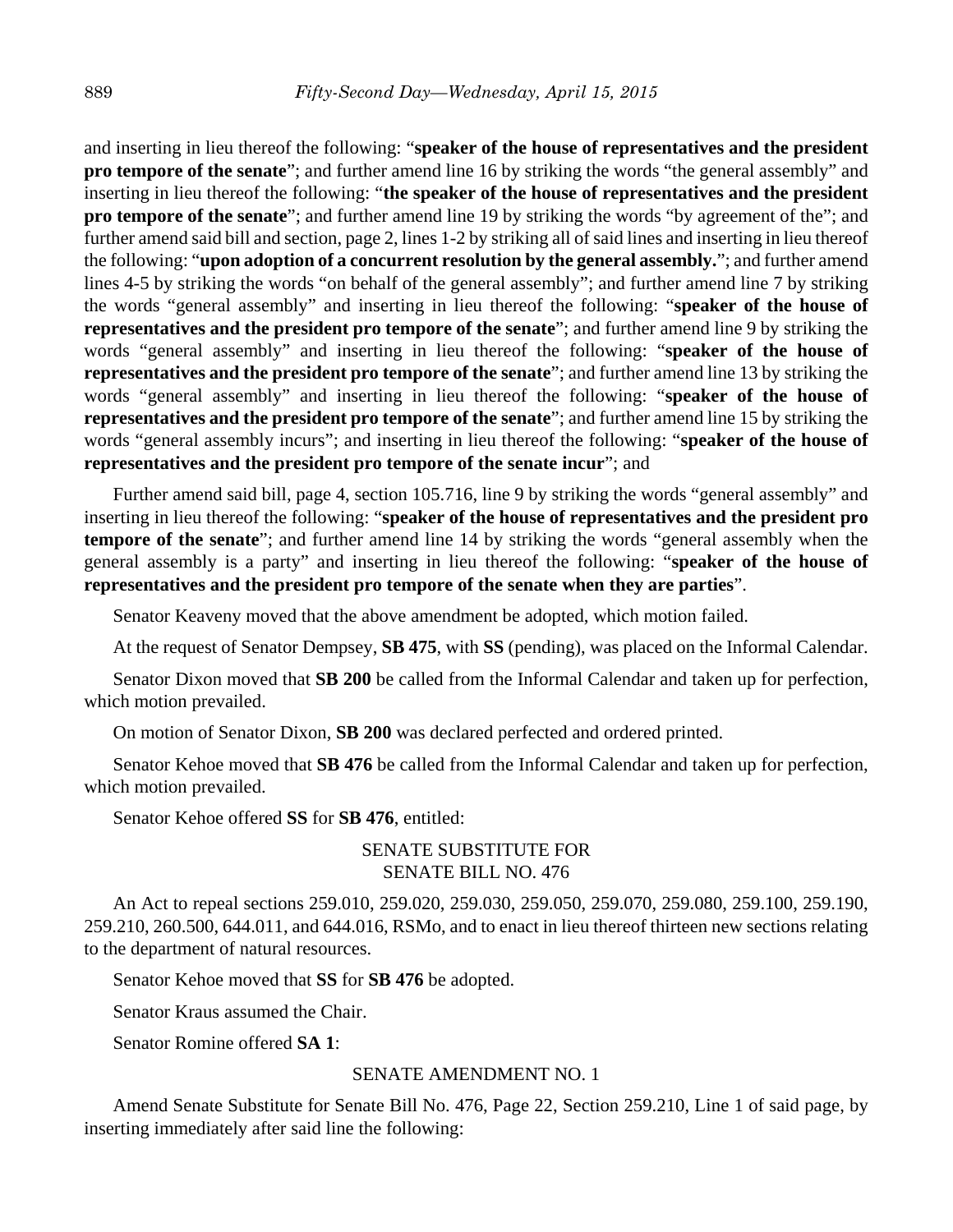"260.235. Any person aggrieved by a forfeiture of any financial assurance instrument, civil or administrative penalty or denial, suspension or revocation of a permit required by section 260.205 or a modification to a permit issued under section 260.205 or any disapproval of the plan required by section 260.220, may appeal such decision as provided in **[**section**] sections** 621.250**[**, subject to judicial review as provided by law**] and 640.013 by filing a petition with the administrative hearing commission within thirty days of the decision**. The notice of the department shall be effected by certified mail and shall set forth the reasons for such forfeiture, disapproval, denial, suspension, civil penalty or revocation. The department may seek an injunction in the circuit court in which the facility is located requiring the facility for which the transfer of ownership has been denied, or the permit or modification of the permit has been denied, suspended or revoked, to cease operations from the date ordered by the court until such time as the appeal is resolved or obtain a performance bond in the amount and manner as prescribed by rule. The department's action seeking an injunction shall be based on the seriousness of the threat to the environment which continued operation of the facility poses. A bond may be required in order to stay the effect of the department's action until the appeal is resolved, in which case such bond shall remain in place until the appeal is resolved. If the department's decision is upheld, the bond shall be forfeited and placed in a separate subaccount of the solid waste management fund. **Once the administrative hearing commission has reviewed the appeal, the administrative hearing commission shall make a final decision on the forfeiture of any financial assurance instrument, civil or administrative penalty, denial, suspension, revocation, or modification of a permit or disapproval of the plan required by section 260.220. The administrative hearing commission shall mail copies of its final decision to the parties to the appeal or their counsel of record. The commission's decision shall be subject to judicial review pursuant to chapter 536, except that the court of appeals district with territorial jurisdiction coextensive with the county where the solid waste processing facility or disposal area is located or is to be located shall have original jurisdiction. No judicial review shall be available until and unless all administrative remedies are exhausted.**

260.395. 1. After six months from the effective date of the standards, rules and regulations adopted by the commission pursuant to section 260.370, it shall be unlawful for any person to transport any hazardous waste in this state without first obtaining a hazardous waste transporter license. Any person transporting hazardous waste in this state shall file an application for a license pursuant to this subsection which shall:

(1) Be submitted on a form provided for this purpose by the department and shall furnish the department with such equipment identification and data as may be necessary to demonstrate to the satisfaction of the department that equipment engaged in such transportation of hazardous waste, and other equipment as designated in rules and regulations pursuant to sections 260.350 to 260.430, is adequate to provide protection of the health of humans and the environment and to comply with the provisions of any federal hazardous waste management act and sections 260.350 to 260.430 and the standards, rules and regulations adopted pursuant to sections 260.350 to 260.430. If approved by the department, this demonstration of protection may be satisfied by providing certification that the equipment so identified meets and will be operated in accordance with the rules and regulations of the Missouri public service commission and the federal Department of Transportation for the transportation of the types of hazardous materials for which it will be used;

(2) Include, as specified by rules and regulations, demonstration of financial responsibility, including, but not limited to, guarantees, liability insurance, posting of bond or any combination thereof which shall be related to the number of units, types and sizes of equipment to be used in the transport of hazardous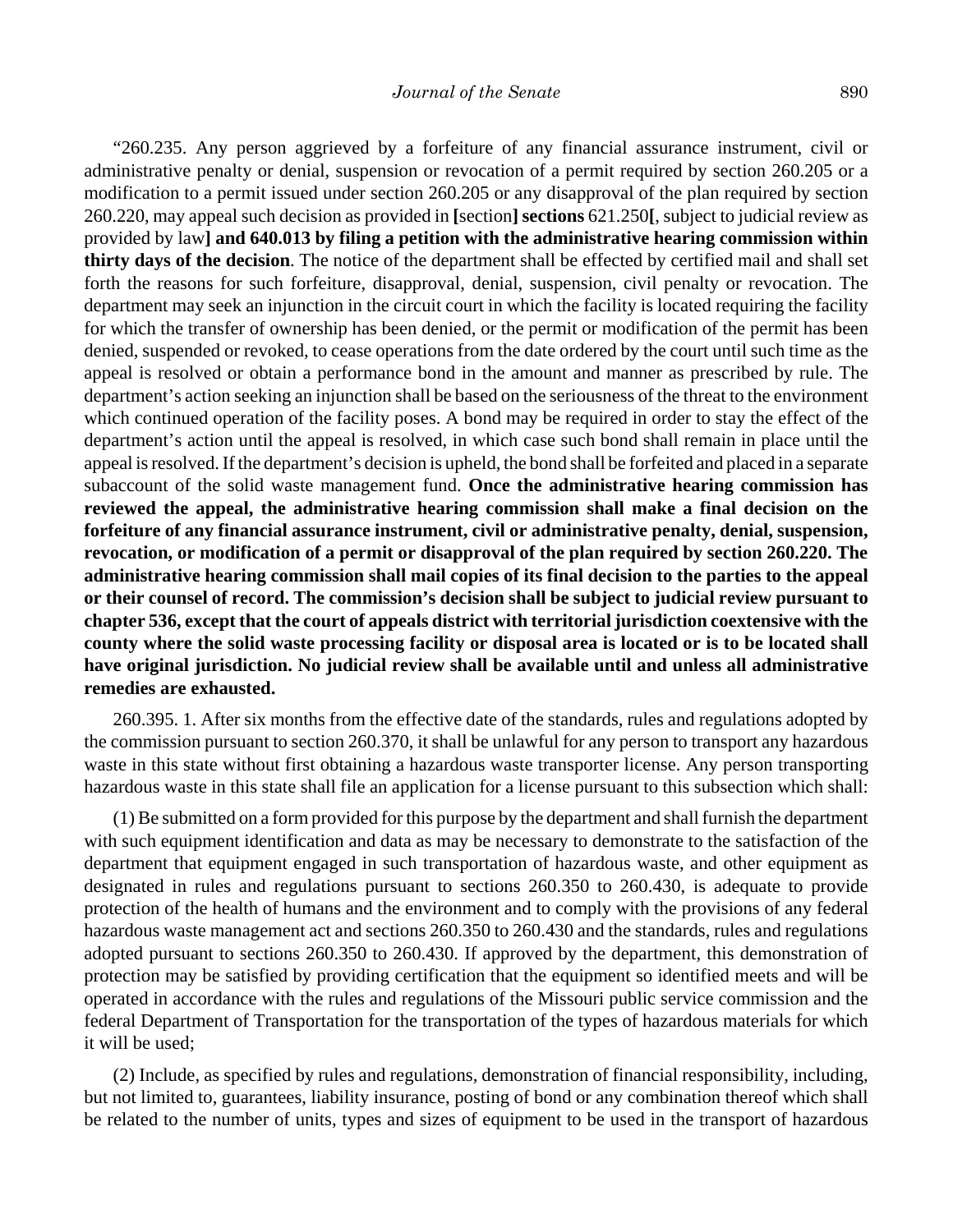waste by the applicant;

(3) Include, as specified in rules and regulations, a fee payable to the state of Missouri which shall consist of an annual application fee, plus an annual use fee based upon tonnage, mileage or a combination of tonnage and mileage. The fees established pursuant to this subdivision shall be set to generate, as nearly as is practicable, six hundred thousand dollars annually. No fee shall be collected pursuant to this subdivision from railroads that pay a fee pursuant to subsection 18 of this section. Fees collected pursuant to this subdivision shall be deposited in the hazardous waste fund created pursuant to section 260.391.

2. If the department determines the application conforms to the provisions of any federal hazardous waste management act and sections 260.350 to 260.430 and the standards, rules and regulations adopted pursuant to sections 260.350 to 260.430, it shall issue the hazardous waste transporter license with such terms and conditions as it deems necessary to protect the health of humans and the environment. The department shall act within ninety days after receipt of the application. If the department denies the license, it shall issue a report to the applicant stating the reason for denial of the license.

3. A license may be suspended or revoked whenever the department determines that the equipment is or has been operated in violation of any provision of sections 260.350 to 260.430 or any standard, rule or regulation, order, or license term or condition adopted or issued pursuant to sections 260.350 to 260.430, poses a threat to the health of humans or the environment, or is creating a public nuisance.

4. Whenever a license is issued, renewed, denied, suspended or revoked by the department, any aggrieved person, by petition filed with the **[**department**] administrative hearing commission** within thirty days of the decision, may appeal such decision **[**and shall be entitled to a hearing as provided in section 260.400**] as provided by sections 621.250 and 640.013. Once the administrative hearing commission has reviewed the appeal, the administrative hearing commission shall issue a recommended decision to the commission on license issuance, renewal, denial, suspension, or revocation. The commission shall issue its own decision, based on the appeal, for license issuance, renewal, denial, suspension, or revocation. If the commission changes a finding of fact or conclusion of law made by the administrative hearing commission, or modifies or vacates the decision recommended by the administrative hearing commission, it shall issue its own decision, which shall include findings of fact and conclusions of law. The commission shall mail copies of its final decision to the parties to the appeal or their counsel of record. The commission's decision shall be subject to judicial review pursuant to chapter 536. No judicial review shall be available until and unless all administrative remedies are exhausted**.

5. A license shall be issued for a period of one year and shall be renewed upon proper application by the holder and a determination by the department that the applicant is in compliance with all provisions of sections 260.350 to 260.430 and all standards, rules and regulations, orders and license terms and conditions adopted or issued pursuant to sections 260.350 to 260.430.

6. A license is not required for the transport of any hazardous waste on the premises where it is generated or onto contiguous property owned by the generator thereof, or for those persons exempted in section 260.380. Nothing in this subsection shall be interpreted to preclude the department from inspecting unlicensed hazardous waste transporting equipment and to require that it be adequate to provide protection for the health of humans and the environment.

7. After six months from the effective date of the standards, rules and regulations adopted by the commission pursuant to section 260.370, it shall be unlawful for any person to construct, substantially alter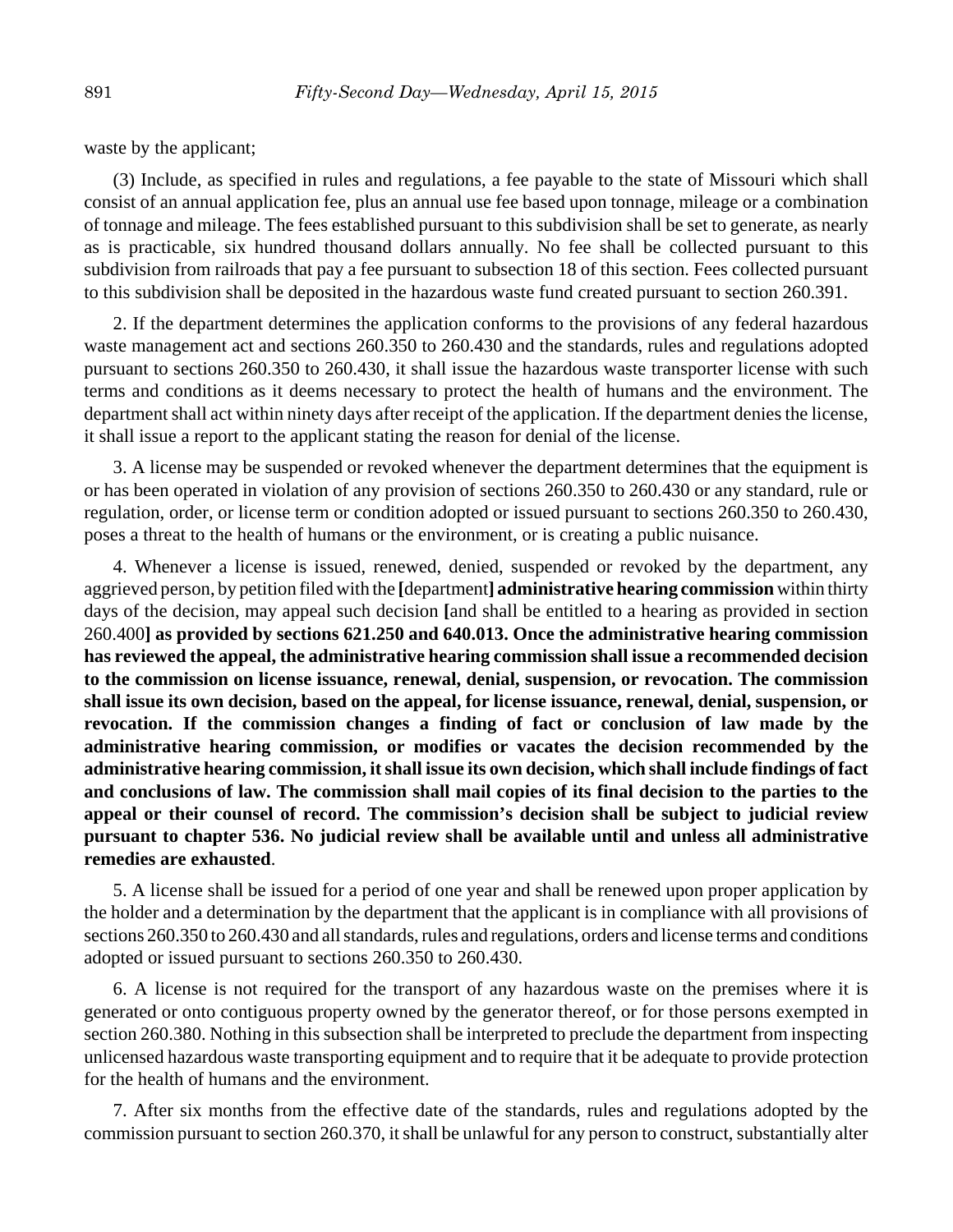or operate, including operations specified in the rules and regulations, a hazardous waste facility without first obtaining a hazardous waste facility permit for such construction, alteration or operation from the department. Such person must submit to the department at least ninety days prior to submitting a permit application a letter of intent to construct, substantially alter or operate any hazardous waste disposal facility. The person must file an application within one hundred eighty days of the filing of a letter of intent unless granted an extension by the commission. The department shall publish such letter of intent as specified in section 493.050 within ten days of receipt of such letter. The letter shall be published once each week for four weeks in the county where the hazardous waste disposal facility is proposed. Once such letter is submitted, all conditions for the permit application evaluation purposes in existence as of the date of submission shall be deemed frozen, in that no subsequent action by any person to change such conditions in an attempt to thwart a fair and impartial decision on the application for a permit shall be allowed as grounds for denial of the permit. Any person before constructing, substantially altering or operating a hazardous waste facility in this state shall file an application for a permit which shall:

(1) Be submitted on a form provided for this purpose by the department and shall furnish the department with plans, specifications and such other data as may be necessary to demonstrate to the satisfaction of the department that such facility does or will provide adequate protection of the health of humans and the environment and does or will comply with the provisions of any federal hazardous waste management act and sections 260.350 to 260.430 and the standards, rules and regulations adopted pursuant to sections 260.350 to 260.430;

(2) Include plans, designs, engineering reports and relevant data for construction, alteration or operation of a hazardous waste facility, to be submitted to the department by a registered professional engineer licensed by this state;

(3) Include, as specified by rules and regulations, demonstration of financial responsibility, including, but not limited to, guarantees, liability insurance, posting of bond or any combination thereof, which shall be related to type and size of facility;

(4) Include such environmental and geologic information, assessments and studies as required by the rules and regulations of the commission;

(5) Include a fee payable to the state of Missouri which shall not exceed one thousand dollars, which shall cover the first year of the permit, if issued, but which is not refundable. If the permit is issued for more than one year, a fee equal in amount to the first year's fee shall be paid to the state of Missouri prior to issuance of the permit for each year the permit is to be in effect beyond the first year;

(6) The department shall supervise any field work undertaken to collect geologic and engineering data for submission with the application. The state geologist and departmental engineers shall review the geologic and engineering plans, respectively, and attest to their accuracy and adequacy. The applicant shall pay all reasonable costs, as determined by the commission, incurred by the department pursuant to this subsection.

8. (1) Prior to issuing or renewing a hazardous waste facility permit, the department shall issue public notice by press release or advertisement and shall notify all record owners of adjoining property by mail directed to the last known address, and the village, town or city, if any, and the county in which the hazardous waste facility is located; and, upon request, shall hold a public hearing after public notice as required in this subsection at a location convenient to the area affected by the issuance of the permit.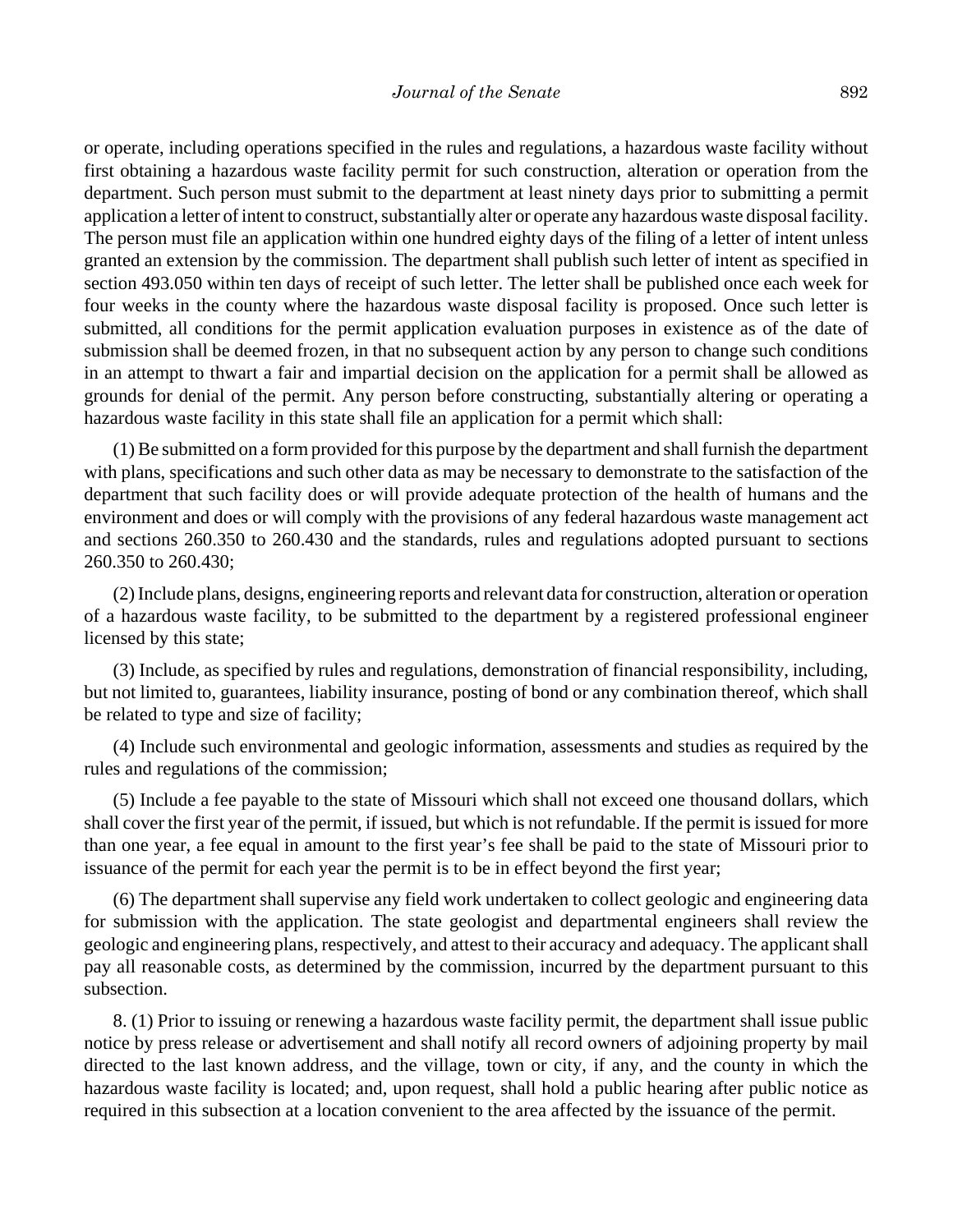(2) Prior to issuing or renewing a hazardous waste disposal facility permit the department shall issue public notice by press release and advertisement and shall notify all record owners of property, within one mile of the outer boundaries of the site, by mail directed to the last known address; and shall hold a public hearing after public notice as required in this subsection at a location convenient to the area affected by the issuance of the permit.

9. If the department determines that the application conforms to the provisions of any federal hazardous waste management act and sections 260.350 to 260.430 and the standards, rules and regulations adopted pursuant to sections 260.350 to 260.430, it shall issue the hazardous waste facility permit, with such terms and conditions and require such testing and construction supervision as it deems necessary to protect the health of humans or the environment. The department shall act within one hundred and eighty days after receipt of the application. If the department denies the permit, it shall issue a report to the applicant stating the reason for denial of a permit.

10. A permit may be suspended or revoked whenever the department determines that the hazardous waste facility is, or has been, operated in violation of any provision of sections 260.350 to 260.430 or any standard, rule or regulation, order or permit term or condition adopted or issued pursuant to sections 260.350 to 260.430, poses a threat to the health of humans or the environment or is creating a public nuisance.

11. Whenever a permit is issued, renewed, denied, suspended or revoked by the department, any aggrieved person, by petition filed with the **[**department**] administrative hearing commission** within thirty days of the decision, may appeal such decision **[**and shall be entitled to a hearing as provided in section 260.400**] as provided by sections 621.250 and 640.013. Once the administrative hearing commission has reviewed the appeal, the administrative hearing commission shall issue a recommended decision to the commission on permit issuance, renewal, denial, suspension, or revocation. The commission shall issue its own decision, based on the appeal, for permit issuance, renewal, denial, suspension, or revocation. If the commission changes a finding of fact or conclusion of law made by the administrative hearing commission, or modifies or vacates the decision recommended by the administrative hearing commission, it shall issue its own decision, which shall include findings of fact and conclusions of law. The commission shall mail copies of its final decision to the parties to the appeal or their counsel of record. The commission's decision shall be subject to judicial review pursuant to chapter 536, except that the court of appeals district with territorial jurisdiction coextensive with the county where the hazardous waste facility is to be located or is located, shall have original jurisdiction. No judicial review shall be available until and unless all administrative remedies are exhausted**.

12. A permit shall be issued for a fixed term, which shall not exceed ten years in the case of any land disposal facility, storage facility, incinerator, or other treatment facility. Nothing in this subsection shall preclude the department from reviewing and modifying a permit at any time during its term. Review of any application for a permit renewal shall consider improvements in the state of control and measurement technology as well as changes in applicable regulations. Each permit issued pursuant to this section shall contain such terms and conditions as the department determines necessary to protect human health and the environment, and upon proper application by the holder and a determination by the department that the applicant is in compliance with all provisions of sections 260.350 to 260.430 and all standards, rules and regulations, orders and permit terms and conditions adopted or issued pursuant to sections 260.350 to 260.430.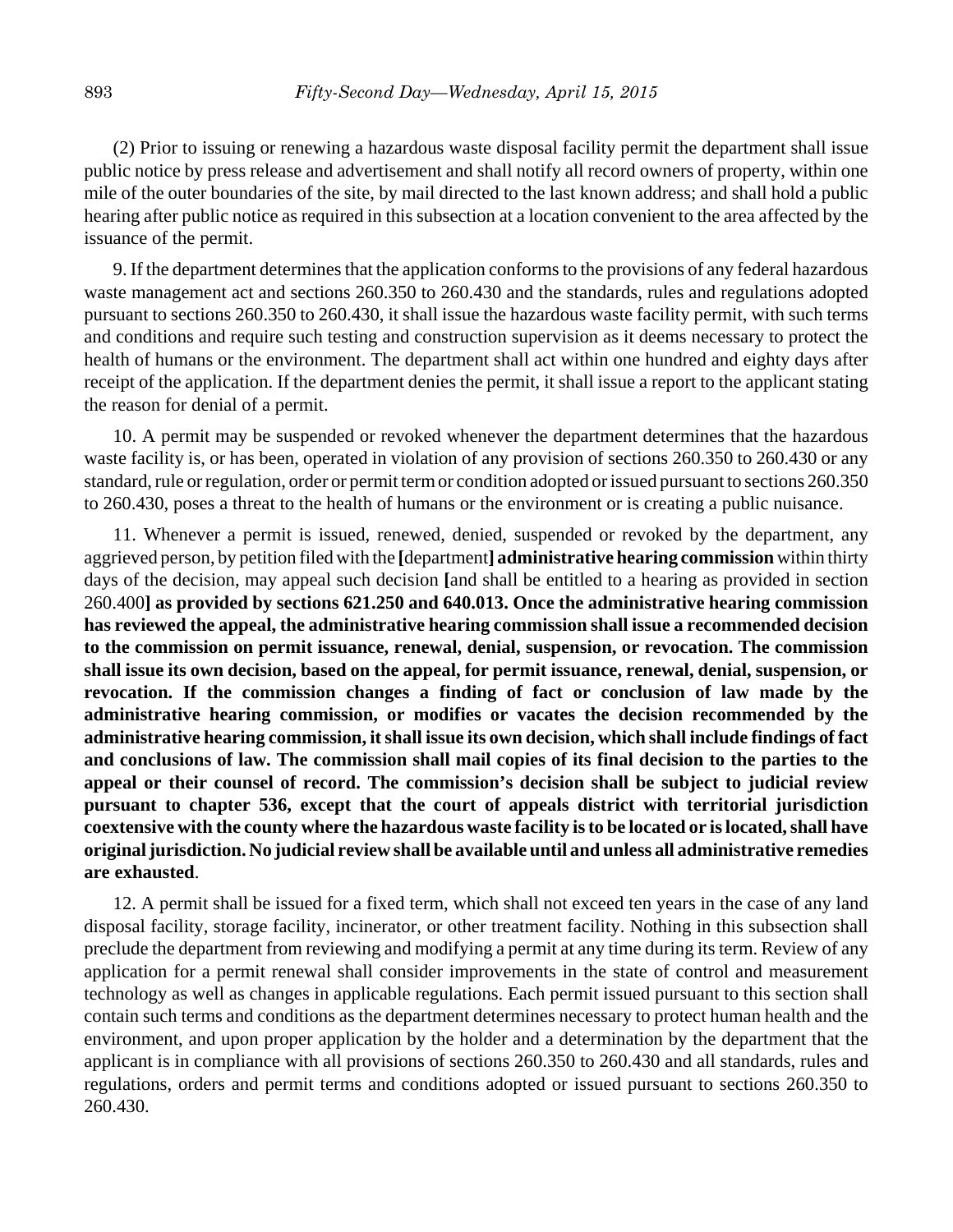13. A hazardous waste facility permit is not required for:

(1) On-site storage of hazardous wastes where such storage is exempted by the commission by rule or regulation; however, such storage must conform to the provisions of any federal hazardous waste management act and sections 260.350 to 260.430 and the applicable standards, rules and regulations adopted pursuant to sections 260.350 to 260.430 and any other applicable hazardous materials storage and spill-prevention requirements provided by law;

(2) A publicly owned treatment works which has an operating permit pursuant to section 644.051 and is in compliance with that permit;

(3) A resource recovery facility which the department certifies uses hazardous waste as a supplement to, or substitute for, nonwaste material, and that the sole purpose of the facility is manufacture of a product rather than treatment or disposal of hazardous wastes;

(4) That portion of a facility engaged in hazardous waste resource recovery, when the facility is engaged in both resource recovery and hazardous waste treatment or disposal, provided the owner or operator can demonstrate to the department's satisfaction and the department finds that such portion is not intended and is not used for hazardous waste treatment or disposal.

14. Facilities exempted pursuant to subsection 13 of this section must comply with the provisions of subdivisions (3) to (7) of section 260.390 and such other requirements, to be specified by rules and regulations, as are necessary to comply with any federal hazardous waste management act or regulations hereunder. Generators who use such an exempted facility shall keep records of hazardous wastes transported, except by legal flow through sewer lines, to the facility and submit such records to the department in accordance with the provisions of section 260.380 and the standards, rules and regulations adopted pursuant to sections 260.350 to 260.430. Any person, before constructing, altering or operating a resource recovery facility in this state shall file an application for a certification. Such application shall include:

(1) Plans, designs, engineering reports and other relevant information as specified by rule that demonstrate that the facility is designed and will operate in a manner protective of human health and the environment; and

(2) An application fee of not more than five hundred dollars for a facility that recovers waste generated at the same facility or an application fee of not more than one thousand dollars for a facility that recovers waste generated at off-site sources. Such fees shall be deposited in the hazardous waste fund created in section 260.391. The department shall review such application for conformance with applicable laws, rules and standard engineering principles and practices. The applicant shall pay to the department all reasonable costs, as determined by the commission, incurred by the department pursuant to this subsection. All such funds shall be deposited in the hazardous waste fund created in section 260.391.

15. The owner or operator of any hazardous waste facility in existence on September 28, 1977, who has achieved federal interim status pursuant to 42 U.S.C. 6925(e), and who has submitted to the department Part A of the federal facility permit application, may continue to receive and manage hazardous wastes in the manner as specified in the Part A application, and in accordance with federal interim status requirements, until completion of the administrative disposition of a permit application submitted pursuant to sections 260.350 to 260.430. The department may at any time require submission of, or the owner or operator may at any time voluntarily submit, a complete application for a permit pursuant to sections 260.350 to 260.430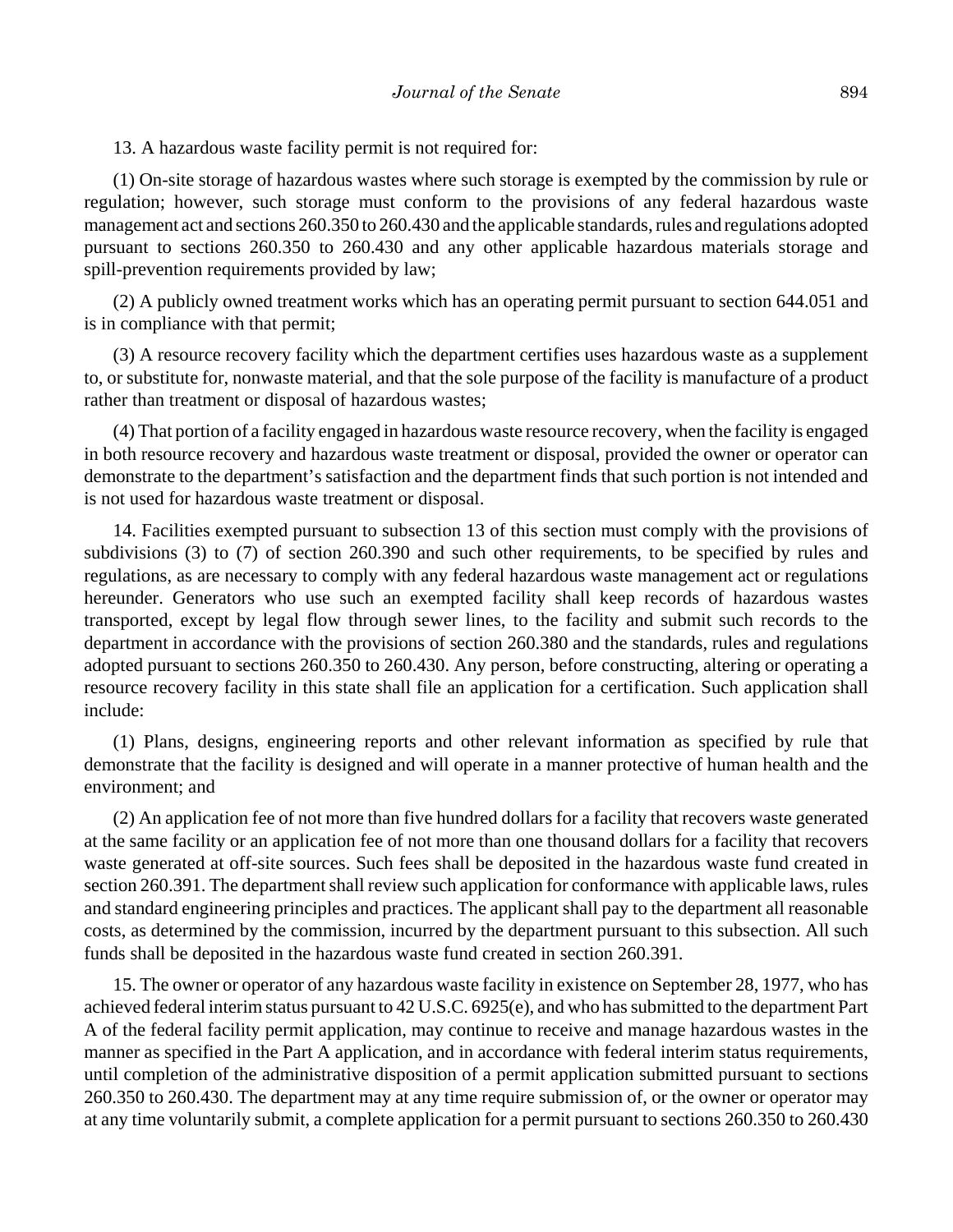and commission regulations. The authority to operate pursuant to this subsection shall cease one hundred eighty days after the department has notified an owner or operator that an application for permit pursuant to sections 260.350 to 260.430 must be submitted, unless within such time the owner or operator submits a completed application therefor. Upon submission of a complete application, the authority to operate pursuant to this subsection shall continue for such reasonable time as is required to complete the administrative disposition of the permit application. If a facility loses its federal interim status, or the Environmental Protection Agency requires the owner or operator to submit Part B of the federal application, the department shall notify the owner or operator that an application for a permit must be submitted pursuant to this subsection. In addition to compliance with the federal interim status requirements, the commission shall have the authority to adopt regulations requiring persons operating pursuant to this subsection to meet additional state interim status requirements.

16. No person, otherwise qualified pursuant to sections 260.350 to 260.430 for a license to transport hazardous wastes or for a permit to construct, substantially alter or operate a hazardous waste facility, shall be denied such license or permit on the basis of a lack of need for such transport service or such facility because of the existence of other services or facilities capable of meeting that need; except that permits for hazardous waste facilities may be denied on determination made by the department that the financial resources of the persons applying are such that the continued operation of the sites in accordance with sections 260.350 to 260.430 cannot be reasonably assured or on determination made by the department that the probable volume of business is insufficient to ensure and maintain the solvency of then existing permitted hazardous waste facilities.

17. All hazardous waste landfills constructed after October 31, 1980, shall have a leachate collection system. The rules and regulations of the commission shall treat and protect all aquifers to the same level of protection. The provisions of this subsection shall not apply to the disposal of tailings and slag resulting from mining, milling and primary smelting operations.

18. Any railroad corporation as defined in section 388.010 that transports any hazardous waste as defined in section 260.360 or any hazardous substance as defined in section 260.500 shall pay an annual fee of three hundred fifty dollars. Fees collected pursuant to this subsection shall be deposited in the hazardous waste fund created in section 260.391."; and

Further amend said bill, page 25, section 260.500, line 14 of said page, by inserting immediately after said line the following:

"444.600. 1. All applications for a permit shall be filed with the director who shall promptly investigate the application and make a **[**recommendation to the commission**] decision** within thirty days after the application is received as to whether the permit should be issued or denied. If the director is not satisfied with the information supplied by the applicant, he **or she** shall recommend denial of the permit. The director shall promptly notify the applicant of this action and at the same time publish a notice of the **[**recommendation**] decision** in any newspaper with general circulation in the counties where the land is located, and shall send notice to those persons registered with the director pursuant to section 444.720. **The director's decision shall be deemed to be the decision of the director of the department of natural resources and shall be subject to appeal to the administrative hearing commission as provided by sections 621.250 and 640.013.**

2. **[**If the recommendation of the director is to deny the permit, a hearing as provided in sections 444.500 to 444.755 shall be held by the commission if requested by the applicant within thirty days of the date of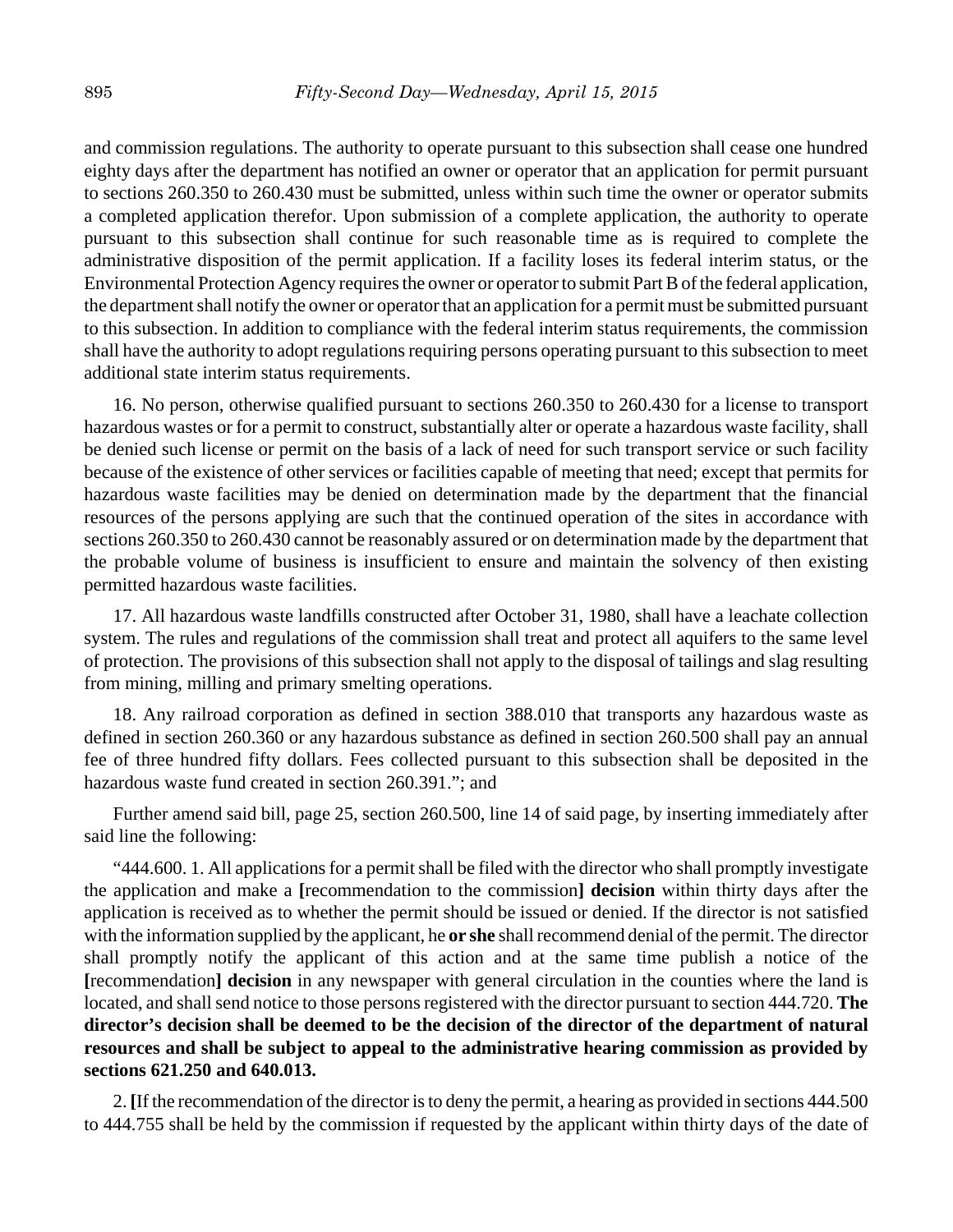notice of the recommendation of the director.

3. If the recommendation of the director is for issuance of the permit, the commission may issue or deny the permit without a hearing provided the matter is passed upon at a public meeting no sooner than thirty days from the date of notice of the recommendation of the director, except that upon petition of any person aggrieved by the granting of the permit, a hearing shall be held as provided in section 444.680.

4. If the commission denies a permit, the applicant may petition the commission, within thirty days of notice of its action, for a hearing. If no petition is filed within the thirty day period, the decision of the commission is final and the applicant shall have no right of court review.

5. In any hearing held pursuant to this section the burden of proof shall be on the applicant for a permit. Any decision of the commission made pursuant to a hearing held under this section is subject to judicial review as provided in section 444.700.**] Whenever a strip mine operator permit provided under section 444.540 is issued, denied, suspended, or revoked by the department of natural resources, any aggrieved person, by petition filed with the administrative hearing commission within thirty days of the decision, may appeal such decision as provided by sections 621.250 and 640.013. For purposes of an appeal, the administrative hearing commission may consider, based on competent and substantial scientific evidence on the record, whether an interested party's health, safety, or livelihood will be unduly impaired by the issuance, denial, suspension, or revocation of the permit. The administrative hearing commission may also consider, based on competent and substantial scientific evidence on the record, whether the operator has demonstrated, during the five-year period immediately preceding the date of the permit application, a pattern of noncompliance at other locations in Missouri that suggests a reasonable likelihood of future acts of noncompliance. In determining whether a reasonable likelihood of noncompliance will exist in the future, the administrative hearing commission may look to past acts of noncompliance in Missouri, but only to the extent they suggest a reasonable likelihood of future acts of noncompliance. Such past acts of noncompliance in Missouri, in and of themselves, are an insufficient basis to suggest a reasonable likelihood of future acts of noncompliance. In addition, such past acts shall not be used as a basis to suggest a reasonable likelihood of future acts of noncompliance unless the noncompliance has caused or has the potential to cause, a risk to human health or to the environment, or has caused or has potential to cause pollution, or was knowingly committed, or is defined by the United States Environmental Protection Agency as other than minor. If a hearing petitioner demonstrates or the administrative hearing commission finds either present acts of noncompliance or a reasonable likelihood that the permit seeker or the operations of associated persons or corporations in Missouri will be in noncompliance in the future, such a showing will satisfy the noncompliance requirement in this subsection. In addition, such basis must be developed by multiple noncompliances of any environmental law administered by the Missouri department of natural resources at any single facility in Missouri that resulted in harm to the environment or impaired the health, safety, or livelihood of persons outside the facility. For any permit seeker that has not been in business in Missouri for the past five years, the administrative hearing commission may review the record of noncompliance in any state where the applicant has conducted business during the past five years. Once the administrative hearing commission has reviewed the appeal, the administrative hearing commission shall issue a recommended decision to the commission on permit issuance, denial, suspension, or revocation. The commission shall issue its own decision, based on the appeal, for permit issuance, denial, suspension, or revocation. If the commission changes a finding of fact or conclusion of law made by the administrative hearing commission, or modifies or vacates**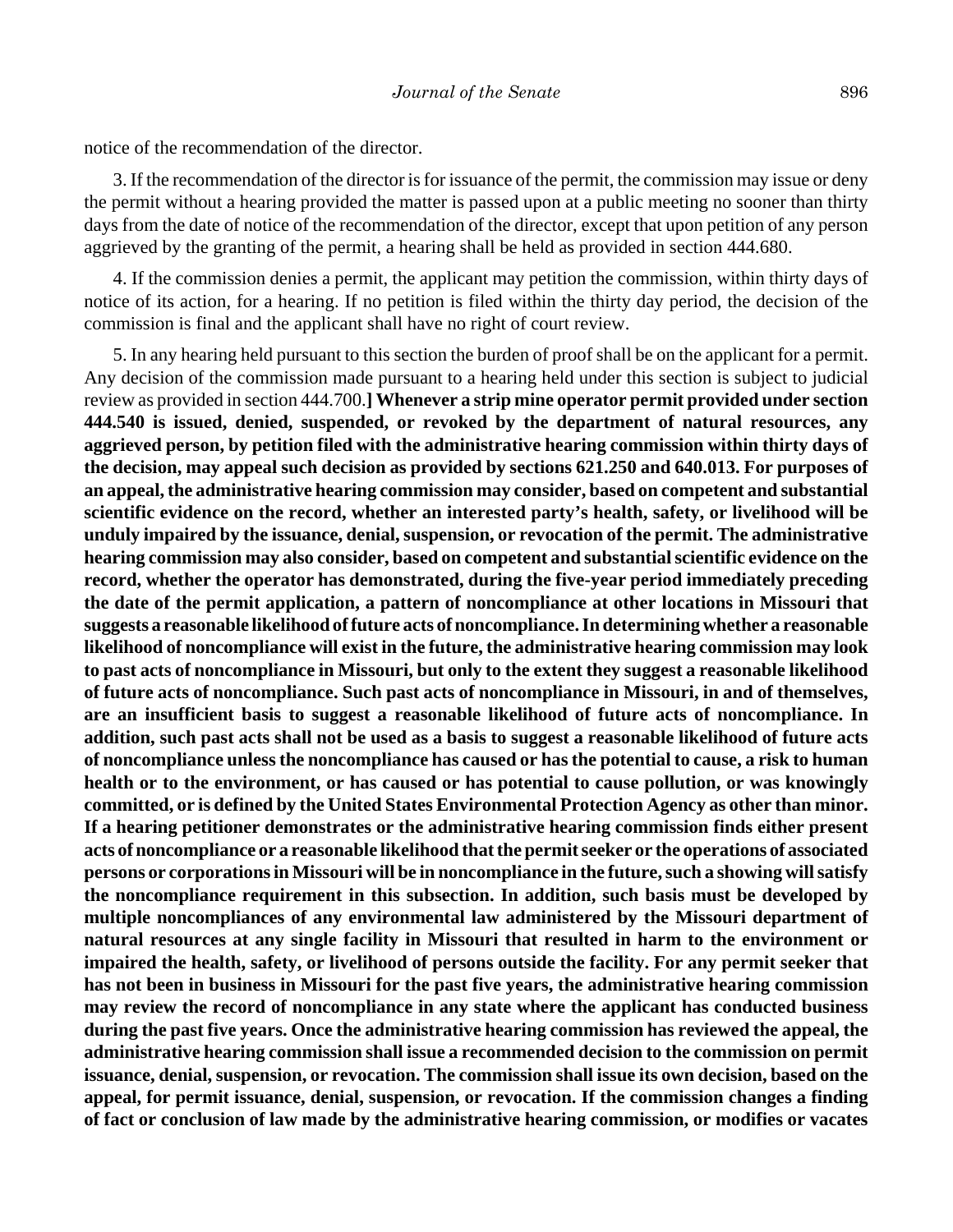**the decision recommended by the administrative hearing commission, it shall issue its own decision, which shall include findings of fact and conclusions of law. The commission shall mail copies of its final decision to the parties to the appeal or their counsel of record. The commission's decision shall be subject to judicial review pursuant to chapter 536, except that the court of appeals district with territorial jurisdiction coextensive with the county where the mine is located or is to be located shall have original jurisdiction. No judicial review shall be available until and unless all administrative remedies are exhausted.**

444.773. 1. All applications for a permit shall be filed with the director, who shall promptly investigate the application and make a decision within six weeks after completion of the process provided in subsection 10 of section 444.772 to issue or deny the permit. If the director determines that the application has not fully complied with the provisions of section 444.772 or any rule or regulation promulgated pursuant to that section, the director may seek additional information from the applicant before making a decision to issue or deny the permit. The director shall consider any public comments when making the decision to issue or deny the permit. In issuing a permit, the director may impose reasonable conditions consistent with the provisions of sections 444.760 to 444.790.

**[**2.**]** The director's decision shall be deemed to be the decision of the director of the department of natural resources and shall be subject to appeal to the administrative hearing commission as provided by sections 640.013 and 621.250.

**[**3.**] 2. Whenever a surface mining operation permit provided under section 444.772 is issued, denied, suspended, or revoked by the department of natural resources, any aggrieved person, by petition filed with the administrative hearing commission within thirty days of the decision, may appeal such decision as provided by sections 621.250 and 640.013.** For purposes of an appeal, the administrative hearing commission may consider, based on competent and substantial scientific evidence on the record, whether an interested party's health, safety or livelihood will be unduly impaired by the issuance**, denial, suspension, or revocation** of the permit. The administrative hearing commission may also consider, based on competent and substantial scientific evidence on the record, whether the operator has demonstrated, during the five-year period immediately preceding the date of the permit application, a pattern of noncompliance at other locations in Missouri that suggests a reasonable likelihood of future acts of noncompliance. In determining whether a reasonable likelihood of noncompliance will exist in the future, the administrative hearing commission may look to past acts of noncompliance in Missouri, but only to the extent they suggest a reasonable likelihood of future acts of noncompliance. Such past acts of noncompliance in Missouri, in and of themselves, are an insufficient basis to suggest a reasonable likelihood of future acts of noncompliance. In addition, such past acts shall not be used as a basis to suggest a reasonable likelihood of future acts of noncompliance unless the noncompliance has caused or has the potential to cause, a risk to human health or to the environment, or has caused or has potential to cause pollution, or was knowingly committed, or is defined by the United States Environmental Protection Agency as other than minor. If a hearing petitioner **demonstrates** or the administrative hearing commission **[**demonstrates**] finds** either present acts of noncompliance or a reasonable likelihood that the permit seeker or the operations of associated persons or corporations in Missouri will be in noncompliance in the future, such a showing will satisfy the noncompliance requirement in this subsection. In addition, such basis must be developed by multiple noncompliances of any environmental law administered by the Missouri department of natural resources at any single facility in Missouri that resulted in harm to the environment or impaired the health, safety or livelihood of persons outside the facility. For any permit seeker that has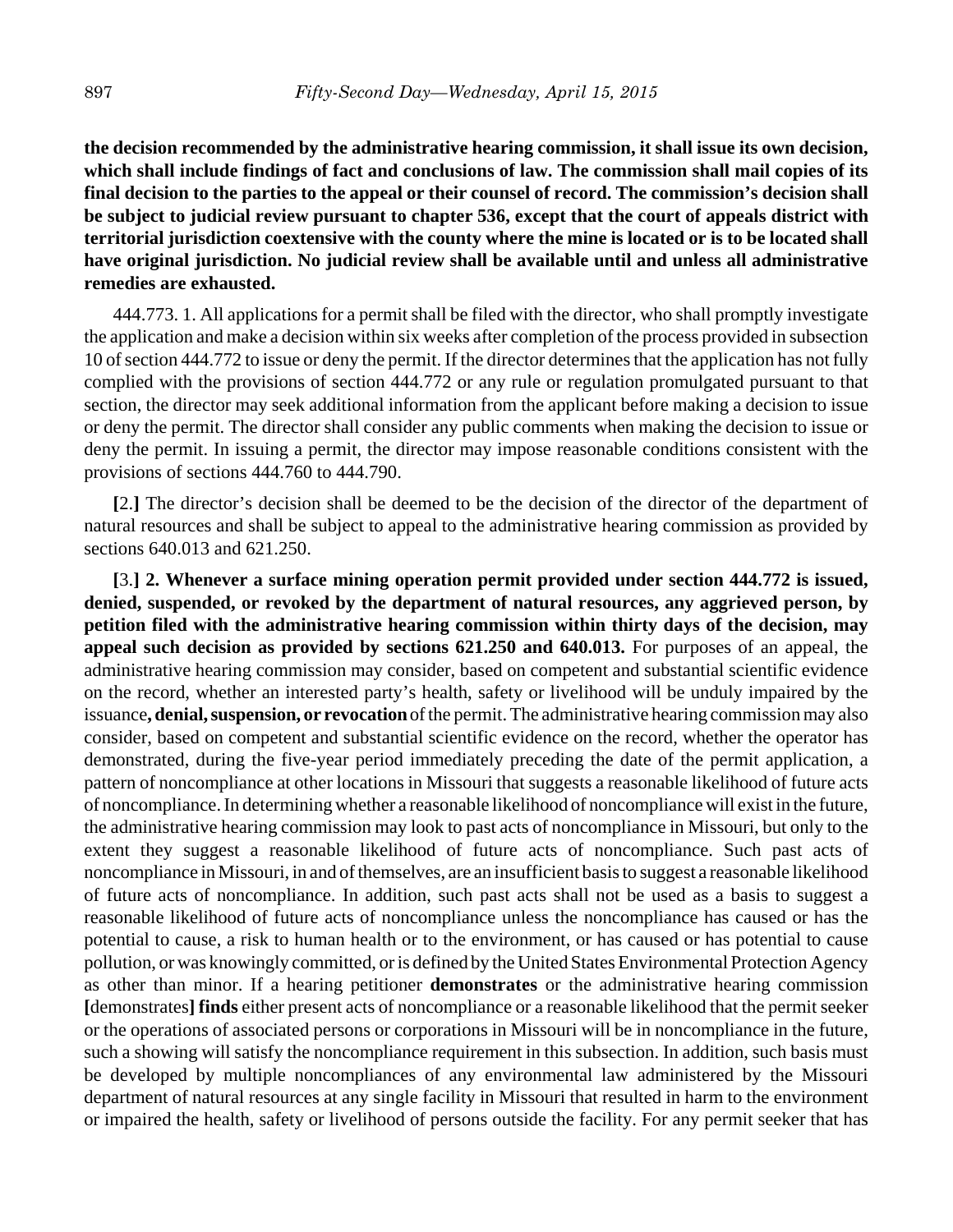not been in business in Missouri for the past five years, the administrative hearing commission may review the record of noncompliance in any state where the applicant has conducted business during the past five years. **[**Once**]** The administrative hearing commission **[**has reviewed the appeal, the administrative hearing commission**]** shall **[**make a recommendation**] issue a recommended decision** to the commission on permit issuance **[**or**],** denial**, suspension, or revocation**.

**[**4.**]** The commission shall issue its own decision, based on the appeal, for permit issuance **[**or**]** denial**, suspension, or revocation**. If the commission changes a finding of fact or conclusion of law made by the administrative hearing commission, or modifies or vacates the decision recommended by the administrative hearing commission, it shall issue its own decision, which shall include findings of fact and conclusions of law. The commission shall mail copies of its final decision to the parties to the appeal or their counsel of record. The commission's decision shall be subject to judicial review pursuant to chapter 536, except that the court of appeals district with territorial jurisdiction coextensive with the county where the mine **is located or** is to be located shall have original jurisdiction. No judicial review shall be available until and unless all administrative remedies are exhausted.

**444.980. Whenever a surface coal mining operation permit provided under section 444.815 or a coal exploration operation permit provided under section 444.845 is issued, denied, suspended, or revoked by the department of natural resources, any aggrieved person, by petition filed with the administrative hearing commission within thirty days of the decision, may appeal such decision as provided by sections 621.250 and 640.013. For purposes of an appeal, the administrative hearing commission may consider, based on competent and substantial scientific evidence on the record, whether an interested party's health, safety, or livelihood will be unduly impaired by the issuance, denial, suspension, or revocation of the permit. The administrative hearing commission may also consider, based on competent and substantial scientific evidence on the record, whether the operator has demonstrated, during the five-year period immediately preceding the date of the permit application, a pattern of noncompliance at other locations in Missouri that suggests a reasonable likelihood of future acts of noncompliance. In determining whether a reasonable likelihood of noncompliance will exist in the future, the administrative hearing commission may look to past acts of noncompliance in Missouri, but only to the extent they suggest a reasonable likelihood of future acts of noncompliance. Such past acts of noncompliance in Missouri, in and of themselves, are an insufficient basis to suggest a reasonable likelihood of future acts of noncompliance. In addition, such past acts shall not be used as a basis to suggest a reasonable likelihood of future acts of noncompliance unless the noncompliance has caused or has the potential to cause, a risk to human health or to the environment, or has caused or has potential to cause pollution, or was knowingly committed, or is defined by the United States Environmental Protection Agency as other than minor. If a hearing petitioner demonstrates or the administrative hearing commission finds either present acts of noncompliance or a reasonable likelihood that the permit seeker or the operations of associated persons or corporations in Missouri will be in noncompliance in the future, such a showing will satisfy the noncompliance requirement in this subsection. In addition, such basis must be developed by multiple noncompliances of any environmental law administered by the Missouri department of natural resources at any single facility in Missouri that resulted in harm to the environment or impaired the health, safety, or livelihood of persons outside the facility. For any permit seeker that has not been in business in Missouri for the past five years, the administrative hearing commission may review the record of noncompliance in any state where the applicant has conducted business during the past five years. Once the administrative hearing commission has reviewed the appeal, the**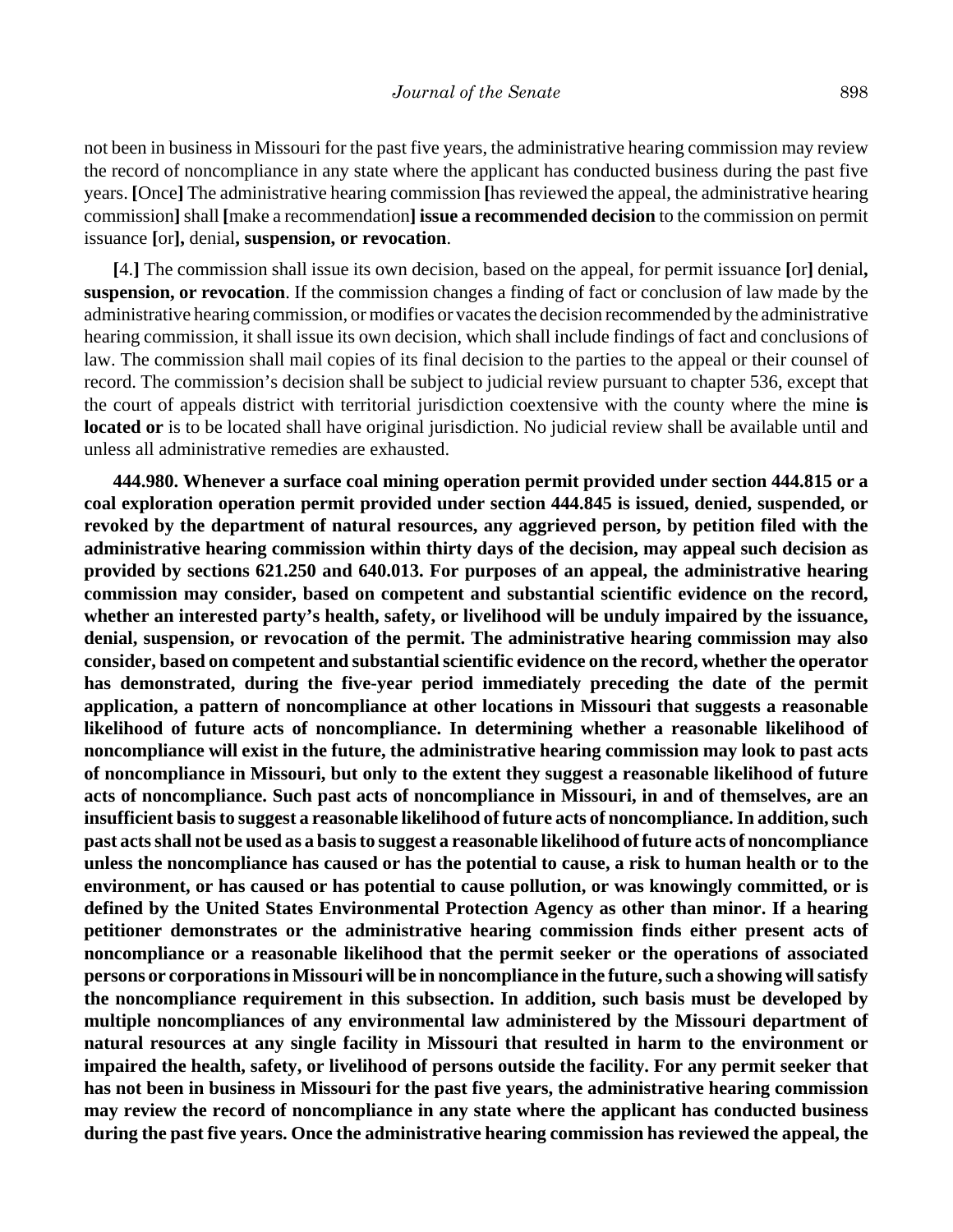**administrative hearing commission shall issue a recommended decision to the commission on permit issuance, denial, suspension, or revocation. The commission shall issue its own decision, based on the appeal, for permit issuance, denial, suspension, or revocation. If the commission changes a finding of fact or conclusion of law made by the administrative hearing commission, or modifies or vacates the decision recommended by the administrative hearing commission, it shall issue its own decision, which shall include findings of fact and conclusions of law. The commission shall mail copies of its final decision to the parties to the appeal or their counsel of record. The commission's decision shall be subject to judicial review pursuant to chapter 536, except that the court of appeals district with territorial jurisdiction coextensive with the county where the mine is located or is to be located shall have original jurisdiction. No judicial review shall be available until and unless all administrative remedies are exhausted.**

621.250. 1. All authority to hear contested case administrative appeals granted in chapters 236, 256, 260, 444, 640, 643, and 644, and to the hazardous waste management commission in chapter 260, the **[**land reclamation**] Missouri mining** commission in chapter 444, the safe drinking water commission in chapter 640, the air conservation commission in chapter 643, and the clean water commission in chapter 644 shall be transferred to the administrative hearing commission under this chapter. The authority to render final decisions after hearing on appeals heard by the administrative hearing commission shall remain with the commissions listed in this subsection. For appeals pursuant to chapter 236, chapter 256, section 260.235, or section 260.249, the administrative hearing commission shall render a final decision rather than a recommended decision. The administrative hearing commission may render its recommended or final decision after hearing or through stipulation, consent order, agreed settlement or by disposition in the nature of default judgment, judgment on the pleadings, or summary determination, consistent with the requirements of this subsection and the rules and procedures of the administrative hearing commission.

2. Except as otherwise provided by law, any person or entity who is a party to, or who is aggrieved or adversely affected by, any finding, order, decision, or assessment for which the authority to hear appeals was transferred to the administrative hearing commission in subsection 1 of this section may file a notice of appeal with the administrative hearing commission within thirty days after any such finding, order, decision, or assessment is placed in the United States mail or within thirty days of any such finding, order, decision, or assessment being delivered, whichever is earlier. Within ninety days after the date on which the notice of appeal is filed the administrative hearing commission may hold hearings, and within one hundred twenty days after the date on which the notice of appeal is filed shall make a recommended decision, or a final decision where applicable, in accordance with the requirements of this section and the rules and procedures of the administrative hearing commission; provided, however, that the dates by which the administrative hearing commission is required to hold hearings and make a recommended decision may be extended at the sole discretion of the permittee as either petitioner or intervenor in the appeal.

3. Any decision by the director of the department of natural resources that may be appealed as provided in subsection 1 of this section shall contain a notice of the right of appeal in substantially the following language: "If you were adversely affected by this decision, you may be entitled to pursue an appeal before the administrative hearing commission. To appeal, you must file a petition with the administrative hearing commission within thirty days after the date this decision was mailed or the date it was delivered, whichever date was earlier. If any such petition is sent by registered mail or certified mail, it will be deemed filed on the date it is mailed; if it is sent by any method other than registered mail or certified mail, it will be deemed filed on the date it is received by the administrative hearing commission.". Within fifteen days after the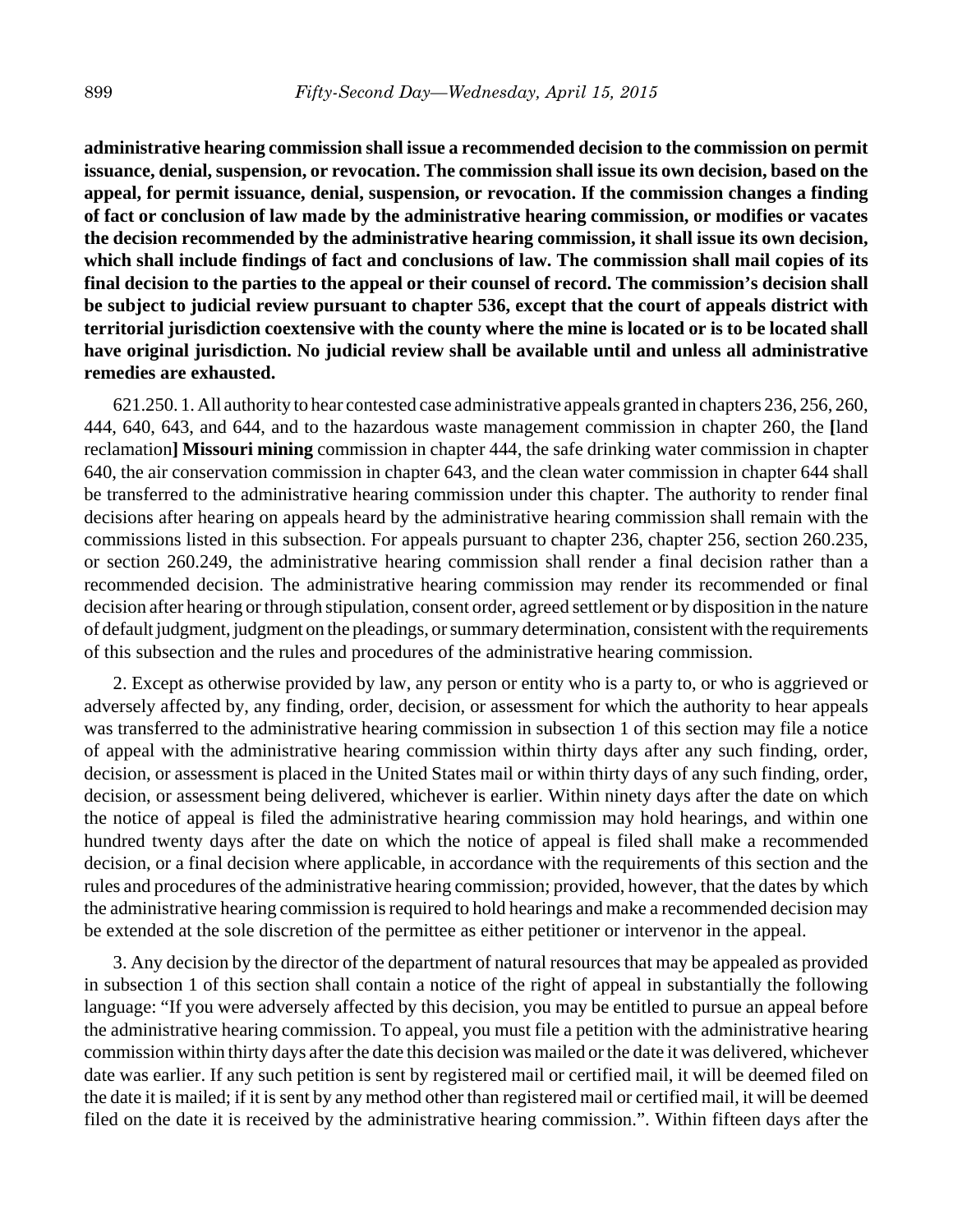administrative hearing commission renders a recommended decision, it shall transmit the record and a transcript of the proceedings, together with the administrative hearing commission's recommended decision to the commission having authority to issue a final decision. The final decision of the commission shall be issued within one hundred eighty days of the date the notice of appeal in subsection 2 of this section is filed and shall be based only on the facts and evidence in the hearing record; provided, however, that the date by which the commission is required to issue a final decision may be extended at the sole discretion of the permittee as either petitioner or intervenor in the appeal. The commission may adopt the recommended decision as its final decision. The commission may change a finding of fact or conclusion of law made by the administrative hearing commission, or may vacate or modify the recommended decision issued by the administrative hearing commission, only if the commission states in writing the specific reason for a change made under this subsection.

4. In the event the person filing the appeal prevails in any dispute under this section, interest shall be allowed upon any amount found to have been wrongfully collected or erroneously paid at the rate established by the director of the department of revenue under section 32.065.

5. Appropriations shall be made from the respective funds of the department of natural resources to cover the administrative hearing commission's costs associated with these appeals.

6. In all matters heard by the administrative hearing commission under this section, the burden of proof shall comply with section 640.012. The hearings shall be conducted by the administrative hearing commission in accordance with the provisions of chapter 536 and its regulations promulgated thereunder.

7. No cause of action or appeal arising out of any finding, order, decision, or assessment of any of the commissions listed in subsection 1 of this section shall accrue in any court unless the party seeking to file such cause of action or appeal shall have filed a notice of appeal and received a final decision in accordance with the provisions of this section.

640.115. 1. Every municipal corporation, private corporation, company, partnership, federal establishment, state establishment or individual supplying or authorized to supply drinking water to the public within the state shall file with the department of natural resources a certified copy of the plans and surveys of the waterworks with a description of the methods of purification, treatment technology and source from which the supply of water is derived, and no source of supply shall be used without a written permit of approval issued to the continuing operating authority by the department of natural resources, or water dispensed to the public without first obtaining such written permit of approval. Prior to a change of permittee, the current permittee shall notify the department of the proposed change and the department shall perform a permit review.

2. Construction, extension or alteration of a public water system shall be in accordance with the rules and regulations of the safe drinking water commission.

3. Permit applicants shall show, as part of their application, that a permanent organization exists which will serve as the continuing operating authority for the management, operation, replacement, maintenance and modernization of the facility. Such continuing operating authority for all community water systems and nontransient, noncommunity water systems commencing operation after October 1, 1999, shall be required to have and maintain the managerial, technical and financial capacity, as determined by the department, to comply with sections 640.100 to 640.140.

4. Any community water system or nontransient, noncommunity water system against which an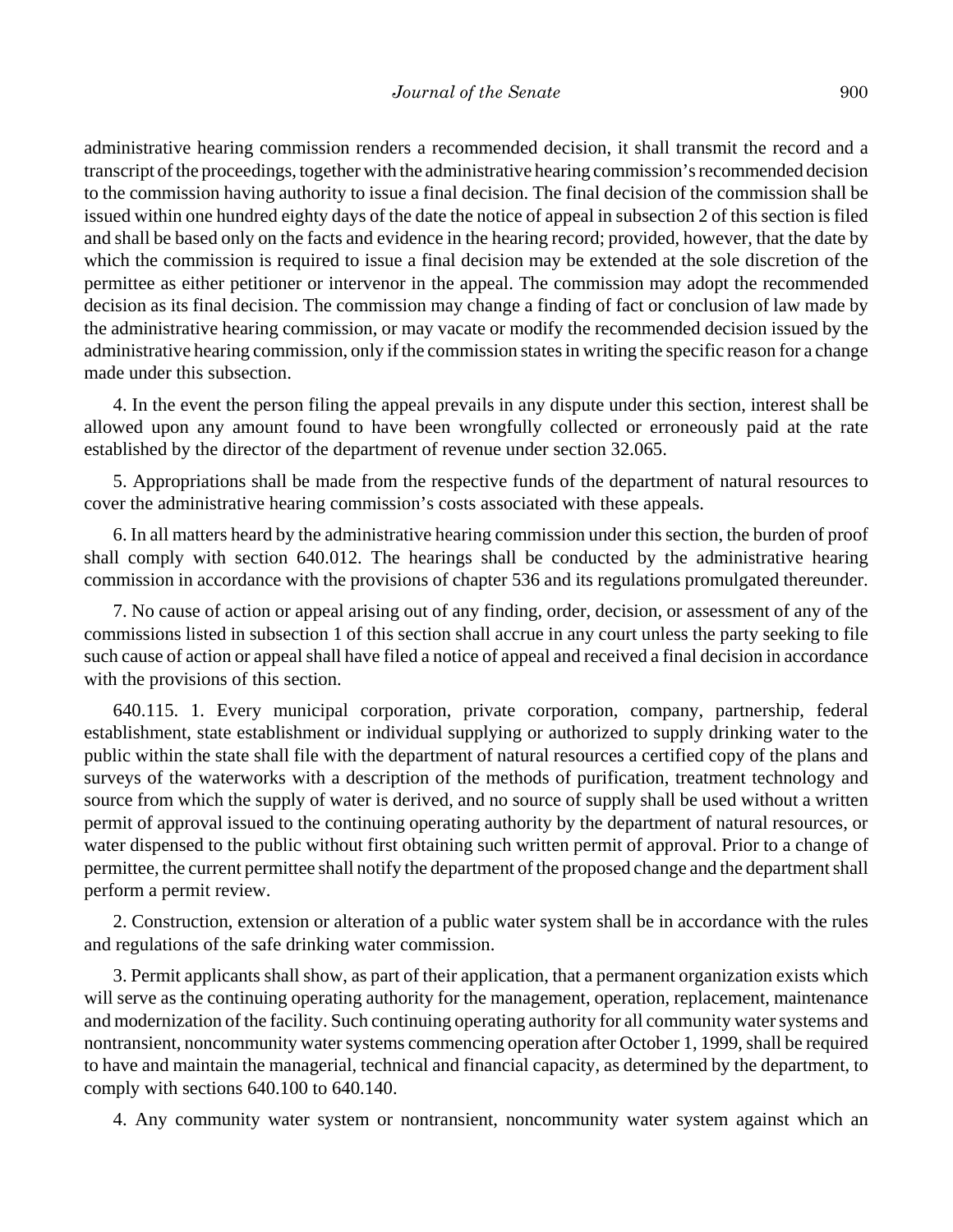administrative order has been issued for significant noncompliance with the federal Safe Drinking Water Act, as amended, sections 640.100 to 640.140 or any rule or regulation promulgated thereunder shall be required to show that a permanent organization exists that serves as the continuing operating authority for the facility and that such continuing operating authority has the managerial, technical and financial capacity to comply with sections 640.100 to 640.140 and regulations promulgated thereunder. If the water system cannot show to the department's satisfaction that such continuing operating authority exists, or if the water system is not making substantial progress toward compliance, the water system's permit may be revoked. The continuing operating authority may **[**reapply for a permit in accordance with rules promulgated by the commission**] appeal such decision to the administrative hearing commission as provided by sections 621.250 and 640.013.**

**5. Whenever a permit is issued, denied, suspended, or revoked by the department, any aggrieved person, by petition filed with the administrative hearing commission within thirty days of the decision, may appeal such decision as provided by sections 621.250 and 640.013. Once the administrative hearing commission has reviewed the appeal, the administrative hearing commission shall issue a recommended decision to the commission on permit issuance, denial, suspension, or revocation. The commission shall issue its own decision, based on the appeal, for permit issuance, denial, suspension, or revocation. If the commission changes a finding of fact or conclusion of law made by the administrative hearing commission, or modifies or vacates the decision recommended by the administrative hearing commission, it shall issue its own decision, which shall include findings of fact and conclusions of law. The commission shall mail copies of its final decision to the parties to the appeal or their counsel of record. The commission's decision shall be subject to judicial review pursuant to chapter 536, except that the court of appeals district with territorial jurisdiction coextensive with the county where the waterworks is located, or is to be located, shall have original jurisdiction. No judicial review shall be available until and unless all administrative remedies are exhausted**.

643.075. 1. It shall be unlawful for any person to commence construction of any air contaminant source in this state, without a permit **[**therefor**]**, if such source is of a class fixed by regulation of the commission which requires a permit **[**therefor**]**.

2. Every source required to obtain a construction permit shall make application **[**therefor**]** to the department **[**and shall submit therewith**] that includes** such plans and specifications as prescribed by rule. The director shall promptly investigate each application**,** and if he **or she** determines that the source meets and will meet the requirements of sections 643.010 to 643.190 and the rules promulgated pursuant thereto, he **or she** shall issue a construction permit with such conditions as he deems necessary to ensure that the source will meet the requirements of sections 643.010 to 643.190 and the rules. An application submitted for the construction or modification and operation of any regulated air contaminant source shall receive a unified construction and operating permit review process under section 643.078, unless the applicant requests in writing that the construction and operating permits be reviewed separately. If the director determines that the source does not meet or will not meet the requirements of sections 643.010 to 643.190 and the rules promulgated pursuant thereto, he **or she** shall deny the construction permit.

3. Before issuing a construction permit to build or modify an air contaminant source the director shall determine if the ambient air quality standards in the vicinity of the source are being exceeded and shall determine the impact on the ambient air quality standards from the source. The director, in order to effectuate the purposes of sections 643.010 to 643.190, may deny a construction permit if the source will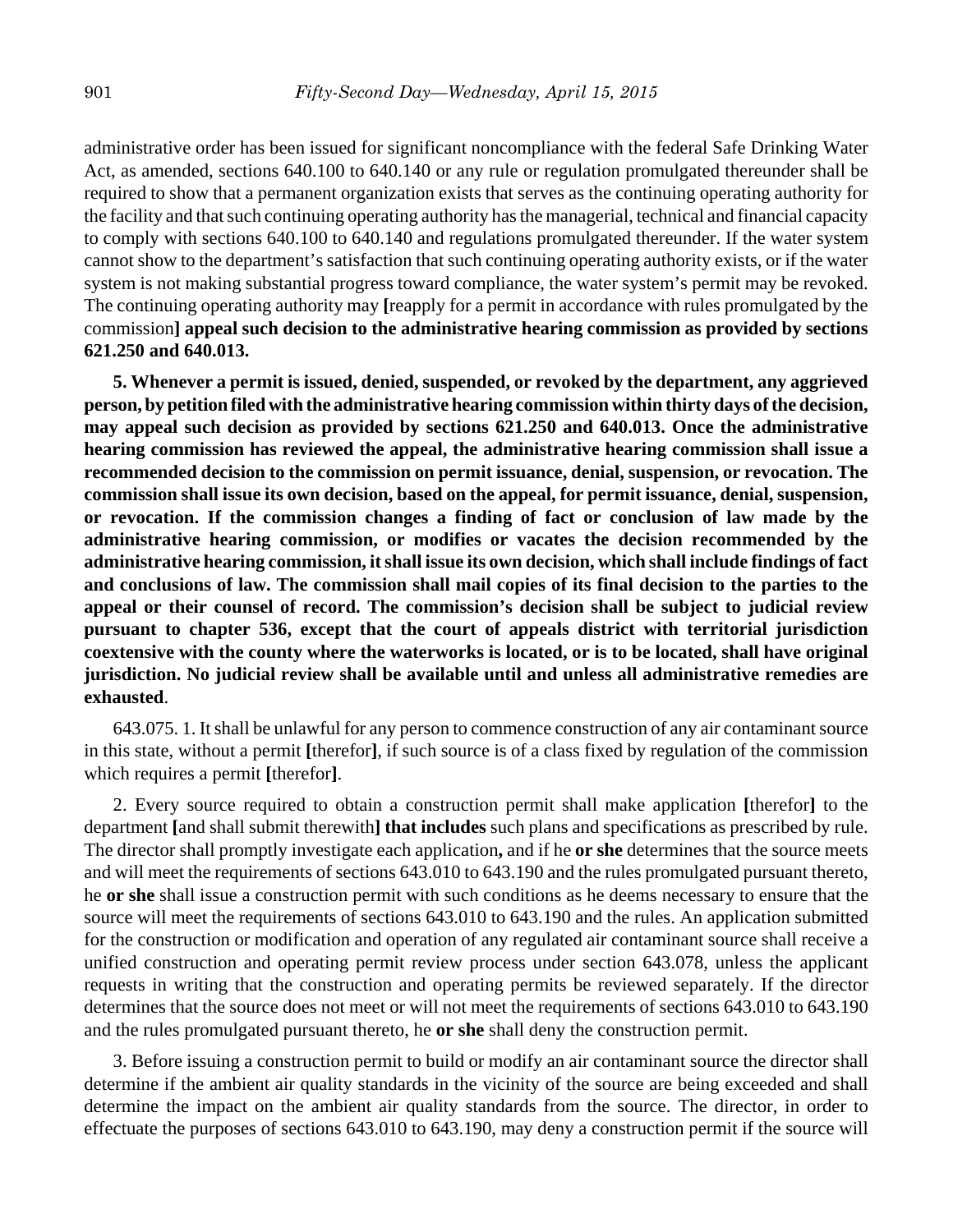appreciably affect the air quality or the air quality standards are being substantially exceeded.

4. The director may require the applicant as a condition to the issuance of the construction permit to provide and maintain such facilities or to conduct such tests as are necessary to determine the nature, extent, quantity or degree of air contaminants discharged into the ambient air from the proposed source.

5. The director shall act within thirty days after a request for approval of an application for a construction permit. The director shall render a decision to approve or deny a construction permit within ninety days of receipt of a complete application for a class B source and within one hundred eighty-four days of receipt of a complete application for a class A source. The director shall promptly notify the applicant in writing of his action and if the construction permit is denied state the reasons **[**therefor**] for such denial**.

6. **As provided by sections 621.250 and 640.013,** any aggrieved person may appeal any permit decision made under this section, including failure to render a decision within the time period established in this section. A notice of appeal shall be filed with the **administrative hearing** commission within thirty days of the director's action or within thirty days from the date by which the decision should have been rendered if the director has failed to act. **Once the administrative hearing commission has reviewed the appeal, the administrative hearing commission shall issue a recommended decision to the commission on permit issuance, renewal, denial, suspension, or revocation, or any condition of the permit. The commission shall issue its own decision, based on the appeal, for permit issuance, renewal, denial, suspension, or revocation, or any condition of the permit. If the commission changes a finding of fact or conclusion of law made by the administrative hearing commission, or modifies or vacates the decision recommended by the administrative hearing commission, it shall issue its own decision, which shall include findings of fact and conclusions of law. The commission shall mail copies of its final decision to the parties to the appeal or their counsel of record. The commission's decision shall be subject to judicial review pursuant to chapter 536, except that the court of appeals district with territorial jurisdiction coextensive with the county where the air contaminant source is located or is to be located, shall have original jurisdiction. No judicial review shall be available until and unless all administrative remedies are exhausted.**

7. (1) There shall be a one hundred-dollar filing fee payable to the state of Missouri with each application before a construction permit shall be issued. No manufacturing or processing plant or operating location or other air contaminant source shall be required to pay more than one filing fee with a construction permit application. The provisions of this section shall not apply nor require the issuance of a permit wherein the proposed construction is that of a private residence.

(2) Upon completion of the department's evaluation of the application, but before receiving a construction permit, the applicant shall reimburse the department for all reasonable costs incurred by the department whether or not a construction permit is issued by the department or withdrawn by the applicant. If the department fails to approve or deny a construction permit within the time period specified in this section, the applicant shall not be required to reimburse the department for the review of the construction permit application. The commission shall, by rule, set the hourly charge, not to exceed the actual cost thereof and not to exceed fifty dollars per hour, for review of each construction permit application. The commission may exempt any person from payment of the hourly fees under this subdivision, or may reduce such fees, upon an appeal filed with the commission by such person stating that the fee will create an unreasonable economic hardship upon such person. The commission may conduct a closed meeting and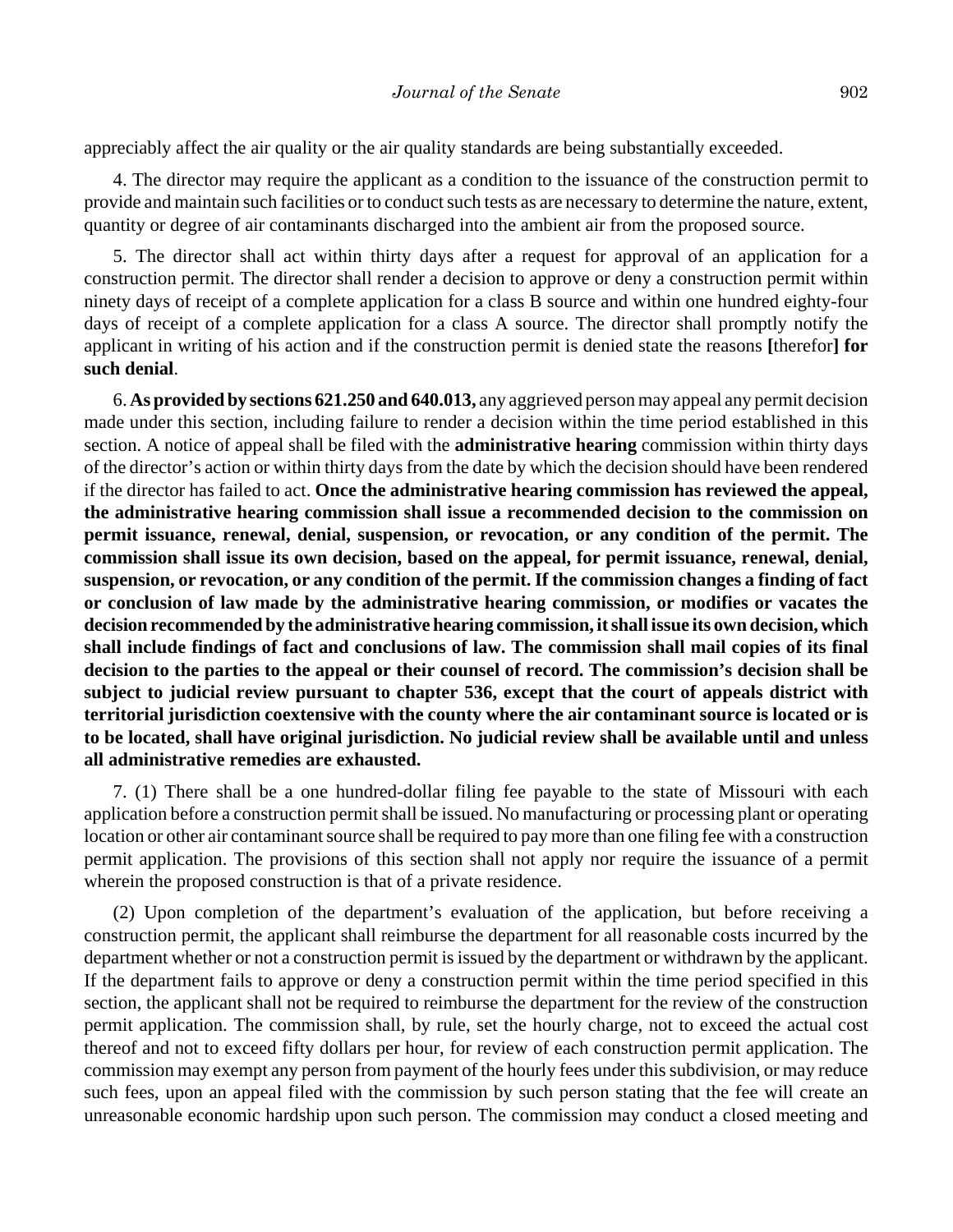have closed records, as defined in section 610.010, for the purpose of gathering information from the person filing an appeal for the exemption. Information obtained in this meeting may be held confidential by the commission upon the request of the person filing the appeal for exemption. If the fees or any portion of the fees imposed by this section are not paid within ninety days from the date of billing there shall be imposed interest upon the unpaid amount at the rate of ten percent per annum from the date of billing until payment is actually made. A construction permit application for a portable facility may include any site at which the portable facility is expected to be used; however, a separate site permit application shall be required when the portable facility is used or expected to be used at any site which is not included in a previously approved construction permit application. Upon receipt of the application, the applicant shall be notified by the department of hourly fees and requirements put forth in this subdivision.

(3) Applicants who withdraw their application before the department completes its evaluation shall reimburse the department for costs incurred in the evaluation.

(4) All moneys received pursuant to this section and section 643.073 and any other moneys so designated shall be placed in the state treasury and credited to the natural resources protection fund air pollution permit fee subaccount, created in section 640.220, and shall be expended for the administration of this section and sections 643.073 and 643.078 and for no other purpose, and shall be used to supplement state general revenue and federal funds appropriated to the department. After appropriation, the moneys received pursuant to this section and in such fund subaccount shall be expended for the administration of this section and for no other purpose. Any unexpended balance in such fund subaccount at the end of any appropriation period shall not be transferred to the general revenue fund of the state treasury and shall be exempt from the provisions of section 33.080. Any interest received on such deposits shall be credited to the fund subaccount.

8. Any person who obtains a valid permit from a city or county pursuant to the authority granted in section 643.140 shall be deemed to have met the requirements of this section and shall not be liable to the department for construction permit fees imposed pursuant to subsection 7 of this section.

643.078. 1. It shall be unlawful for any person to operate any regulated air contaminant source after August 28, 1992, without an operating permit except as otherwise provided in sections 643.010 to 643.190.

2. At the option of the permit applicant, a single operating permit shall be issued for a facility having multiple air contaminant sources located on one or more contiguous tracts of land, excluding public roads, highways and railroads, under the control of or owned by the permit holder and operated as a single enterprise.

3. Any person who wishes to construct or modify and operate any regulated air contaminant source shall submit an application to the department for the unified review of a construction permit application under section 643.075 and an operating permit application under this section, unless the applicant requests in writing that the construction and operating permit applications be reviewed separately. The director shall complete any unified review within one hundred and eighty days of receipt of the request for a class B source. For a class A source, the unified review shall be completed within the time period established in section 502 of the federal Clean Air Act, as amended, 42 U.S.C. 7661.

4. As soon as the review process is completed for the construction and operating permits and, if the applicant complies with all applicable requirements of sections 643.010 to 643.190 and all rules adopted thereunder, the construction permit shall be issued to the applicant. The operating permit shall be retained by the department until validated.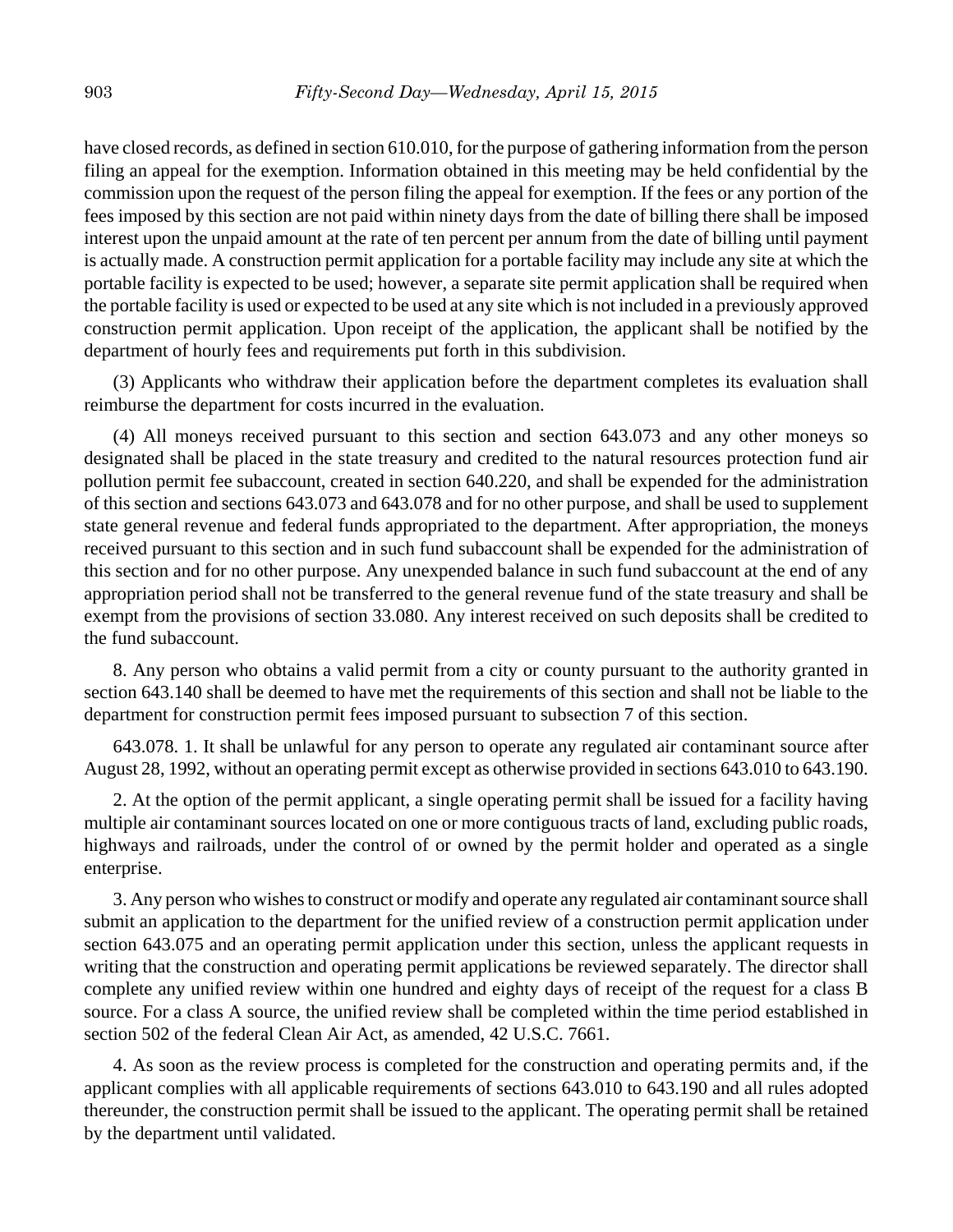5. Within one hundred and eighty days of commencing operations, the holder of a construction permit shall submit to the director such information as is necessary to demonstrate compliance with the provisions of sections 643.010 to 643.190 and the terms and conditions of the construction permit. The operating permit retained by the department shall be validated and forwarded to the applicant if the applicant is in compliance with the terms and conditions of the construction permit and the terms and conditions of the operating permit. The holder of a construction permit may request a waiver of the one hundred and eighty day time period and the director may grant such request by mutual agreement.

6. If the director determines that an air contaminant source does not meet the terms and conditions of the construction permit and that the operation of the source will result in emissions which exceed the limits established in the construction permit, he shall not validate the operating permit. If the source corrects the deficiency, the director shall then validate the operating permit. If the source is unable to correct the deficiency, then the director and the applicant may, by mutual agreement, add such terms and conditions to the operating permit which are deemed appropriate, so long as the emissions from the air contaminant source do not exceed the limits established in the construction permit, and the director shall validate the operating permit. The director may add terms and conditions to the operating permit which allow the source to exceed the emission limits established in the construction permit. In such a case, the director shall notify the affected public and the commission shall, upon request by any affected person, hold a public hearing upon the revised operating permit application.

7. Except as provided in subsection 8 of this section, an operating permit shall be valid for five years from the date of issuance or validation, whichever is later, unless otherwise revoked or terminated pursuant to sections 643.010 to 643.190.

8. An applicant for a construction permit for an air contaminant source with valid operating permit may request that the air contaminant source be issued a new five-year operating permit. The operating permit would be issued in the manner and under the conditions provided in sections 643.010 to 643.190 and would supersede any existing operating permit for the source.

9. The director shall take action within thirty days after a request for validation of the operating permit and shall render a decision within one hundred twenty days of receipt of a request for issuance of an operating permit for a class B source. The director shall render a decision within the time period established in section 502 of the federal Clean Air Act, as amended, 42 U.S.C. 7661, for a class A source. Any affected person may appeal any permit decision, including failure to render a decision within the time period established in this section, to the **administrative hearing** commission **as provided by subsection 16 of this section, section 621.250, and section 640.013**.

10. The director may suspend, revoke or modify an operating permit for cause.

11. The director shall not approve an operating permit if he receives an objection to approval of the permit from the United States Environmental Protection Agency within the time period specified under Title V of the Clean Air Act, as amended, 42 U.S.C. 7661, et seq.

12. The director shall enforce all applicable federal rules, standards and requirements issued under the federal Clean Air Act, as amended, 42 U.S.C. 7661, et seq., and shall incorporate such applicable standards and any limitations established pursuant to Title III into operating permits as required under Title V of the federal Clean Air Act, as amended, 42 U.S.C. 7661, et seq.

13. Applicable standards promulgated by the commission by rule shall be incorporated by the director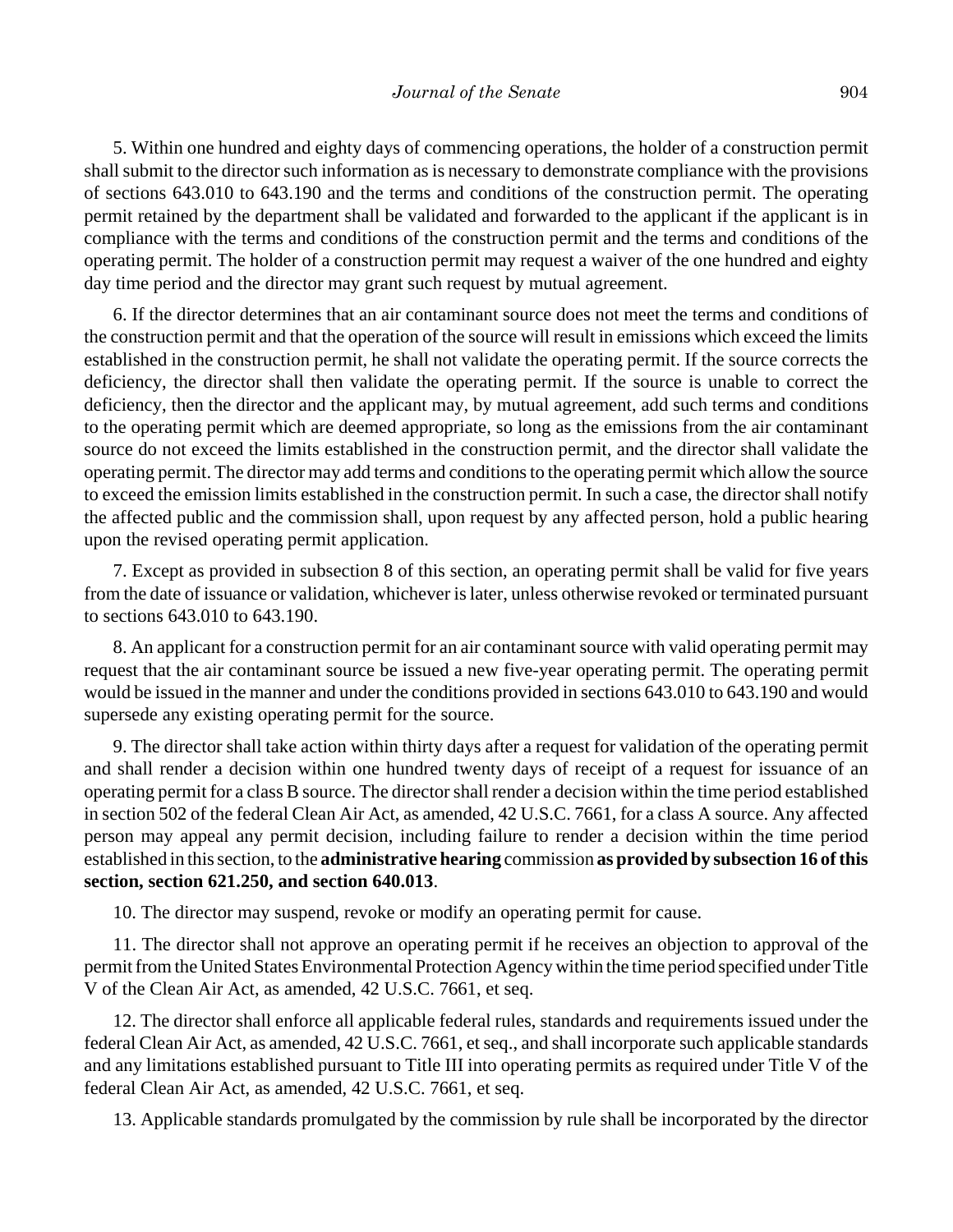into the operating permit of any air contaminant source which has, on the effective date of the rule, at least three years remaining before renewal of its operating permit. If less than three years remain before renewal of the source's operating permit, such applicable standards shall be incorporated into the permit unless the permit contains a shield from such new requirements consistent with Title V of the federal Clean Air Act, as amended, 42 U.S.C. 7661, et seq.

14. The holder of a valid operating permit shall have operational flexibility to make changes to any air contaminant source, if the changes will not result in air contaminant emissions in excess of those established in the operating permit or result in the emissions of any air contaminant not previously emitted without obtaining a modification of the operating permit provided such changes are consistent with Section 502(b)(10) of the federal Clean Air Act, as amended, 42 U.S.C. 7661.

15. An air contaminant source with a valid operating permit which submits a complete application for a permit renewal at least six months prior to the expiration of the permit shall be deemed to have a valid operating permit until the director acts upon its permit application. The director shall promptly notify the applicant in writing of his action on the application and if the operating permit is not issued state the reasons therefor.

16. The applicant may appeal to the **administrative hearing** commission if **[**an**] a construction, modification, or** operating permit is **[**not**]** issued**, renewed, denied, suspended, modified, or revoked by the department,** or may appeal any condition**[**, suspension, modification or revocation**]** of any permit by filing **[**notice of appeal**] a petition** with the **administrative hearing** commission within thirty days of the notice of the director's response to the request for issuance of the **construction, modification, or** operating permit **as provided by sections 621.250 and 640.013. Once the administrative hearing commission has reviewed the appeal, the administrative hearing commission shall issue a recommended decision to the commission on the issuance, renewal, denial, suspension, modification, revocation, or any condition of the permit. The commission shall issue its own decision, based on the appeal, for the issuance, renewal, denial, suspension, modification, revocation, or any condition of the permit. If the commission changes a finding of fact or conclusion of law made by the administrative hearing commission, or modifies or vacates the decision recommended by the administrative hearing commission, it shall issue its own decision, which shall include findings of fact and conclusions of law. The commission shall mail copies of its final decision to the parties to the appeal or their counsel of record. The commission's decision shall be subject to judicial review pursuant to chapter 536, except that the court of appeals district with territorial jurisdiction coextensive with the county where the air contaminant source is located or is to be located shall have original jurisdiction. No judicial review shall be available until and unless all administrative remedies are exhausted**.

17. Any person who obtains a valid operating permit from a city or county pursuant to the authority granted in section 643.140 shall be deemed to have met the requirements of this section."; and

Further amend said bill, page 31, section 644.016, line 8 of said page, by inserting immediately after said line the following:

"644.051. 1. It is unlawful for any person:

(1) To cause pollution of any waters of the state or to place or cause or permit to be placed any water contaminant in a location where it is reasonably certain to cause pollution of any waters of the state;

(2) To discharge any water contaminants into any waters of the state which reduce the quality of such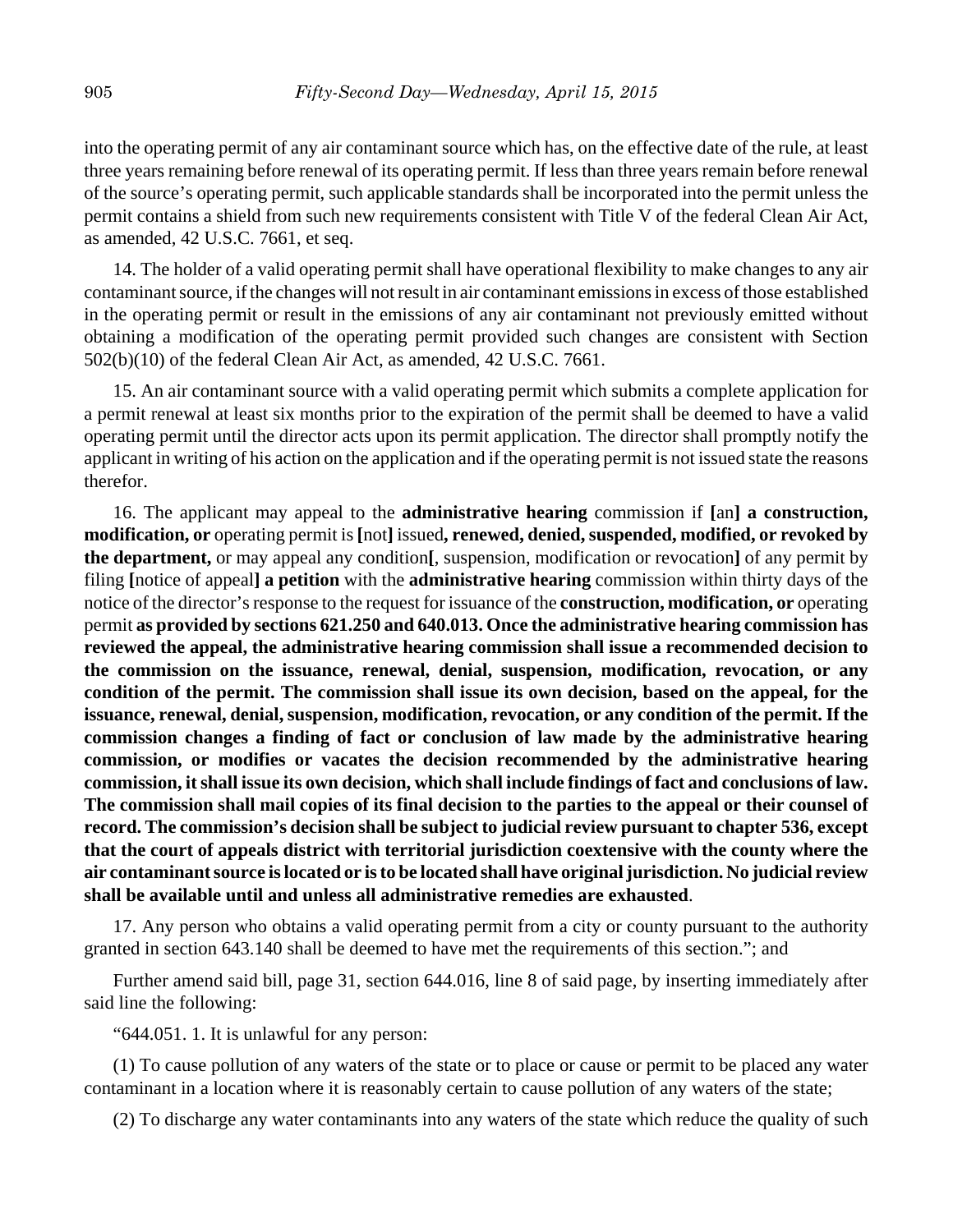waters below the water quality standards established by the commission;

(3) To violate any pretreatment and toxic material control regulations, or to discharge any water contaminants into any waters of the state which exceed effluent regulations or permit provisions as established by the commission or required by any federal water pollution control act;

(4) To discharge any radiological, chemical, or biological warfare agent or high-level radioactive waste into the waters of the state.

2. It shall be unlawful for any person to operate, use or maintain any water contaminant or point source in this state that is subject to standards, rules or regulations promulgated pursuant to the provisions of sections 644.006 to 644.141 unless such person holds an operating permit from the commission, subject to such exceptions as the commission may prescribe by rule or regulation. However, no operating permit shall be required of any person for any emission into publicly owned treatment facilities or into publicly owned sewer systems tributary to publicly owned treatment works.

3. It shall be unlawful for any person to construct, build, replace or make major modification to any point source or collection system that is principally designed to convey or discharge human sewage to waters of the state, unless such person obtains a construction permit from the commission, except as provided in this section. The following activities shall be excluded from construction permit requirements:

(1) Facilities greater than one million gallons per day that are authorized through a local supervised program, and are not receiving any department financial assistance;

(2) All sewer extensions or collection projects that are one thousand feet in length or less with fewer than two lift stations;

(3) All sewer collection projects that are authorized through a local supervised program; and

(4) Any other exclusions the commission may promulgate by rule.

A construction permit may be required by the department in the following circumstances:

(a) Substantial deviation from the commission's design standards;

(b) To address noncompliance;

(c) When an unauthorized discharge has occurred or has the potential to occur; or

(d) To correct a violation of water quality standards.

In addition, any point source that proposes to construct an earthen storage structure to hold, convey, contain, store or treat domestic, agricultural, or industrial process wastewater also shall be subject to the construction permit provisions of this subsection. All other construction-related activities at point sources shall be exempt from the construction permit requirements. All activities that are exempted from the construction permit requirement are subject to the following conditions:

a. Any point source system designed to hold, convey, contain, store or treat domestic, agricultural or industrial process wastewater shall be designed by a professional engineer registered in Missouri in accordance with the commission's design rules;

b. Such point source system shall be constructed in accordance with the registered professional engineer's design and plans; and

c. Such point source system may receive a post-construction site inspection by the department prior to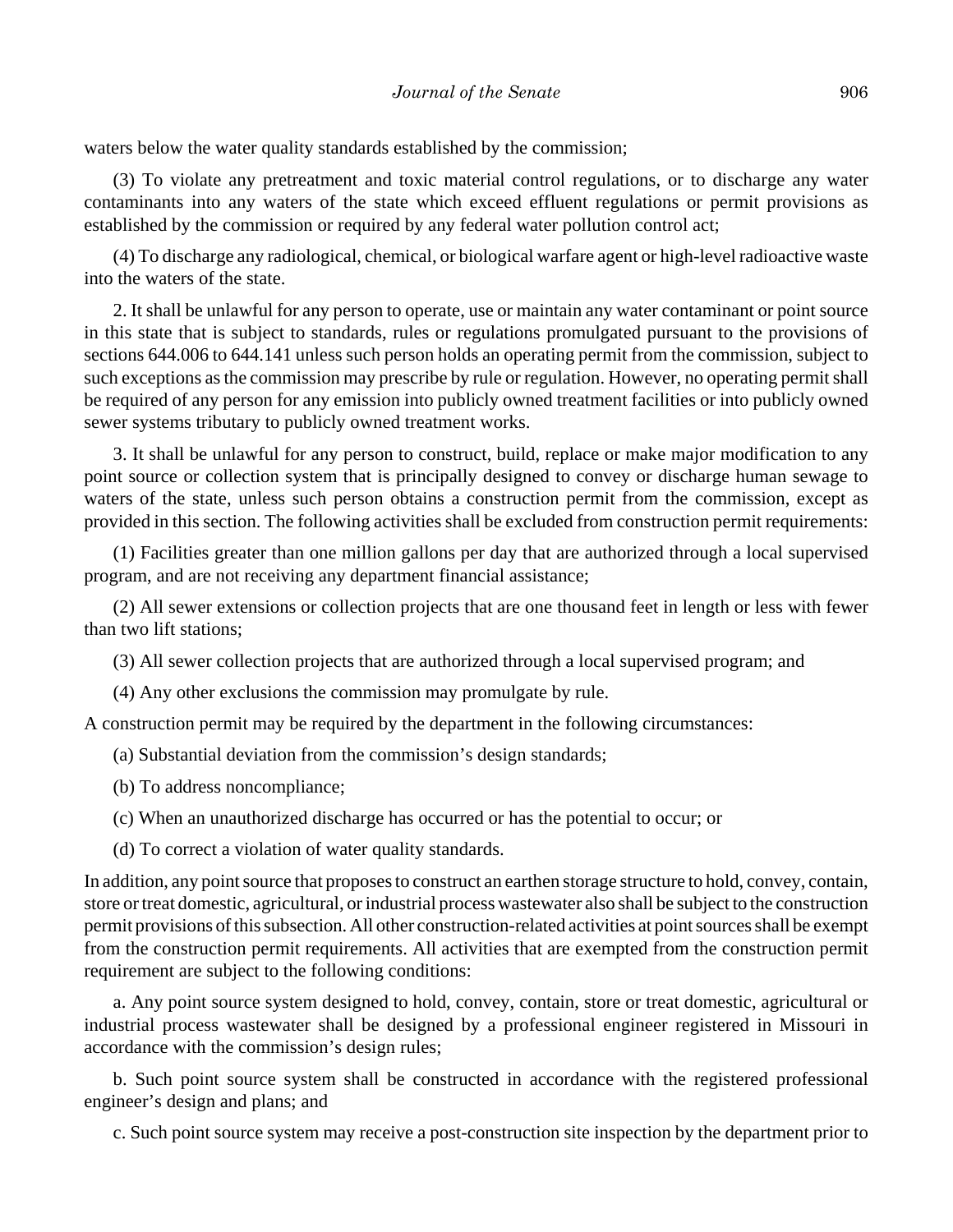receiving operating permit approval. A site inspection may be performed by the department, upon receipt of a complete operating permit application or submission of an engineer's statement of work complete.

A governmental unit may apply to the department for authorization to operate a local supervised program, and the department may authorize such a program. A local supervised program would recognize the governmental unit's engineering capacity and ability to conduct engineering work, supervise construction and maintain compliance with relevant operating permit requirements.

4. Before issuing any permit required by this section, the director shall issue such notices, conduct such hearings, and consider such factors, comments and recommendations as required by sections 644.006 to 644.141 or any federal water pollution control act. The director shall determine if any state or any provisions of any federal water pollution control act the state is required to enforce, any state or federal effluent limitations or regulations, water quality-related effluent limitations, national standards of performance, toxic and pretreatment standards, or water quality standards which apply to the source, or any such standards in the vicinity of the source, are being exceeded, and shall determine the impact on such water quality standards from the source. The director, in order to effectuate the purposes of sections 644.006 to 644.141, shall deny a permit if the source will violate any such acts, regulations, limitations or standards or will appreciably affect the water quality standards or the water quality standards are being substantially exceeded, unless the permit is issued with such conditions as to make the source comply with such requirements within an acceptable time schedule.

5. The director shall grant or deny the permit within sixty days after all requirements of the Federal Water Pollution Control Act concerning issuance of permits have been satisfied unless the application does not require any permit pursuant to any federal water pollution control act. The director or the commission may require the applicant to provide and maintain such facilities or to conduct such tests and monitor effluents as necessary to determine the nature, extent, quantity or degree of water contaminant discharged or released from the source, establish and maintain records and make reports regarding such determination.

6. The director shall promptly notify the applicant in writing of his or her action and if the permit is denied state the reasons **[**therefor**] for such denial**. **As provided by sections 621.250 and 640.013,** the applicant may appeal to the **administrative hearing** commission from the denial of a permit or from any condition in any permit by filing **[**notice of appeal**] a petition** with the **administrative hearing** commission within thirty days of the notice of denial or issuance of the permit. After a final action is taken on a new or reissued general permit, a potential applicant for the general permit who can demonstrate that he or she is or may be adversely affected by any permit term or condition may appeal the terms and conditions of the general permit within thirty days of the department's issuance of the general permit. In no event shall a permit constitute permission to violate the law or any standard, rule or regulation promulgated pursuant thereto. **Once the administrative hearing commission has reviewed the appeal, the administrative hearing commission shall issue a recommended decision to the commission on permit issuance, denial, or any condition of the permit. The commission shall issue its own decision, based on the appeal, for permit issuance, denial, or any condition of the permit. If the commission changes a finding of fact or conclusion of law made by the administrative hearing commission, or modifies or vacates the decision recommended by the administrative hearing commission, it shall issue its own decision, which shall include findings of fact and conclusions of law. The commission shall mail copies of its final decision to the parties to the appeal or their counsel of record. The commission's decision shall be subject to judicial review pursuant to chapter 536, except that the court of appeals district with territorial jurisdiction coextensive with the county where the point source is to be located, shall have**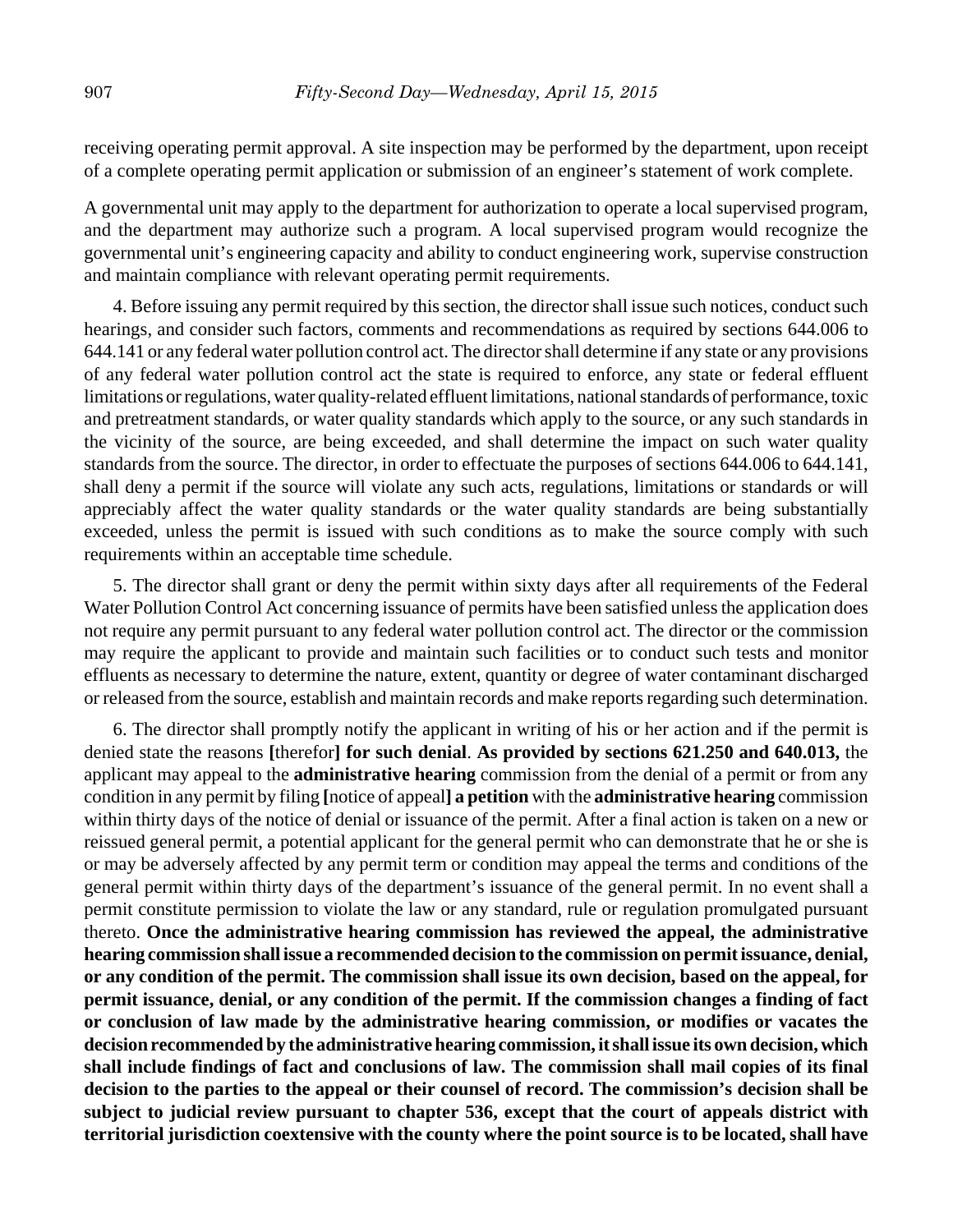## **original jurisdiction. No judicial review shall be available until and unless all administrative remedies are exhausted.**

7. In any hearing held pursuant to this section that involves a permit, license, or registration, the burden of proof is on the party specified in section 640.012. Any decision of the commission made pursuant to a hearing held pursuant to this section is subject to judicial review as provided in section 644.071.

8. In any event, no permit issued pursuant to this section shall be issued if properly objected to by the federal government or any agency authorized to object pursuant to any federal water pollution control act unless the application does not require any permit pursuant to any federal water pollution control act.

9. Permits may be modified, reissued, or terminated at the request of the permittee. All requests shall be in writing and shall contain facts or reasons supporting the request.

10. No manufacturing or processing plant or operating location shall be required to pay more than one operating fee. Operating permits shall be issued for a period not to exceed five years after date of issuance, except that general permits shall be issued for a five-year period, and also except that neither a construction nor an annual permit shall be required for a single residence's waste treatment facilities. Applications for renewal of a site-specific operating permit shall be filed at least one hundred eighty days prior to the expiration of the existing permit. Applications seeking to renew coverage under a general permit shall be submitted at least thirty days prior to the expiration of the general permit, unless the permittee has been notified by the director that an earlier application must be made. General permits may be applied for and issued electronically once made available by the director.

11. Every permit issued to municipal or any publicly owned treatment works or facility shall require the permittee to provide the clean water commission with adequate notice of any substantial new introductions of water contaminants or pollutants into such works or facility from any source for which such notice is required by sections 644.006 to 644.141 or any federal water pollution control act. Such permit shall also require the permittee to notify the clean water commission of any substantial change in volume or character of water contaminants or pollutants being introduced into its treatment works or facility by a source which was introducing water contaminants or pollutants into its works at the time of issuance of the permit. Notice must describe the quality and quantity of effluent being introduced or to be introduced into such works or facility by a source which was introducing water contaminants or pollutants into its works at the time of issuance of the permit. Notice must describe the quality and quantity of effluent being introduced or to be introduced into such works or facility and the anticipated impact of such introduction on the quality or quantity of effluent to be released from such works or facility into waters of the state.

12. The director or the commission may require the filing or posting of a bond as a condition for the issuance of permits for construction of temporary or future water treatment facilities or facilities that utilize innovative technology for wastewater treatment in an amount determined by the commission to be sufficient to ensure compliance with all provisions of sections 644.006 to 644.141, and any rules or regulations of the commission and any condition as to such construction in the permit. For the purposes of this section, "innovative technology for wastewater treatment" shall mean a completely new and generally unproven technology in the type or method of its application that bench testing or theory suggest has environmental, efficiency, and cost benefits beyond the standard technologies. No bond shall be required for designs approved by any federal agency or environmental regulatory agency of another state. The bond shall be signed by the applicant as principal, and by a corporate surety licensed to do business in the state of Missouri and approved by the commission. The bond shall remain in effect until the terms and conditions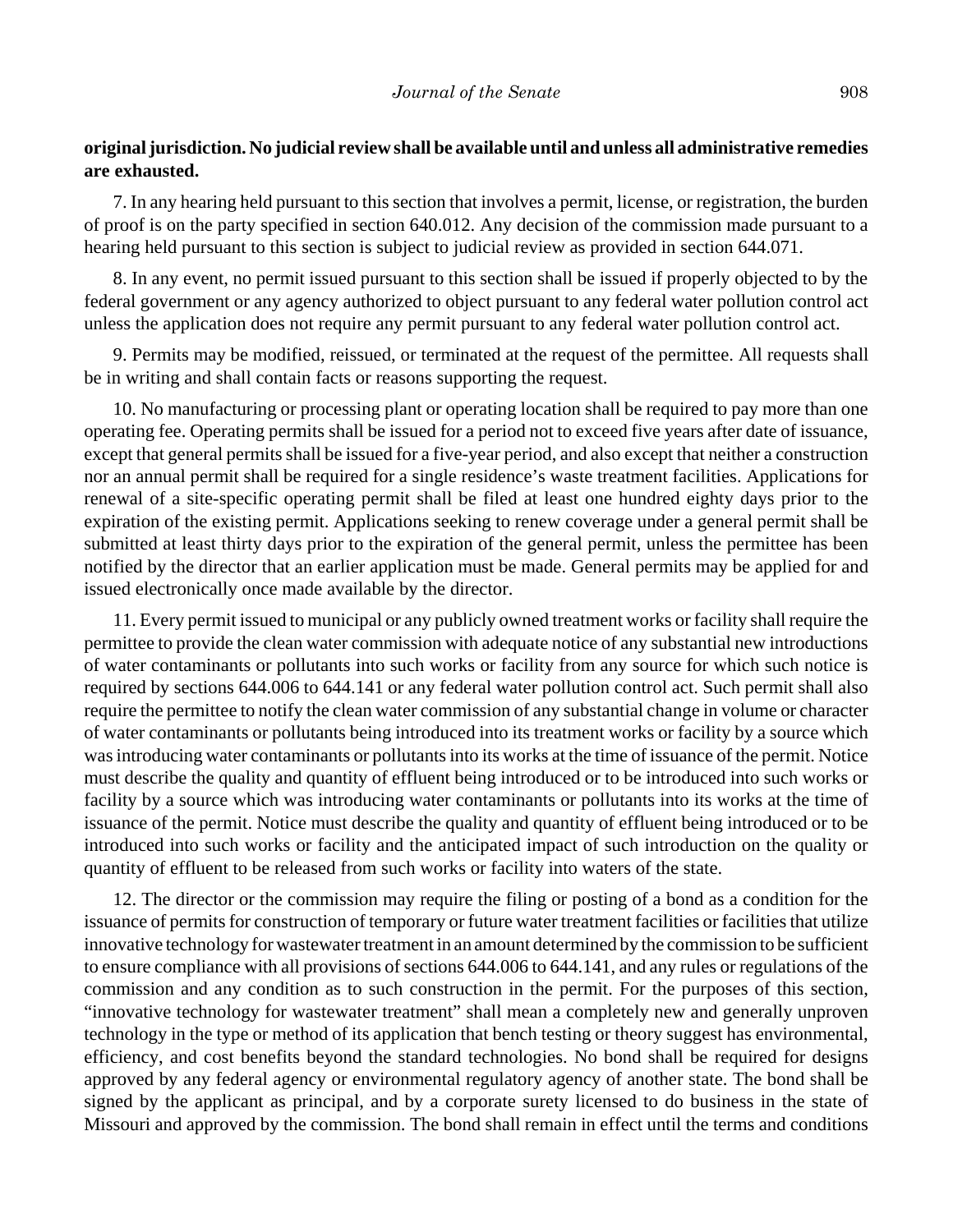of the permit are met and the provisions of sections 644.006 to 644.141 and rules and regulations promulgated pursuant thereto are complied with.

13. (1) The department shall issue or deny applications for construction and site-specific operating permits received after January 1, 2001, within one hundred eighty days of the department's receipt of an application. For general construction and operating permit applications received after January 1, 2001, that do not require a public participation process, the department shall issue or deny the permits within sixty days of the department's receipt of an application. For an application seeking coverage under a renewed general permit that does not require an individual public participation process, the director shall issue or deny the permit within sixty days of the director's receipt of the application, or upon issuance of the general permit, whichever is later. In regard to an application seeking coverage under an initial general permit that does not require an individual public participation process, the director shall issue or deny the permit within sixty days of the department's receipt of the application. For an application seeking coverage under a renewed general permit that requires an individual public participation process, the director shall issue or deny the permit within ninety days of the director's receipt of the application, or upon issuance of the general permit, whichever is later. In regard to an application for an initial general permit that requires an individual public participation process, the director shall issue or deny the permit within ninety days of the director's receipt of the application.

(2) If the department fails to issue or deny with good cause a construction or operating permit application within the time frames established in subdivision (1) of this subsection, the department shall refund the full amount of the initial application fee within forty-five days of failure to meet the established time frame. If the department fails to refund the application fee within forty-five days, the refund amount shall accrue interest at a rate established pursuant to section 32.065.

(3) Permit fee disputes may be appealed to the commission within thirty days of the date established in subdivision (2) of this subsection. If the applicant prevails in a permit fee dispute appealed to the commission, the commission may order the director to refund the applicant's permit fee plus interest and reasonable attorney's fees as provided in sections 536.085 and 536.087. A refund of the initial application or annual fee does not waive the applicant's responsibility to pay any annual fees due each year following issuance of a permit.

(4) No later than December 31, 2001, the commission shall promulgate regulations defining shorter review time periods than the time frames established in subdivision (1) of this subsection, when appropriate, for different classes of construction and operating permits. In no case shall commission regulations adopt permit review times that exceed the time frames established in subdivision (1) of this subsection. The department's failure to comply with the commission's permit review time periods shall result in a refund of said permit fees as set forth in subdivision (2) of this subsection. On a semiannual basis, the department shall submit to the commission a report which describes the different classes of permits and reports on the number of days it took the department to issue each permit from the date of receipt of the application and show averages for each different class of permits.

(5) During the department's technical review of the application, the department may request the applicant submit supplemental or additional information necessary for adequate permit review. The department's technical review letter shall contain a sufficient description of the type of additional information needed to comply with the application requirements.

(6) Nothing in this subsection shall be interpreted to mean that inaction on a permit application shall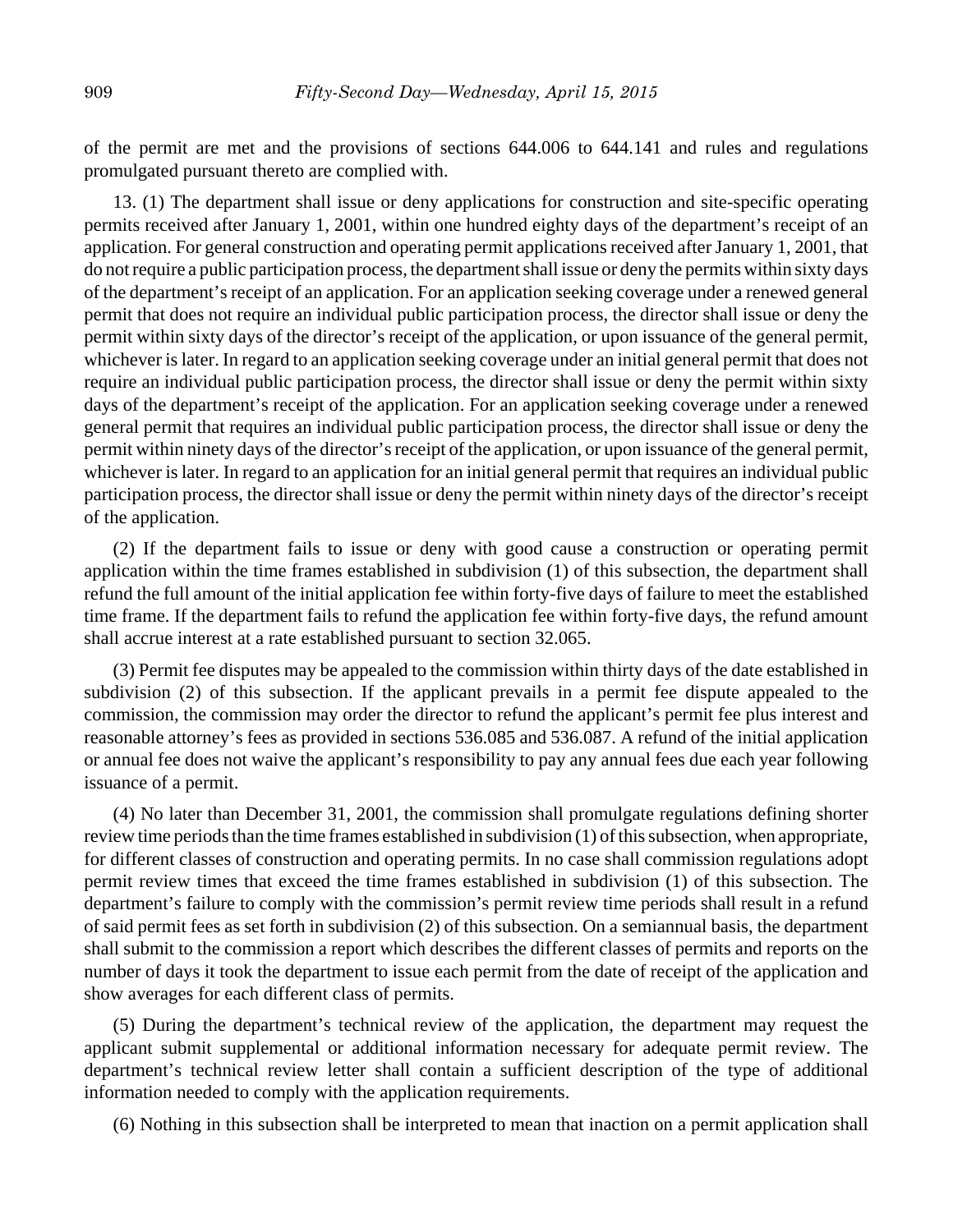be grounds to violate any provisions of sections 644.006 to 644.141 or any rules promulgated pursuant to sections 644.006 to 644.141.

14. The department shall respond to all requests for individual certification under Section 401 of the Federal Clean Water Act within the lesser of sixty days or the allowed response period established pursuant to applicable federal regulations without request for an extension period unless such extension is determined by the commission to be necessary to evaluate significant impacts on water quality standards and the commission establishes a timetable for completion of such evaluation in a period of no more than one hundred eighty days.

15. All permit fees generated pursuant to this chapter shall not be used for the development or expansion of total maximum daily loads studies on either the Missouri or Mississippi rivers.

16. The department shall implement permit shield provisions equivalent to the permit shield provisions implemented by the U.S. Environmental Protection Agency pursuant to the Clean Water Act, Section 402(k), 33 U.S.C. Section 1342(k), and its implementing regulations, for permits issued pursuant to chapter 644.

17. Prior to the development of a new general permit or reissuance of a general permit for aquaculture, land disturbance requiring a storm water permit, or reissuance of a general permit under which fifty or more permits were issued under a general permit during the immediately preceding five-year period for a designated category of water contaminant sources, the director shall implement a public participation process complying with the following minimum requirements:

(1) For a new general permit or reissuance of a general permit, a general permit template shall be developed for which comments shall be sought from permittees and other interested persons prior to issuance of the general permit;

(2) The director shall publish notice of his intent to issue a new general permit or reissue a general permit by posting notice on the department's website at least one hundred eighty days before the proposed effective date of the general permit;

(3) The director shall hold a public informational meeting to provide information on anticipated permit conditions and requirements and to receive informal comments from permittees and other interested persons. The director shall include notice of the public informational meeting with the notice of intent to issue a new general permit or reissue a general permit under subdivision (2) of this subsection. The notice of the public informational meeting, including the date, time and location, shall be posted on the department's website at least thirty days in advance of the public meeting. If the meeting is being held for reissuance of a general permit, notice shall also be made by electronic mail to all permittees holding the current general permit which is expiring. Notice to current permittees shall be made at least twenty days prior to the public meeting;

(4) The director shall hold a thirty-day public comment period to receive comments on the general permit template with the thirty-day comment period expiring at least sixty days prior to the effective date of the general permit. Scanned copies of the comments received during the public comment period shall be posted on the department's website within five business days after close of the public comment period;

(5) A revised draft of a general permit template and the director's response to comments submitted during the public comment period shall be posted on the department's website at least forty-five days prior to issuance of the general permit. At least forty-five days prior to issuance of the general permit the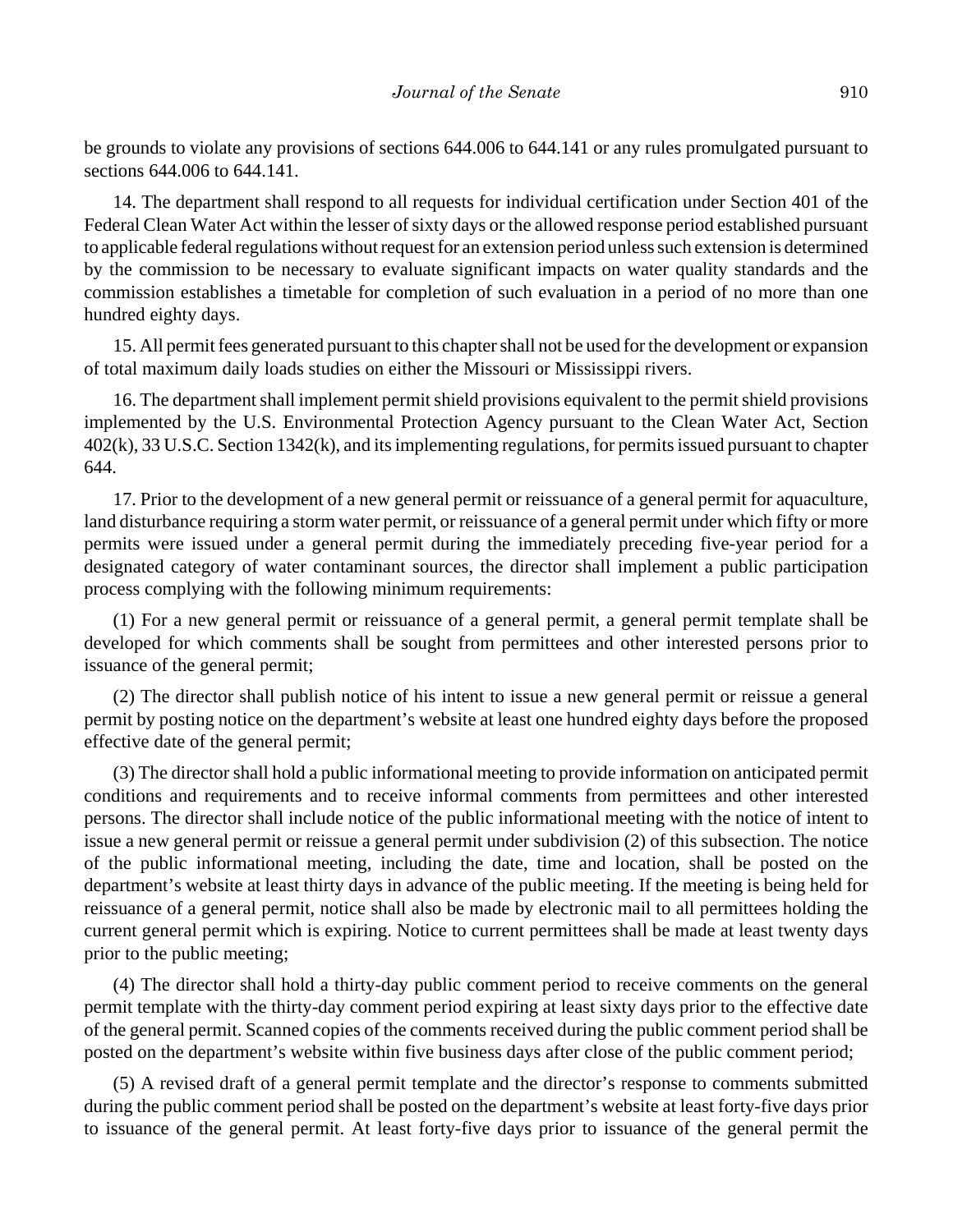department shall notify all persons who submitted comments to the department that these documents have been posted to the department's website;

(6) Upon issuance of a new or renewed general permit, the general permit shall be posted to the department's website.

18. Notices required to be made by the department pursuant to subsection 17 of this section may be made by electronic mail. The department shall not be required to make notice to any permittee or other person who has not provided a current electronic mail address to the department. In the event the department chooses to make material modifications to the general permit before its expiration, the department shall follow the public participation process described in subsection 17 of this section.

19. The provisions of subsection 17 of this section shall become effective beginning January 1, 2013.

644.056. 1. The director shall cause investigations to be made upon the request of the commission or upon receipt of information concerning alleged violations of sections 644.006 to 644.141 or any standard, limitation, order, rule or regulation promulgated pursuant thereto, or any term or condition of any permit and may cause to be made any other investigations he or she deems advisable. Violations shall include obtaining a permit by misrepresentation or failure to fully disclose all relevant facts.

2. If, in the opinion of the director, the investigation discloses that a violation does exist, the director may, by conference, conciliation or persuasion, endeavor to eliminate the violation.

3. In case of the failure by conference, conciliation or persuasion to correct or remedy any claimed violation, or as required to immediately and effectively halt or eliminate any imminent or substantial endangerments to the health or welfare of persons resulting from the discharge of pollutants, the director **[**shall**] may** order abatement **[**or file an abatement complaint with the commission if no permit has been issued, or in addition may file a complaint to revoke a permit if such permit has been issued**] or request legal action by the attorney general**. When the director files a complaint, the commission shall order a hearing. The director shall cause to have issued and served upon the person complained against a written notice of the order or complaint, together with a copy of the order or complaint, which shall specify the provision of sections 644.006 to 644.141 or the standard, rule, limitation, or regulation adopted pursuant thereto, or the condition of the permit of which the person is alleged to be in violation, and a statement of the manner in which and the extent to which the person is alleged to violate sections 644.006 to 644.141 or the standard, rule, limitation, or regulation, or condition of the permit. In any case involving a complaint, the commission shall require the person complained against to answer the charges of the formal complaint at a hearing before the commission at a time not less than thirty days after the date of notice. Service may be made upon any person within or without the state by registered mail, return receipt requested. Any person against whom the director issues an order may appeal the order to the commission within thirty days and the appeal shall stay the enforcement of the order until final determination by the commission. The commission shall set appeals for a hearing at a time not less than thirty days after the date of the request. The commission may sustain, reverse, or modify the director's order or may make such other orders as the commission deems appropriate under the circumstances. If any order issued by the director is not appealed within the time provided in this section, the order becomes final and may be enforced as provided in section 644.076. **When the commission schedules a matter for hearing, the petitioner on appeal or the respondent to a formal complaint may appear at the hearing in person or by counsel, and may make oral argument, offer testimony and evidence, and cross-examine witnesses. After due consideration of the record, or upon default in appearance of the respondent on the return day specified in the**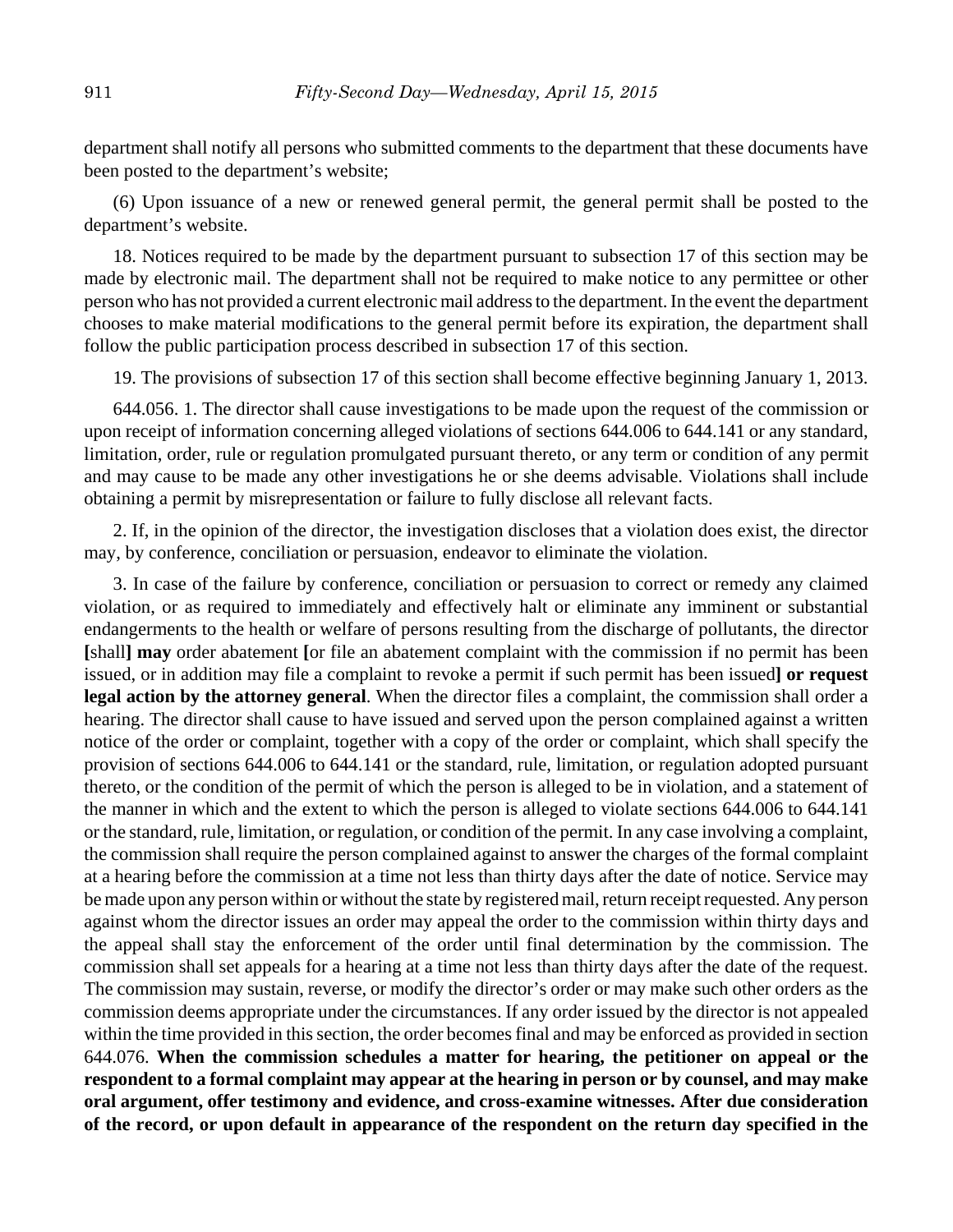**notice given as provided in this subsection, the commission shall issue and enter such final order, or make such final determination as it deems appropriate under the circumstances, and it shall immediately notify the petitioner or respondent thereof in writing by certified or registered mail.**

4. Permits may be **revoked,** terminated**,** or modified if obtained in violation of sections 644.006 to 644.141 or by misrepresentation or failing to fully disclose all relevant facts, or when required to prevent violations of any provision of sections 644.006 to 644.141, or to protect the waters of this state, when such action is required by a change in conditions or the existence of a condition which requires either a temporary or permanent reduction or elimination of the authorized discharge, subject to the right of appeal contained in **[**this section**] sections 621.250 and 640.013**.

5. **[**When the commission schedules a matter for hearing, the petitioner on appeal or the respondent to a formal complaint may appear at the hearing in person or by counsel, and may make oral argument, offer testimony and evidence, and cross-examine witnesses.

6. After due consideration of the record, or upon default in appearance of the respondent on the return day specified in the notice given as provided in subsection 3, the commission shall issue and enter such final order, or make such final determination as it deems appropriate under the circumstances, and it shall immediately notify the petitioner or respondent thereof in writing by certified or registered mail.**]Whenever a permit under this chapter is revoked, terminated, or modified by the department of natural resources, the applicant, by petition filed with the administrative hearing commission within thirty days of the decision, may appeal such decision as provided by sections 621.250 and 640.013. Once the administrative hearing commission has reviewed the appeal, the administrative hearing commission shall issue a recommended decision to the commission on permit revocation, termination, or modification. The commission shall issue its own decision, based on the appeal, for permit revocation, termination, or modification. If the commission changes a finding of fact or conclusion of law made by the administrative hearing commission, or modifies or vacates the decision recommended by the administrative hearing commission, it shall issue its own decision, which shall include findings of fact and conclusions of law. The commission shall mail copies of its final decision to the parties to the appeal or their counsel of record. The commission's decision shall be subject to judicial review pursuant to chapter 536, except that the court of appeals district with territorial jurisdiction coextensive with the county where the point source is located or is to be located shall have original jurisdiction. No judicial review shall be available until and unless all administrative remedies are exhausted.**"; and

Further amend the title and enacting clause accordingly.

Senator Romine moved that the above amendment be adopted, which motion prevailed.

Senator Kehoe moved that **SS** for **SB 476**, as amended, be adopted, which motion prevailed.

On motion of Senator Kehoe, **SS** for **SB 476**, as amended, was declared perfected and ordered printed.

#### **REFERRALS**

President Pro Tem Dempsey referred **SS No. 2** for **SB 386** and **SB 401** to the Committee on Governmental Accountability and Fiscal Oversight.

President Pro Tem Dempsey referred **HCR 38** to the Committee on Rules, Joint Rules, Resolutions and Ethics.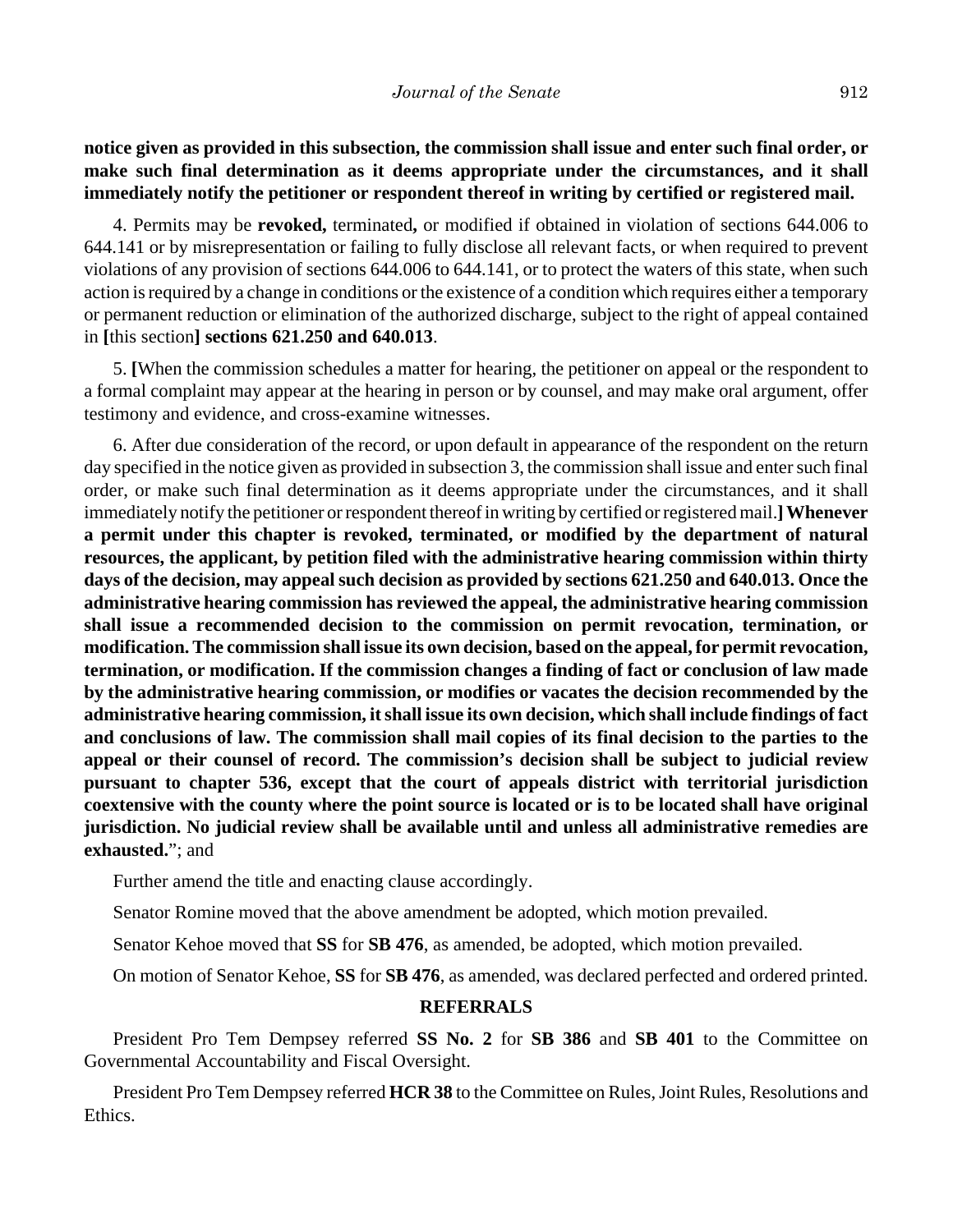#### **MESSAGES FROM THE HOUSE**

The following messages were received from the House of Representatives through its Chief Clerk:

Mr. President: I am instructed by the House of Representatives to inform the Senate that the House has taken up and passed **HCS** for **HCR 49**.

#### HOUSE COMMITTEE SUBSTITUTE FOR HOUSE CONCURRENT RESOLUTION NO. 49

WHEREAS, humans need a varied diet containing protein in order to be healthy; and

WHEREAS, eggs are an efficient, nutritious, and affordable form of animal protein on which millions of Americans rely; and

WHEREAS, Article I, Section 8, Clause 3 of the United States Constitution, also known as the Commerce Clause, was designed to ensure free trade between the states by preventing any state from imposing a tariff or other restriction on goods from another state; and

WHEREAS, California is one of the nation's largest producers and consumers of eggs for human consumption; and

WHEREAS, conventional chicken enclosures, also known as battery cages, have been proven to better protect egg-laying hens from bone breaks, cannibalism, disease, smothering, and predation than free range operations or operations using so-called "enriched cages"; and

WHEREAS, forcing egg producers to switch to "enriched cages" or nonconfinement operations drove up the cost of eggs in the European Union while also leading to food shortages and the closure of countless farms; and

WHEREAS, forcing egg farmers in America to abandon battery cages in favor of "enriched cages" or nonconfinement operations will lead to the same impacts on the U.S. economy and food supply; and

WHEREAS, the Humane Society of the United States, also known as HSUS, is America's largest animal rights group and has aggressively pursued an agenda intended to decrease and eventually eliminate the public's consumption of animal protein; and

WHEREAS, California voters adopted Proposition 2 to their state constitution in 2008, requiring the state's egg producers to switch to "enriched cages" or nonconfinement operations in a campaign led and funded by the Humane Society of the United States; and

WHEREAS, in 2010, at the behest of HSUS, the California legislature passed AB 1437, which was signed into law by Governor Arnold Schwarzenegger, prohibiting the sale of eggs from other states that do not meet the requirements of Proposition 2 of 2008; and

WHEREAS, together, California's Proposition 2 and AB 1437 violate the Commerce Clause of the U.S. Constitution by preventing free trade among the states; and

WHEREAS, together, California's Proposition 2 and AB 1437 have artificially increased egg prices and restricted the availability of affordable eggs and vital animal protein to Californians, especially low-income citizens:

NOW THEREFORE BE IT RESOLVED that the members of the House of Representatives of the Ninety-eighth General Assembly, First Regular Session, the Senate concurring therein, hereby condemn California's anti-trade actions and call on the California legislature to repeal AB 1437 and urge the voters of California to reconsider and repeal Proposition 2.

In which the concurrence of the Senate is respectfully requested.

Also,

Mr. President: I am instructed by the House of Representatives to inform the Senate that the House has taken up and passed **HCR 39**.

#### HOUSE CONCURRENT RESOLUTION NO. 39

WHEREAS, the 2015 Dietary Guidelines Advisory Committee (DGAC) submitted its advisory report to the Secretaries of the U.S. Department of Health and Human Services and the U.S. Department of Agriculture in February, 2015; and

WHEREAS, the purpose of the advisory report is to inform the federal government of current scientific evidence on topics related to diet, nutrition, and health; and

WHEREAS, the U.S. Department of Health and Human Services and the U.S. Department of Agriculture use the advisory report to develop national nutrition policies; and

WHEREAS, the advisory report stated that the U.S. population should be encouraged and guided to follow dietary patterns that are lower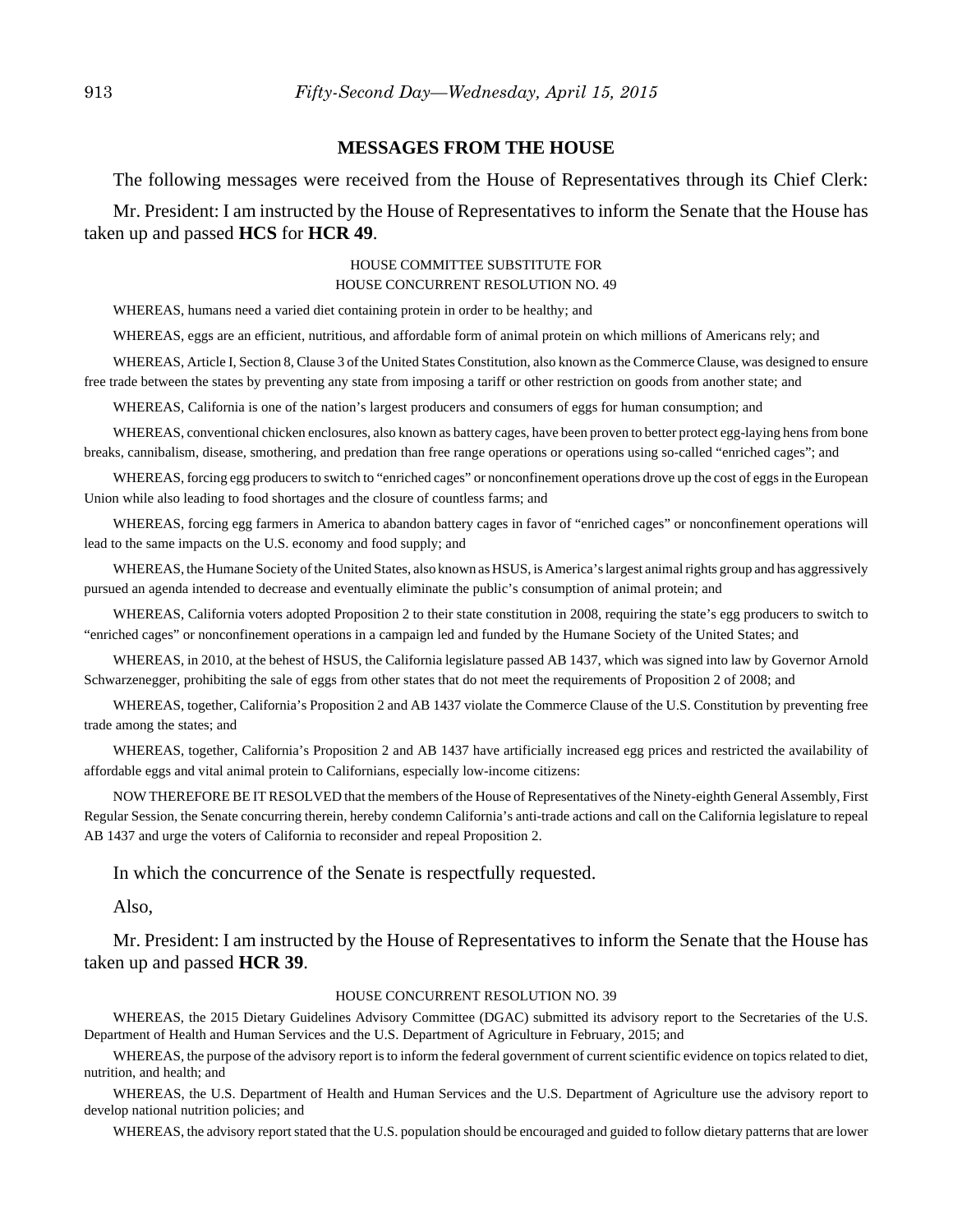in meats; and

WHEREAS, the advisory report stated that diets lower in animal-based foods are more health promoting; and

WHEREAS, the advisory report recommends a reduction in consumption of red meat, but then finds that red meat is an excellent source of iron, of which Americans should be encouraged to consume more in their diets; and

WHEREAS, the advisory report states that meat foods provide heme iron, which is especially important for young children and women who are pregnant, and which is more bioavailable than non-heme, plant-derived iron; and

WHEREAS, the advisory report concurred with the Nutrition Evidence Library (NEL) Dietary Patterns Systematic Review Project that dietary patterns that are lower in meats are associated with favorable outcomes related to healthy body weight and risk of obesity; and

WHEREAS, the DGAC stated that a "dietary pattern higher in plant-based foods, such as vegetables, fruits, whole grains, legumes, nuts and seeds, and lower in animal-based foods is more health promoting and is associated with lesser environmental impact than is the current average U.S. Diet"; and

WHEREAS, the DGAC's suggestion that reducing animal-based foods in the American diet will improve health and have a positive environmental impact is not supported by scientific evidence; and

WHEREAS, the advisory report included red meat in its definition of "lean meat", which is defined as any meat with less than 10% fat by weight including 95% lean ground beef; broiled beef steak; baked pork chops; roasted chicken breasts or legs; and smoked or cured ham; and

WHEREAS, the DGAC removes lean meats from the common characteristics of healthy dietary patterns, which is inconsistent with more than three decades of scientific evidence on the benefits of lean meat in healthy diets and is also in direct conflict with all previous editions of the Dietary Guidelines for Americans; and

WHEREAS, inconsistencies in its own recommendations and the astonishing lack of discernment in reviewing scientific evidence call into question the entirety of the DGAC's recommendations and should not be used to form our nation's nutritional policies:

NOW THEREFORE BE IT RESOLVED that the members of the House of Representatives of the Ninety-eighth General Assembly, First Regular Session, the Senate concurring therein, hereby urge the Dietary Guidelines Advisory Committee to reevaluate its recommendations, especially regarding the consumption of meat as a component of a healthy diet; and

BE IT FURTHER RESOLVED that the Chief Clerk of the Missouri House of Representatives be instructed to prepare a properly inscribed copy of this resolution for the U.S. Department of Health and Human Services, the U.S. Department of Agriculture, and the 2015 Dietary Guidelines Advisory Committee.

In which the concurrence of the Senate is respectfully requested.

On motion of Senator Richard, the Senate recessed until 3:00 p.m.

#### **RECESS**

The time of recess having expired, the Senate was called to order by Senator Romine.

#### **SENATE BILLS FOR PERFECTION**

Senator Brown moved that **SB 317** be called from the Informal Calendar and taken up for perfection, which motion prevailed.

On motion of Senator Brown, **SB 317** was declared perfected and ordered printed.

Senator Pearce moved that **SB 369** be called from the Informal Calendar and taken up for perfection, which motion prevailed.

Senator Pearce offered **SA 1**:

#### SENATE AMENDMENT NO. 1

Amend Senate Bill No. 369, Page 1, Section 1, Line 4, by striking the word "Rehabilitation" and inserting in lieu thereof the following: "**Habilitation**".

Senator Pearce moved that the above amendment be adopted, which motion prevailed.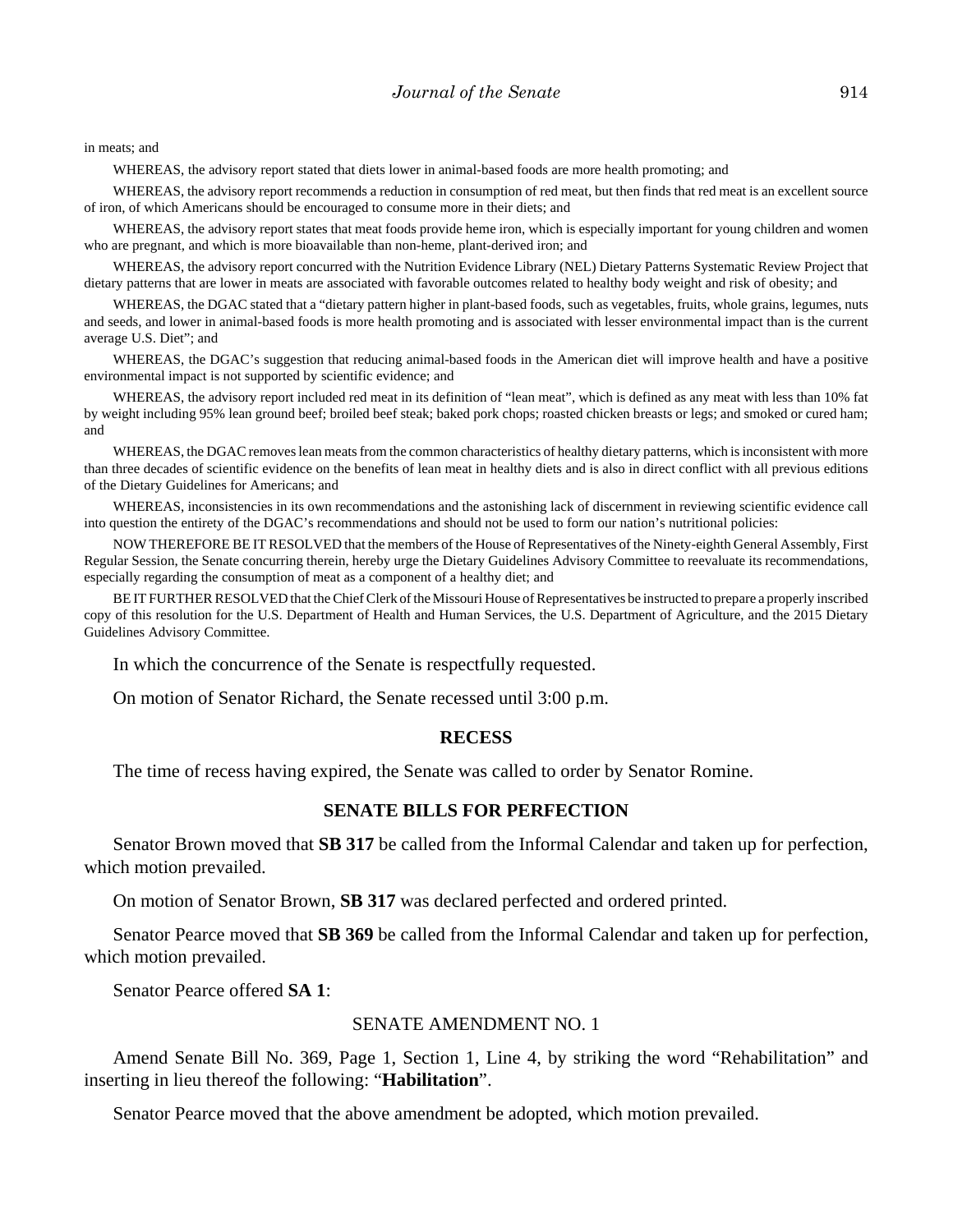On motion of Senator Pearce, **SB 369**, as amended, was declared perfected and ordered printed.

Senator Walsh moved that **SB 435**, with **SCS**, be called from the Informal Calendar and taken up for perfection, which motion prevailed.

Senator Walsh moved that **SCS** for **SB 435**, be adopted, which motion prevailed.

On motion of Senator Walsh, **SCS** for **SB 435** was declared perfected and ordered printed.

Senator Hegeman moved that **SB 321**, with **SCS**, be called from the Informal Calendar and taken up for perfection, which motion prevailed.

Senator Hegeman moved that **SCS** for **SB 321** be adopted.

Senator Riddle offered **SA 1**:

## SENATE AMENDMENT NO. 1

Amend Senate Committee Substitute for Senate Bill No. 321, Page 3, Section 455.010, Line 63, by striking "and repeatedly"; and further amend line 64, by inserting immediately after "person" the following: "**, or a person who resides together in the same household with the person seeking the order of protection**; and further amend line 67, by inserting at the end of said line the word "**and**"; and further amend line 68, by striking "repeated" and inserting in lieu thereof the following: "**two or more**"; and further amend lines 71-73, by striking the following: "; and

(c) "Repeated" means two or more incidents evidencing a continuity of purpose".

Senator Riddle moved that the above amendment be adopted, which motion prevailed.

Senator Hegeman moved that **SCS** for **SB 321**, as amended, be adopted, which motion prevailed.

On motion of Senator Hegeman, **SCS** for **SB 321**, as amended, was declared perfected and ordered printed.

Senator Sater moved that **SB 354**, with **SCS**, be taken up for perfection, which motion prevailed.

**SCS** for **SB 354**, entitled:

## SENATE COMMITTEE SUBSTITUTE FOR SENATE BILL NO. 354

An Act to repeal section 191.331, RSMo, and to enact in lieu thereof one new section relating to amino acid-based elemental formulas.

Was taken up.

Senator Sater moved that **SCS** for **SB 354** be adopted.

Senator Sater offered **SS** for **SCS** for **SB 354**, entitled:

## SENATE SUBSTITUTE FOR SENATE COMMITTEE SUBSTITUTE FOR SENATE BILL NO. 354

An Act to amend chapter 192, RSMo, by adding thereto one new section relating to amino acid-based elemental formulas.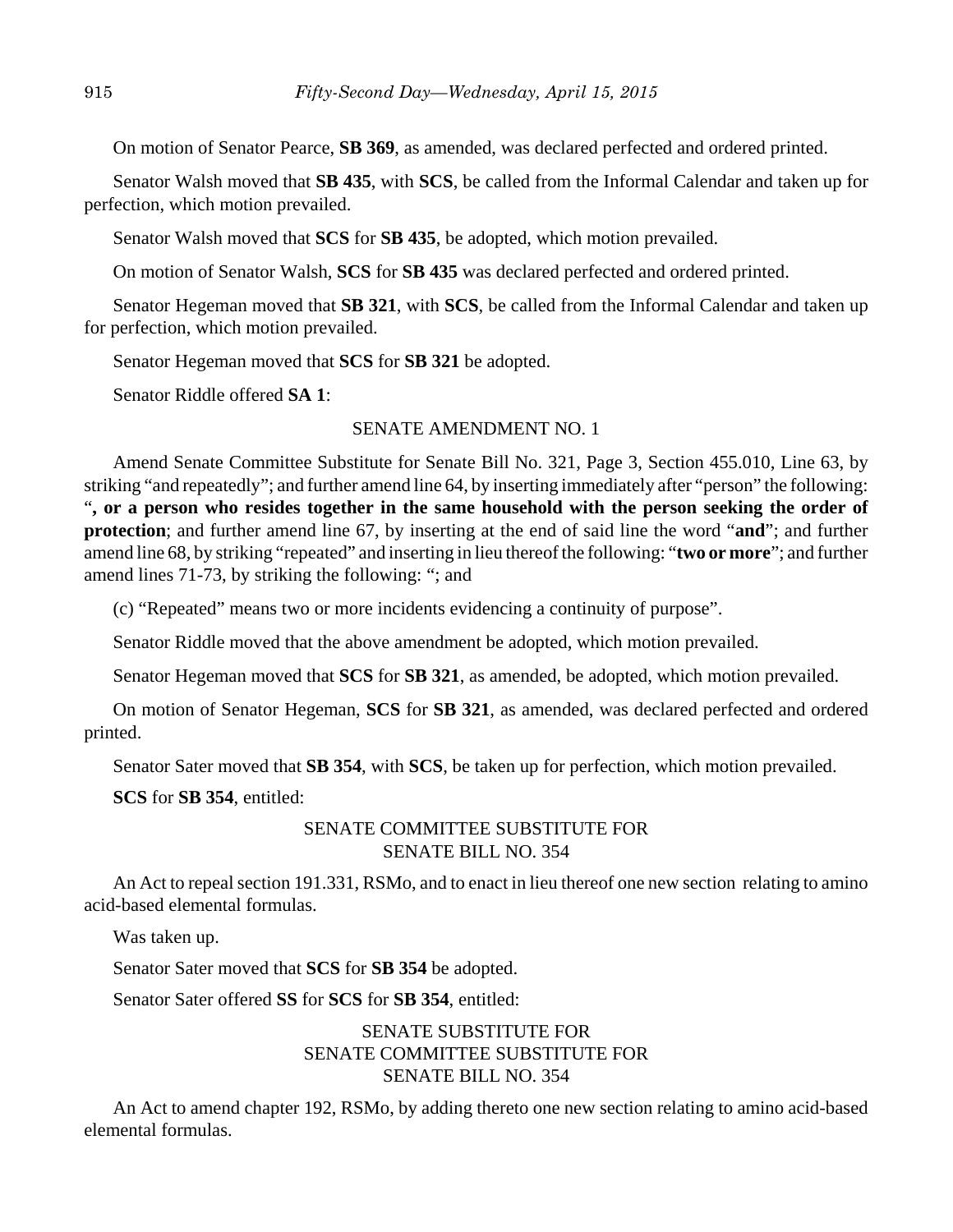Senator Sater moved that **SS** for **SCS** for **SB 354** be adopted, which motion prevailed.

On motion of Senator Sater, **SS** for **SCS** for **SB 354** was declared perfected and ordered printed.

Senator Riddle moved that **SB 500** be called from the Informal Calendar and taken up for perfection, which motion prevailed.

On motion of Senator Riddle, **SB 500** was declared perfected and ordered printed.

Senator Wallingford moved that **SB 474** be called from the Informal Calendar and taken up for perfection, which motion prevailed.

On motion of Senator Wallingford, **SB 474** was declared perfected and ordered printed.

Senator Wasson moved that **SB 561** be called from the Informal Calendar and taken up for perfection, which motion prevailed.

On motion of Senator Wasson, **SB 561** was declared perfected ordered printed.

## **MESSAGES FROM THE HOUSE**

The following messages were received from the House of Representatives through its Chief Clerk:

Mr. President: I am instructed by the House of Representatives to inform the Senate that the House has taken up and passed **HCS** for **SB 104**, entitled:

An Act to repeal sections 115.342, 115.348, 115.350, 116.190, 162.481, and 162.491, RSMo, and section 162.025 as enacted by house bill no. 63, ninety-eighth general assembly, first regular session, and to enact in lieu thereof six new sections relating to elections, with an emergency clause.

With House Amendment Nos. 1, 2 and 3.

#### HOUSE AMENDMENT NO. 1

Amend House Committee Substitute for Senate Bill No. 104, Page 5, Section 162.491, Line 17, by inserting immediately after all of said section the following:

"178.820. 1. In the organization election, six trustees shall be elected at large throughout the entire proposed district. The two candidates receiving the greatest number of votes shall be elected for terms of six years each, the two receiving the next greatest number of votes for terms of four years each, the two receiving the next greatest number of votes for terms of two years each, and such terms shall be effective until the first Tuesday in April coinciding with or next following such period of years, or until the successors to such trustees have been duly elected and qualified. Thereafter, the trustees shall be elected for terms of six years each.

2. Following the initial election, the board of trustees may, at any duly called meeting, adopt a resolution calling for the formation of a redistricting committee to consider the formation of subdistricts within the community college district from which trustees are thereafter to be elected. Upon adoption of any such resolution, the secretary of the board of trustees shall forward a certified copy thereof to the coordinating board for higher education with the request that a redistricting committee be appointed in order to divide the community college districts into at least two and not more than six subdistricts for the purpose of electing trustees. The redistricting committee shall consist of three residents within the affected district, appointed by the board of trustees of the affected district, plus three additional persons residents within the affected district, appointed by the coordinating board for higher education. Thereafter, the redistricting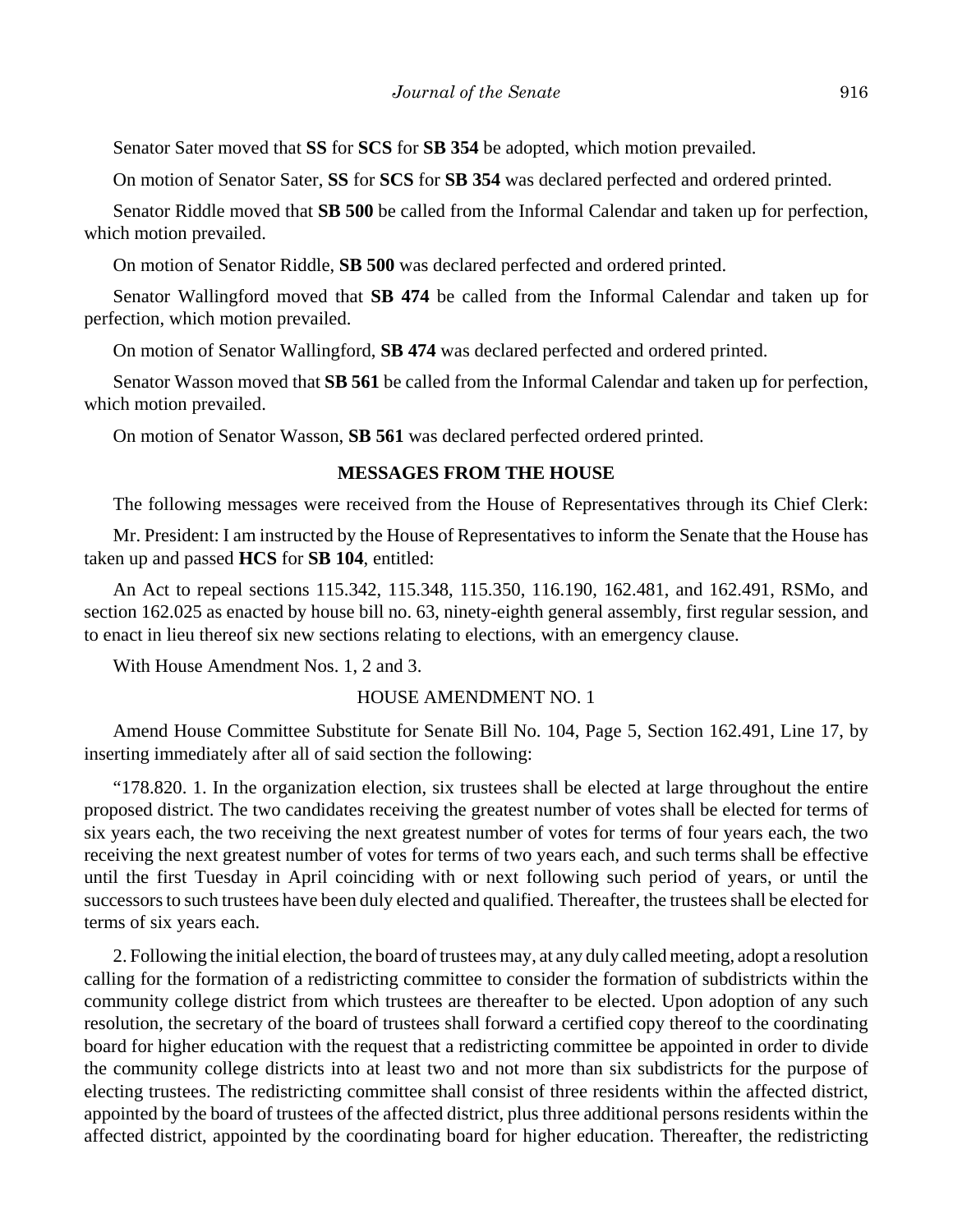committee shall meet, organize itself with a chairman and secretary, and proceed with the adoption of a redistricting plan specifying at least two but not more than six subdistricts which are to the extent possible so apportioned on the basis of population that the population of any such subdistrict divided by the number of trustees to be selected therefrom substantially equals the population of any other subdistrict divided by the number of trustees to be selected therefrom. The redistricting plan referred to herein, in lieu of requiring all trustees to be elected from subdistricts, may provide for the election of one or more trustees at large and the remainder from subdistricts, or for the election of all the trustees at large with the requirement that each must reside in a certain subdistrict, so long as in any plan adopted, subdistricts are apportioned as provided above. Notwithstanding the above, the board of trustees of any community college district which contains more than four hundred fifty thousand residents shall, at the first duly called meeting following August 13, 1972, and thereafter within ninety days following the publication of the decennial census figures, adopt a resolution calling for the formation of a redistricting committee; and the redistricting committee shall adopt a redistricting plan specifying the establishment of not less than four nor more than six subdistricts compact and contiguous in territory and apportioned as provided above.

3. In any district which shall contain a city not within a county, if four subdistricts are established, then at least one subdistrict shall be within said city, and if five or six subdistricts are established, then at least two subdistricts shall be within said city.

4. Any person running for election as a trustee of a subdistrict shall be domiciled and a resident therein. Any plan proposed to be adopted must receive approval of a majority of the whole redistricting committee. Upon adoption the redistricting committee shall forward a copy of the plan certified by the secretary to the coordinating board for higher education for its approval or disapproval. The coordinating board for higher education shall approve any redistricting plan in which the population of any subdistrict divided by the number of trustees to be selected therefrom substantially equals the population of any other subdistrict divided by the number of trustees to be elected therefrom. Upon approval, the redistricting plan shall become effective and all trustees elected thereafter shall be required to be elected from subdistricts in which they are resident. If the plan is not approved, then it shall be returned to the redistricting committee for revision and resubmission. Until approval of a plan by the coordinating board for higher education, trustees of a district shall continue to run at large. Upon approval of any plan, the board of trustees shall determine by resolution the assignment of trustees to subdistricts. Any such assignment shall not affect the term of office of any such trustee. Once a district has been divided into subdistricts in accordance with the provisions hereof, it shall remain so divided until one year following the publication of the decennial census figures, by which date a new plan shall have been adopted or the trustees shall again be required to run in the district at large; provided, however, that if during the period between publications of decennial census figures the area of a district is increased or decreased, a new plan shall be adopted within one year thereafter or the trustees shall be required to run in the district at large. No member of the redistricting committee shall serve on the board of trustees for a period of six years following his service on the redistricting committee.

5. Candidates for the office of trustee shall be citizens of the United States, at least twenty-one years of age, who have been voters of the district for at least one whole year preceding the election, and if trustees are elected other than at large they shall be voters of the subdistricts for at least one whole year next preceding the election. All candidates for the first board of a district shall file their declaration of candidacy with the coordinating board for higher education.

#### **6. Notwithstanding the provisions of this section or any other law to the contrary, the board of**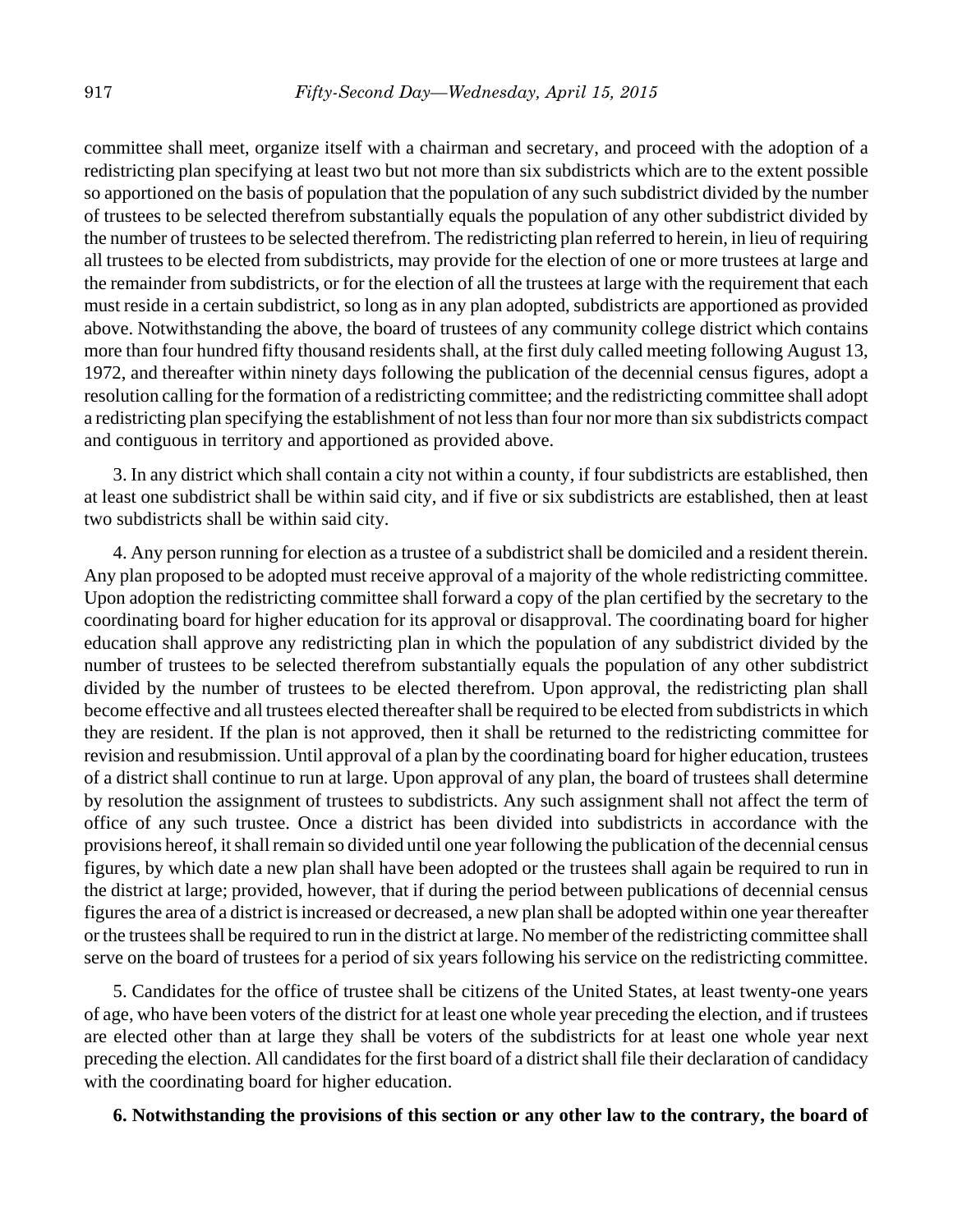**trustees of the community college district in any district that contains a city not within a county shall be composed of seven members, six of whom shall each be elected to a six-year term, and one at-large member who shall be appointed to a six-year term, beginning with the board election occurring immediately after August 28, 2015. The first appointment shall be made by the mayor of a city not within a county and the second appointment shall be made by the county executive of a county with a charter form of government and with more than nine hundred fifty thousand inhabitants. All subsequent appointments shall be made on an alternating basis between such mayor and such county executive.** 

**(1) The appointed member shall be a citizen of the United States, at least twenty-one years of age, and a registered voter of the district for at least one year preceding the appointment.**

**(2) No member, elected or appointed, shall be an employee or former employee of such community college district.** 

**(3) Whenever a vacancy occurs in the appointed member's seat due to death, resignation, removal from the district, or by operation of law or otherwise, the appointing executive shall, in a like manner, appoint a competent person to fill such vacancy and shall communicate his or her action to the board secretary of the district. Such appointed member shall hold office for the remainder of the unexpired term.**

**(4) If a board member is found by unanimous vote of the other board members to have moved his or her residence to a district other than the district from which such board member was appointed or elected, or to have violated a duly promulgated bylaw of the district, then the office of such board member shall be vacant.**

**(5) The board shall have the power to make such bylaws or ordinances, rules, and regulations as they may judge most expedient for the accomplishment of the trust reposed in them, for the government of their officers and employees, to secure their accountability, and to delegate their authority as they may deem necessary to such officers and employees or to committees appointed by the board.**

**(6) Except as specifically provided in this section, the appointment or election and term of office for members of the board, and all other duties and responsibilities of the board, shall comply with the provisions of state law regarding trustees of community college districts.**"; and

Further amend said bill by amending the title, enacting clause, and intersectional references accordingly.

### HOUSE AMENDMENT NO. 2

Amend House Committee Substitute for Senate Bill No. 104, Page 1, In the title, Line 3, by deleting, "section 162.025" and inserting in lieu thereof the following: "sections 162.025 and 162.491"; and

Further amend said page, Section A, Line 2, by deleting, "section 162.025" and inserting in lieu thereof the following: "sections 162.025 and 162.491"; and

Further amend said bill, Page 5, Section 162.491, Lines 14-15, by deleting all of said lines and inserting in lieu thereof the following:

## "**4. In any urban school district located in a county of the first classification with more than eighty-**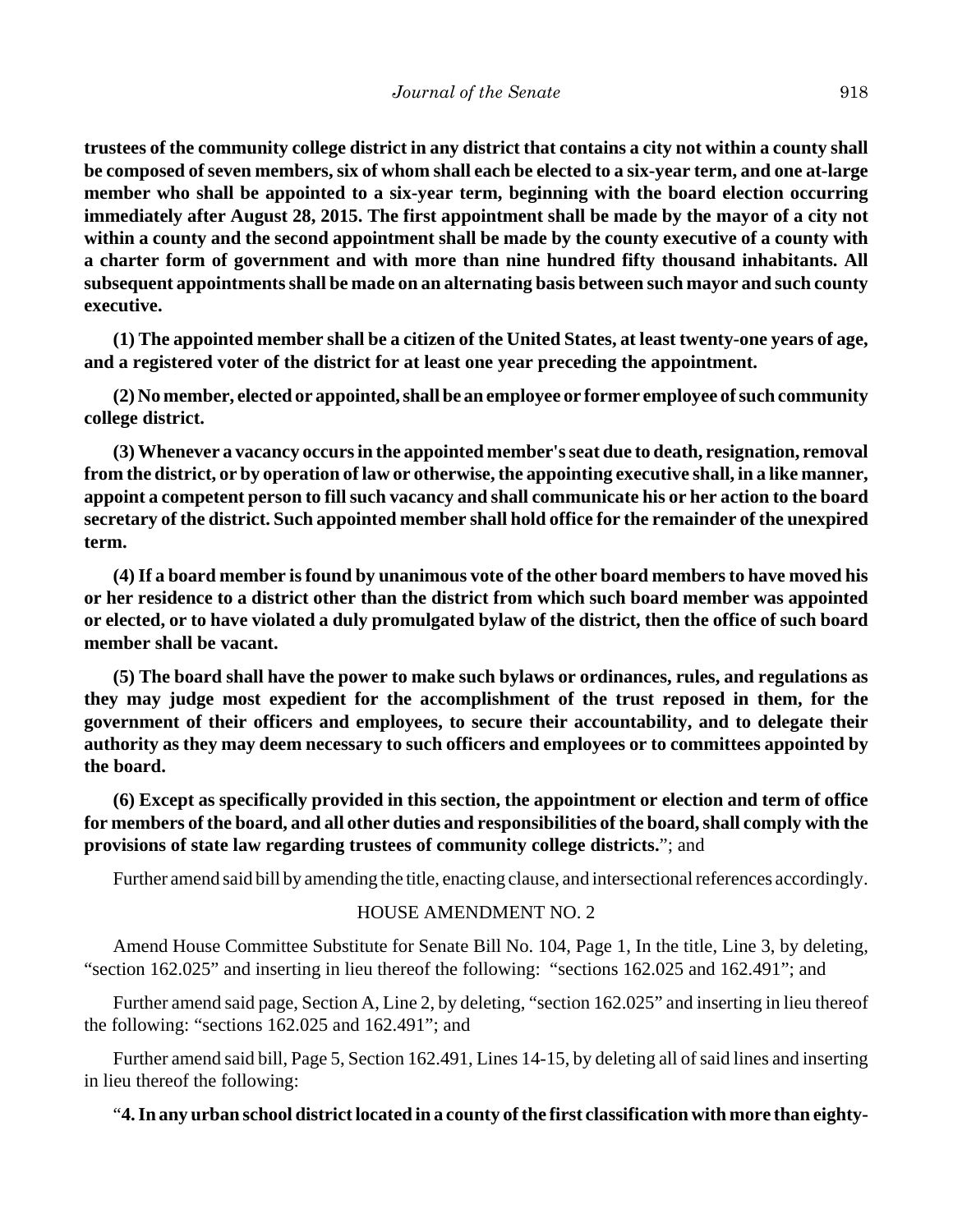## **three thousand but fewer than ninety-two thousand inhabitants and with a home rule city with more than seventy-six thousand but fewer than ninety-one thousand inhabitants as the county seat, a candidate for director**"; and

Further amend said bill, Page 7, Section 162.025, Line 3, by inserting after all of said line the following:

"**[**162.491. 1. Directors for urban school districts, other than those districts containing the greater part of a city of over one hundred thirty thousand inhabitants, may be nominated by petition to be filed with the secretary of the board and signed by a number of voters in the district equal to ten percent of the total number of votes cast for the director receiving the highest number of votes cast at the next preceding biennial election**, except as provided in subsection 4 of this section**.

2. This section shall not be construed as providing the sole method of nominating candidates for the office of school director in urban districts which do not contain the greater part of a city of over three hundred thousand inhabitants.

3. A director for any urban school district containing a city of greater than one hundred thirty thousand inhabitants and less than three hundred thousand inhabitants may be nominated as an independent candidate by filing with the secretary of the board a petition signed by five hundred registered voters of such school district.

## **4. In any urban school district located in a home rule city with more than seventy-one thousand but fewer than seventy-nine thousand inhabitants, a candidate for director shall file a declaration of candidacy with the secretary of the board and shall not be required to submit a petition.]**"; and

Further amend said bill by amending the title, enacting clause, and intersectional references accordingly.

## HOUSE AMENDMENT NO. 3

Amend House Committee Substitute for Senate Bill No. 104, Page 1, Section 115.306, Line 4, by inserting after the word, "**state**" the words, "**or an offense committed in another state that would be considered a felony in this state**"; and

Further amend said bill by amending the title, enacting clause, and intersectional references accordingly.

Emergency clause defeated.

In which the concurrence of the Senate is respectfully requested.

Also,

Mr. President: I am instructed by the House of Representatives to inform the Senate that the House has taken up and passed **HCS** for **SCS** for **SB 152**, entitled:

An Act to repeal sections 29.380, 260.200, 260.225, 260.250, 260.320, 260.325, 260.330, 260.335, and 260.345, RSMo, and to enact in lieu thereof eleven new sections relating to environmental protection.

With House Amendment Nos. 1 and 2.

## HOUSE AMENDMENT NO. 1

Amend House Committee Substitute for Senate Committee Substitute for Senate Bill No. 152, Page 21,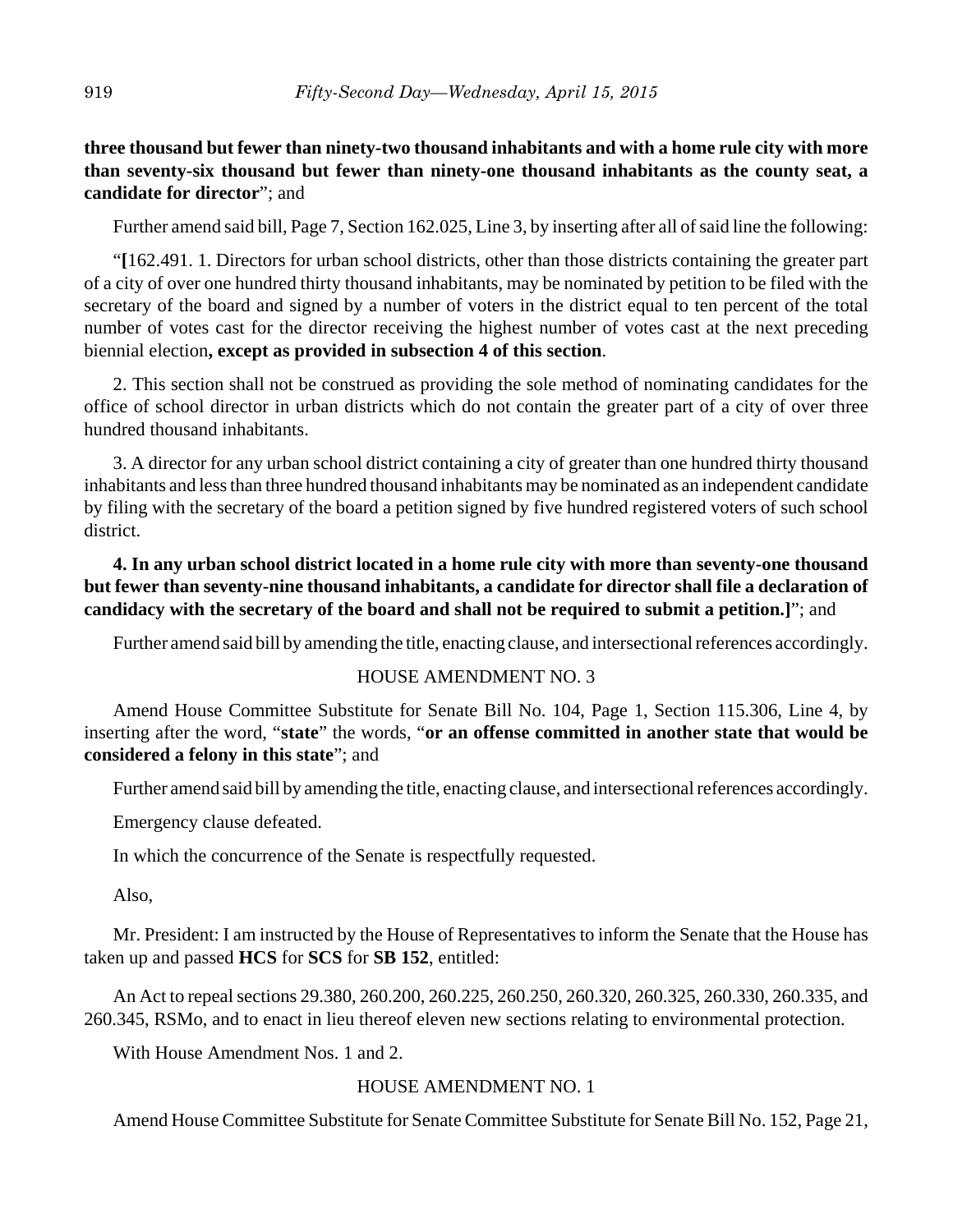Section 620.3150, Line 3, by inserting after all of said section and line the following:

"**643.650 1. Any owner of a coal-fired electric generating source in a National Ambient Air Quality Standards nonattainment area currently designated as of April 1, 2015, shall develop an ambient air quality monitoring or modeling network to characterize the sulfur dioxide air quality surrounding the electric generating source. The network shall adequately monitor the ambient air quality for sulfur dioxide surrounding the entire electric generating source and shall operate for not less than twelve consecutive quarters. The owner of such electric generating source shall notify the department of the manner in which it intends to characterize by either modeling or monitoring the air quality around such source. The location of any monitoring network installed by the owner of such electric generating source within a one-hour sulfur dioxide National Ambient Air Quality Standards nonattainment area shall be approved by the department.**

**2. Affected sources located in undesignated areas that elect to use monitoring to evaluate ambient air quality shall be consulted by the department on the use of existing monitors as well as the location of any new monitors intended to comprise the sulfur dioxide monitoring network. The department shall not submit its recommendation to the Environmental Protection Agency on the manner in which data will be gathered for the designation process that is inconsistent with the elections made by affected sources under this section. Where affected sources have elected to monitor under this section, the department shall submit recommendations for the designation process by the date set by a final, effective, and applicable Environmental Protection Agency requirement relating to state attainment designations and not prior.**

**3. The department shall consider all ambient air quality monitoring network data collected under subsection 1 of this section and under any agreement authorized under this subsection prior to proposing to the commission any sulfur dioxide limitation, emission reduction requirement, or other requirement for purposes of the one-hour sulfur dioxide National Ambient Air Quality Standard for any electric generating source that has elected to install a monitoring network under this section, except:**

**(1) The department may propose to the commission any sulfur dioxide limitations or emission reduction requirements specifically agreed to in any voluntary agreement entered into between the department and any owner of an electric generating source that has elected to install a monitoring network under this section; and**

**(2) The department may propose to the commission any adjustments to the sulfur dioxide limitations or emission reduction requirements applicable to any electric generating source located in a sulfur dioxide nonattainment area and subject to an agreement under subdivision (1) of this subsection, as justified by an ambient air quality analysis relying on no fewer than two quarters of monitored data collected through the monitoring network allowable under subsection 1 of this section and consistent with such agreement.**

**4. Nothing in this section shall prohibit the department from entering into an agreement with an owner of an electric generating source to limit or reduce sulfur dioxide emissions at such affected source that is below the source's permitted sulfur dioxide emission rate.**"; and

Further amend said bill by amending the title, enacting clause, and intersectional references accordingly.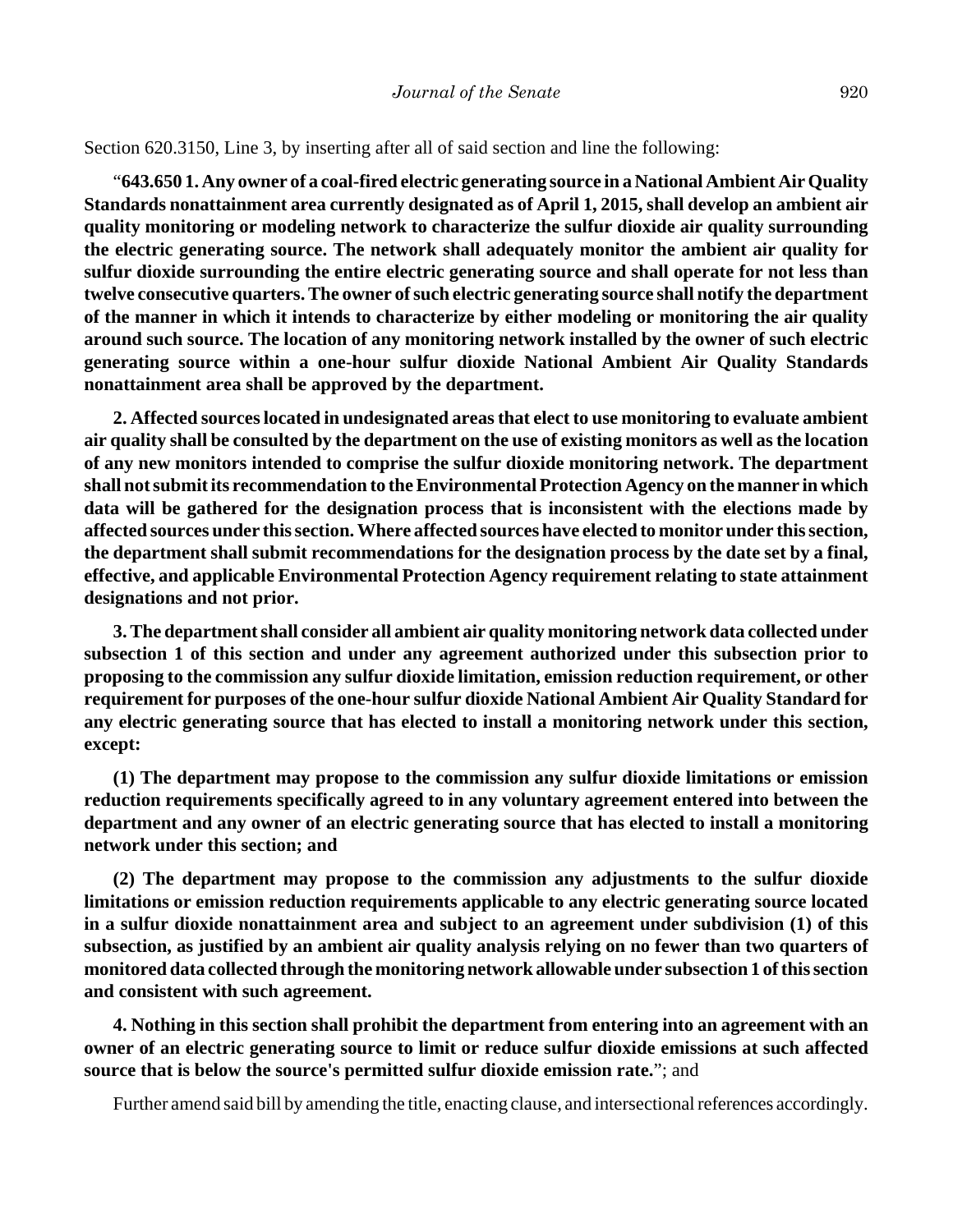## HOUSE AMENDMENT NO. 2

Amend House Committee Substitute for Senate Committee Substitute for Senate Bill No. 152, Page 20, Section 260.345, Line 36, by inserting after all of said section and line the following:

## "**306.910. 1. For purposes of this section, the following terms shall mean:**

**(1) "Outfitter", any individual, group, corporation, or other business entity which rents or provides the opportunity to the public to use any watercraft on the state's streams or rivers;**

**(2) "Water patrol division", the water patrol division of the state highway patrol;**

**(3) "Watercraft", any canoe, kayak, raft, innertube, or other flotation device propelled by the use of paddles, oars, or other nonmotorized means of propulsion.**

**2. By January 1, 2016, the water patrol division shall develop an informational brochure regarding the laws, regulations, and associated penalties relating to recreational water use as they pertain to individuals participating in the recreational use of the state's streams or rivers.**

**3. The water patrol division shall distribute the informational brochures developed under this section to all campgrounds and outfitters that rent or provide watercraft for use on a stream or river.**

**4. No more than one hundred thousand dollars shall be expended on the development and printing of the informational brochure under this section.**"; and

Further amend said bill by amending the title, enacting clause, and intersectional references accordingly.

In which the concurrence of the Senate is respectfully requested.

President Pro Tem Dempsey assumed the Chair.

## **REPORTS OF STANDING COMMITTEES**

Senator Pearce, Chairman of the Committee on Education, submitted the following report:

Mr. President: Your Committee on Education, to which was referred **HB 41**, begs leave to report that it has considered the same and recommends that the Senate Committee Substitute, hereto attached, do pass and be placed on the Consent Calendar.

On behalf of Senator Schmitt, Chairman of the Committee on Jobs, Economic Development and Local Government, Senator Richard submitted the following report:

Mr. President: Your Committee on Jobs, Economic Development and Local Government, to which was referred **HB 511**, begs leave to report that it has considered the same and recommends that the bill do pass and be placed on the Consent Calendar.

Senator Schaaf, Chairman of the Committee on General Laws and Pensions, submitted the following reports:

Mr. President: Your Committee on General Laws and Pensions, to which was referred **HB 88**, begs leave to report that it has considered the same and recommends that the bill do pass and be placed on the Consent Calendar.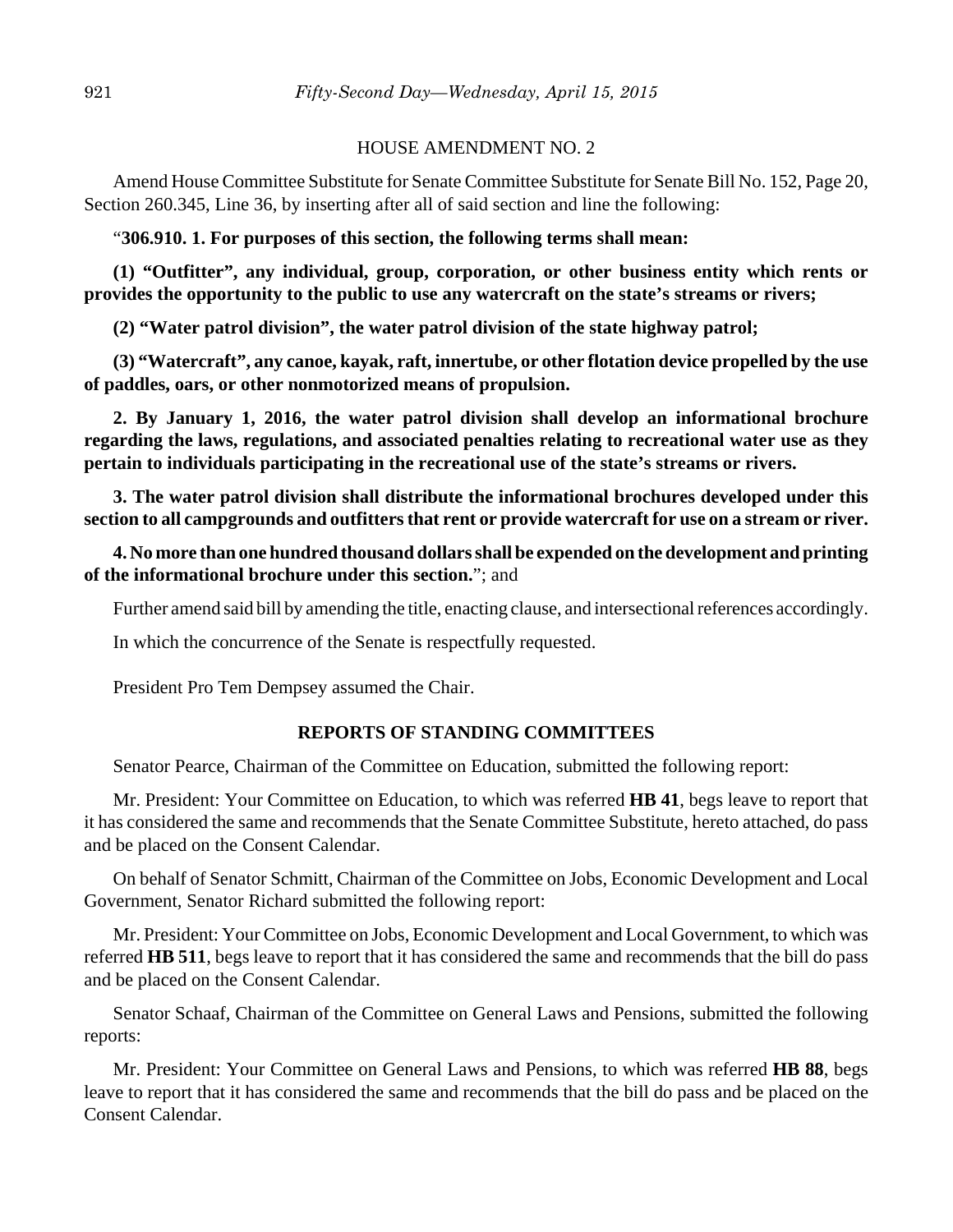Also,

Mr. President: Your Committee on General Laws and Pensions, to which was referred **HB 326**, begs leave to report that it has considered the same and recommends that the bill do pass and be placed on the Consent Calendar.

Also,

Mr. President: Your Committee on General Laws and Pensions, to which was referred **HB 361**, begs leave to report that it has considered the same and recommends that the bill do pass and be placed on the Consent Calendar.

Also,

Mr. President: Your Committee on General Laws and Pensions, to which was referred **HB 400**, begs leave to report that it has considered the same and recommends that the bill do pass and be placed on the Consent Calendar.

Also,

Mr. President: Your Committee on General Laws and Pensions, to which was referred **HB 402**, begs leave to report that it has considered the same and recommends that the bill do pass and be placed on the Consent Calendar.

Also,

Mr. President: Your Committee on General Laws and Pensions, to which was referred **HB 403**, begs leave to report that it has considered the same and recommends that the Senate Committee Substitute, hereto attached, do pass and be placed on the Consent Calendar.

Also,

Mr. President: Your Committee on General Laws and Pensions, to which was referred **HB 404**, begs leave to report that it has considered the same and recommends that the bill do pass and be placed on the Consent Calendar.

Also,

Mr. President: Your Committee on General Laws and Pensions, to which was referred **HB 567**, begs leave to report that it has considered the same and recommends that the bill do pass and be placed on the Consent Calendar.

Also,

Mr. President: Your Committee on General Laws and Pensions, to which was referred **HB 629**, begs leave to report that it has considered the same and recommends that the bill do pass and be placed on the Consent Calendar.

Also,

Mr. President: Your Committee on General Laws and Pensions, to which was referred **HB 778**, begs leave to report that it has considered the same and recommends that the bill do pass and be placed on the Consent Calendar.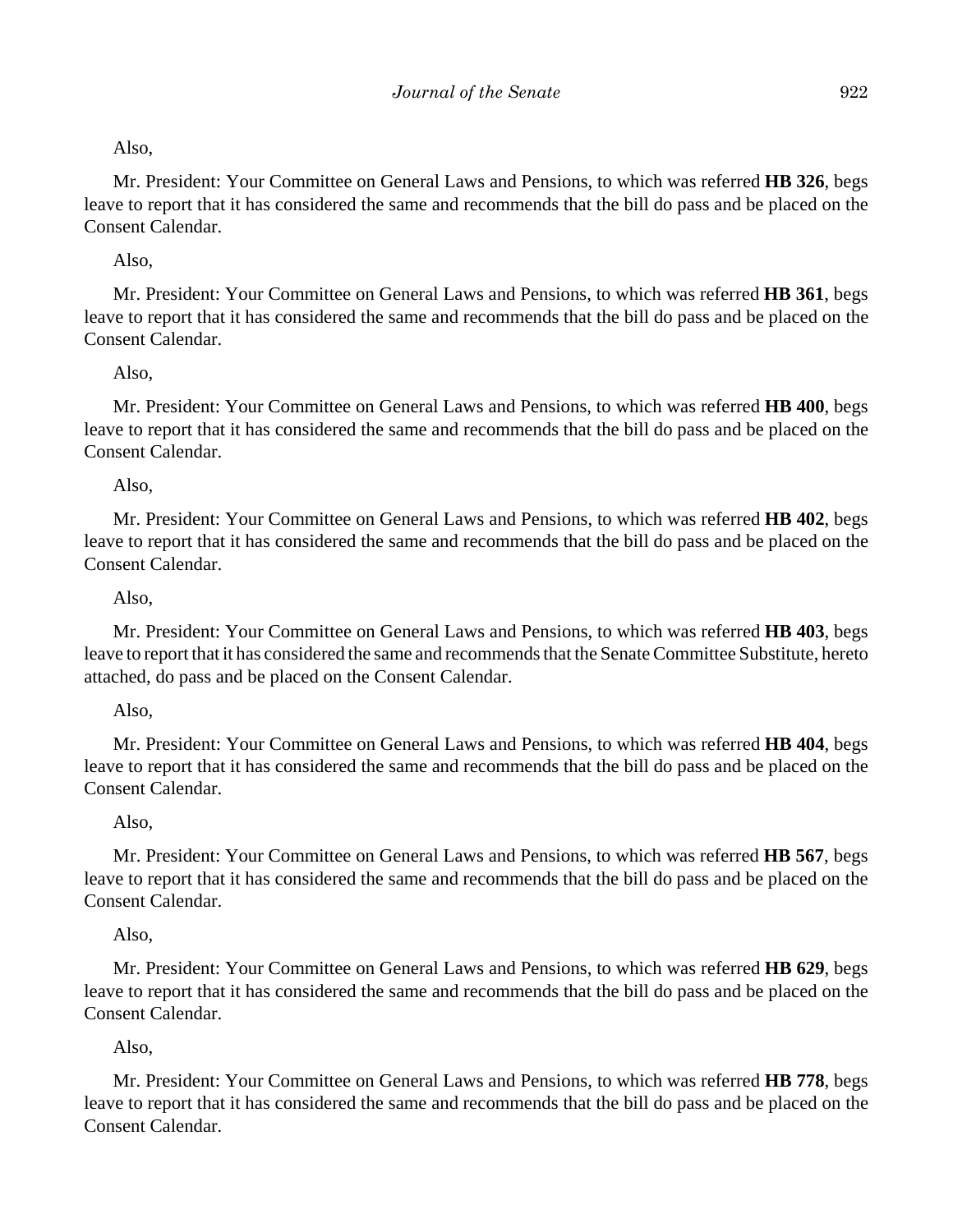## Also,

Mr. President: Your Committee on General Laws and Pensions, to which was referred **HB 859**, begs leave to report that it has considered the same and recommends that the bill do pass and be placed on the Consent Calendar.

## Also,

Mr. President: Your Committee on General Laws and Pensions, to which was referred **HB 861**, begs leave to report that it has considered the same and recommends that the bill do pass and be placed on the Consent Calendar.

## Also,

Mr. President: Your Committee on General Laws and Pensions, to which was referred **HB 874**, begs leave to report that it has considered the same and recommends that the bill do pass and be placed on the Consent Calendar.

## Also,

Mr. President: Your Committee on General Laws and Pensions, to which was referred **HB 1116**, begs leave to report that it has considered the same and recommends that the bill do pass and be placed on the Consent Calendar.

## Also,

Mr. President: Your Committee on General Laws and Pensions, to which was referred **HB 1119**, begs leave to report that it has considered the same and recommends that the bill do pass and be placed on the Consent Calendar.

Senator Wasson, Chairman of the Committee on Financial and Governmental Organizations and Elections, submitted the following reports:

Mr. President: Your Committee on Financial and Governmental Organizations and Elections, to which was referred **HB 979**, begs leave to report that it has considered the same and recommends that the bill do pass and be placed on the Consent Calendar.

## Also,

Mr. President: Your Committee on Financial and Governmental Organizations and Elections, to which was referred **HB 1052**, begs leave to report that it has considered the same and recommends that the bill do pass and be placed on the Consent Calendar.

## Also,

Mr. President: Your Committee on Financial and Governmental Organizations and Elections, to which was referred **HB 1098**, begs leave to report that it has considered the same and recommends that the Senate Committee Substitute, hereto attached, do pass and be placed on the Consent Calendar.

Senator Parson, Chairman of the Committee on Small Business, Insurance and Industry, submitted the following report:

Mr. President: Your Committee on Small Business, Insurance and Industry, to which was referred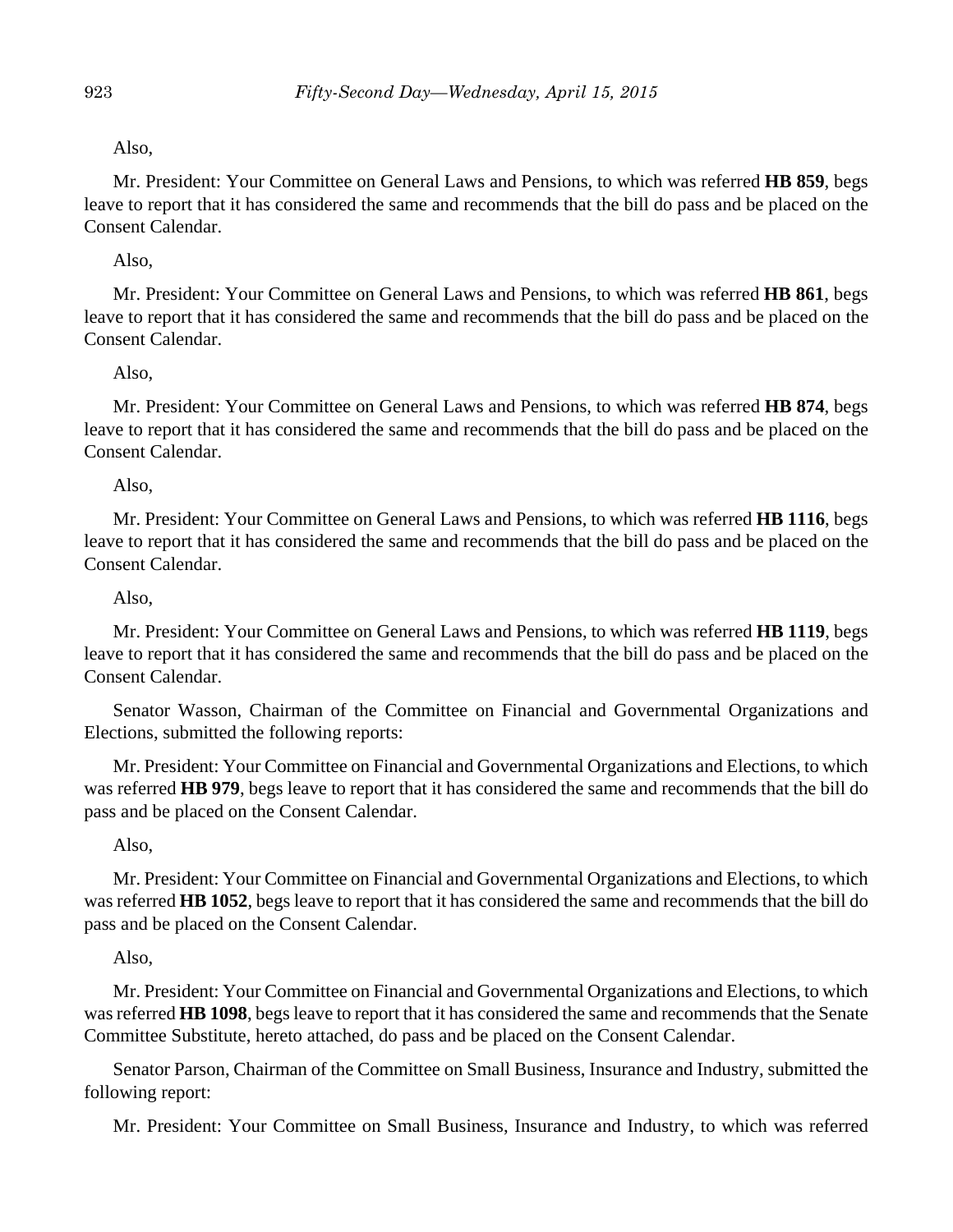**HB 391**, begs leave to report that it has considered the same and recommends that the bill do pass and be placed on the Consent Calendar.

Senator Sater, Chairman of the Committee on Seniors, Families and Children, submitted the following report:

Mr. President: Your Committee on Seniors, Families and Children, to which was referred **HB 343**, begs leave to report that it has considered the same and recommends that the Senate Committee Substitute, hereto attached, do pass and be placed on the Consent Calendar.

Senator Cunningham, Chairman of the Committee on Governmental Accountability and Fiscal Oversight, submitted the following report:

Mr. President: Your Committee on Governmental Accountability and Fiscal Oversight, to which was referred **HB 947**, begs leave to report that it has considered the same and recommends that the Senate Committee Substitute, hereto attached, do pass and be placed on the Consent Calendar.

Senator Libla, Chairman of the Committee on Transportation, Infrastructure and Public Safety, submitted the following reports:

Mr. President: Your Committee on Transportation, Infrastructure and Public Safety, to which was referred **HB 149**, begs leave to report that it has considered the same and recommends that the bill do pass and be placed on the Consent Calendar.

## Also,

Mr. President: Your Committee on Transportation, Infrastructure and Public Safety, to which was referred **HB 179**, begs leave to report that it has considered the same and recommends that the bill do pass and be placed on the Consent Calendar.

### Also,

Mr. President: Your Committee on Transportation, Infrastructure and Public Safety, to which was referred **HB 269**, begs leave to report that it has considered the same and recommends that the bill do pass and be placed on the Consent Calendar.

### Also,

Mr. President: Your Committee on Transportation, Infrastructure and Public Safety, to which were referred **HB 522**, **HB 34**, **HB 133**, **HB 134**, **HB 810**, **HB 338** and **HB 873**, begs leave to report that it has considered the same and recommends that the Senate Committee Substitute, hereto attached, do pass and be placed on the Consent Calendar.

### Also,

Mr. President: Your Committee on Transportation, Infrastructure and Public Safety, to which was referred **HB 650**, begs leave to report that it has considered the same and recommends that the bill do pass and be placed on the Consent Calendar.

## Also,

Mr. President: Your Committee on Transportation, Infrastructure and Public Safety, to which was referred **HB 869**, begs leave to report that it has considered the same and recommends that the bill do pass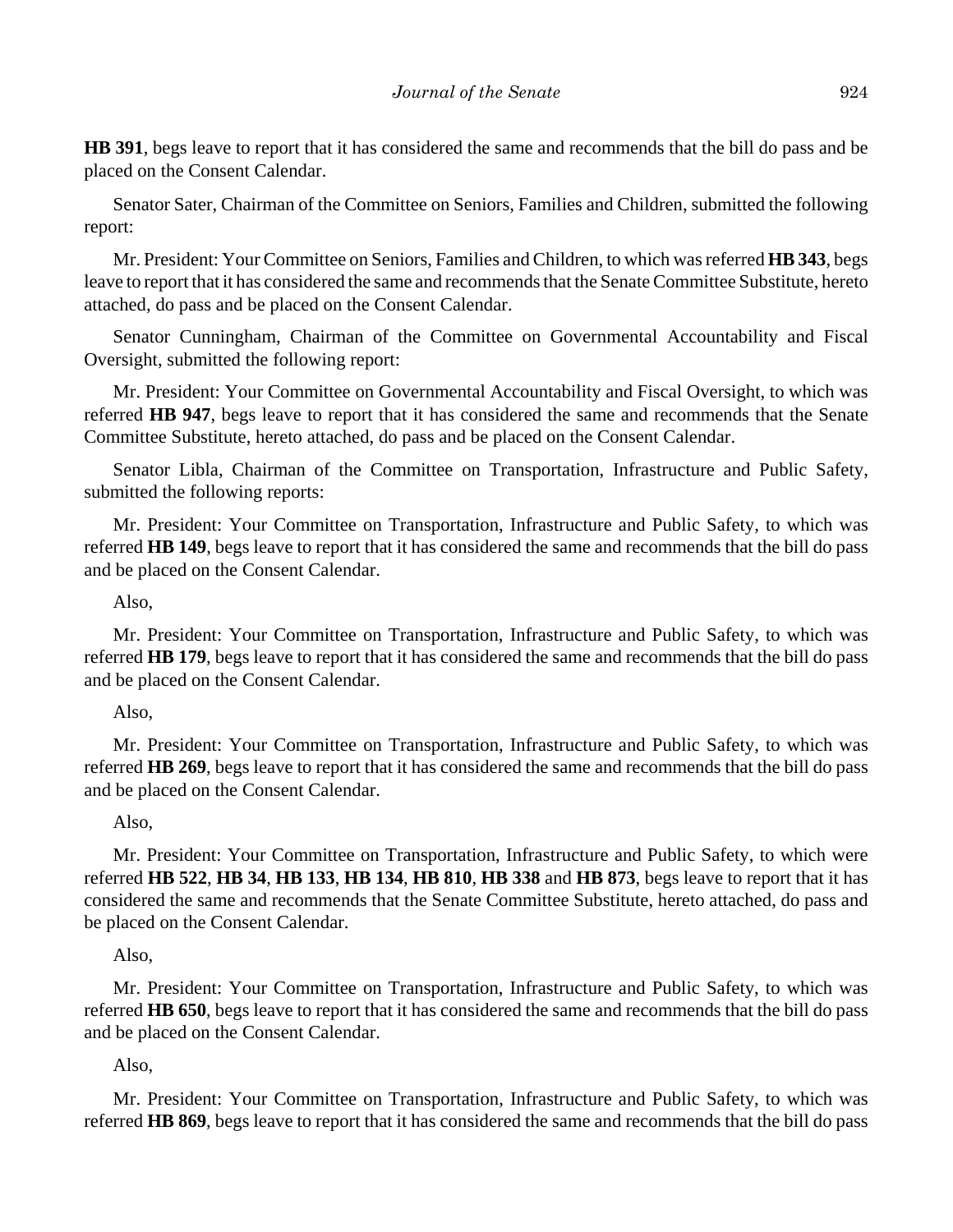and be placed on the Consent Calendar.

Senator Richard, Chairman of the Committee on Rules, Joint Rules, Resolutions and Ethics, submitted the following reports:

Mr. President: Your Committee on Rules, Joint Rules, Resolutions and Ethics, to which were referred **SCS** for **SB 435**, **SB 317** and **SB 200**, begs leave to report that it has examined the same and finds that the bills have been truly perfected and that the printed copies furnished the Senators are correct.

## **REFERRALS**

President Pro Tem Dempsey referred **SB 200** to the Committee on Governmental Accountability and Fiscal Oversight.

## **REPORTS OF STANDING COMMITTEES**

Senator Cunningham, Chairman of the Committee on Governmental Accountability and Fiscal Oversight, submitted the following reports:

Mr. President: Your Committee on Governmental Accountability and Fiscal Oversight, to which were referred **SCS** for **HCS** for **HB 42**, as amended, and **HB 150**, begs leave to report that it has considered the same and recommends that the bills do pass.

Senator Romine assumed the Chair.

## **HOUSE BILLS ON THIRD READING**

Senator Pearce moved that **SCS** for **HCS** for **HB 42**, as amended, be taken up for 3rd reading and final passage, which motion prevailed.

**SCS** for **HCS** for **HB 42**, as amended, was read the 3rd time and passed by the following vote:

| YEAS-Senators              |                      |            |            |            |          |         |             |
|----------------------------|----------------------|------------|------------|------------|----------|---------|-------------|
| Brown                      | Chappelle-Nadal      | Cunningham | Curls      | Dempsey    | Dixon    | Hegeman | Holsman     |
| Keaveny                    | Kehoe                | Libla      | Munzlinger | Nasheed    | Onder    | Parson  | Pearce      |
| Richard                    | Riddle               | Romine     | Sater      | Schaaf     | Schaefer | Sifton  | Wallingford |
| Wasson                     | Wieland-26           |            |            |            |          |         |             |
| NAYS-Senators              |                      |            |            |            |          |         |             |
| Kraus                      | Schupp               | Walsh-3    |            |            |          |         |             |
|                            | Absent-Senators-None |            |            |            |          |         |             |
| Absent with leave—Senators |                      |            |            |            |          |         |             |
| Emery                      | LeVota               | Schatz     | Schmitt    | $Silvey-5$ |          |         |             |
| Vacancies-None             |                      |            |            |            |          |         |             |
|                            |                      |            |            |            |          |         |             |

The President declared the bill passed.

The emergency clause was adopted by the following vote: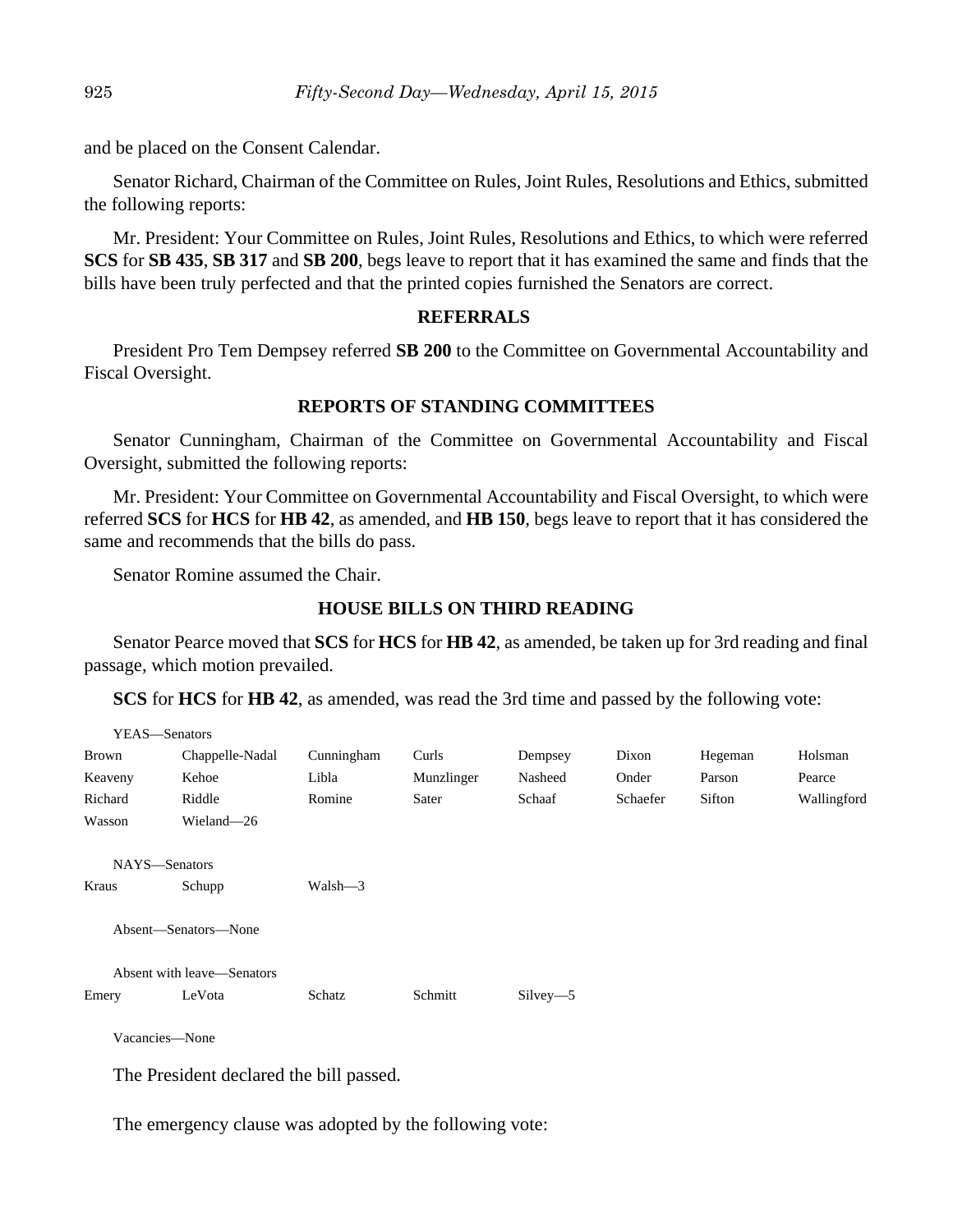| YEAS-Senators                                |                            |            |            |            |          |         |         |
|----------------------------------------------|----------------------------|------------|------------|------------|----------|---------|---------|
| <b>Brown</b>                                 | Chappelle-Nadal            | Cunningham | Curls      | Dempsey    | Dixon    | Hegeman | Holsman |
| Keaveny                                      | Kehoe                      | Libla      | Munzlinger | Nasheed    | Onder    | Parson  | Pearce  |
| Richard                                      | Riddle                     | Romine     | Sater      | Schaaf     | Schaefer | Schupp  | Sifton  |
| Wallingford                                  | Walsh                      | Wasson     | Wieland-28 |            |          |         |         |
| NAYS—Senator Kraus—1<br>Absent—Senators—None |                            |            |            |            |          |         |         |
|                                              | Absent with leave—Senators |            |            |            |          |         |         |
| Emery                                        | LeVota                     | Schatz     | Schmitt    | $Silvev-5$ |          |         |         |

Vacancies—None

On motion of Senator Pearce, title to the bill was agreed to.

Senator Pearce moved that the vote by which the bill passed be reconsidered.

Senator Richard moved that motion lay on the table, which motion prevailed.

Senator Kehoe moved that **HB 150** be taken up for 3rd reading and final passage, which motion prevailed.

**HB 150** was read the 3rd time and passed by the following vote:

| YEAS—Senators              |            |             |         |            |        |        |         |
|----------------------------|------------|-------------|---------|------------|--------|--------|---------|
| Brown                      | Cunningham | Dempsey     | Dixon   | Hegeman    | Kehoe  | Kraus  | Libla   |
| Munzlinger                 | Onder      | Parson      | Pearce  | Richard    | Riddle | Romine | Sater   |
| Schaaf                     | Schaefer   | Wallingford | Wasson  | Wieland-21 |        |        |         |
|                            |            |             |         |            |        |        |         |
| NAYS-Senators              |            |             |         |            |        |        |         |
| Chappelle-Nadal            | Curls      | Holsman     | Keaveny | Nasheed    | Schupp | Sifton | Walsh—8 |
|                            |            |             |         |            |        |        |         |
| Absent—Senators—None       |            |             |         |            |        |        |         |
|                            |            |             |         |            |        |        |         |
| Absent with leave—Senators |            |             |         |            |        |        |         |
| Emery                      | LeVota     | Schatz      | Schmitt | $Silvey-5$ |        |        |         |
|                            |            |             |         |            |        |        |         |

Vacancies—None

The President declared the bill passed.

On motion of Senator Kehoe, title to the bill was agreed to.

Senator Kehoe moved that the vote by which the bill passed be reconsidered.

Senator Richard moved that motion lay on the table, which motion prevailed.

## **MESSAGES FROM THE HOUSE**

The following messages were received from the House of Representatives through its Chief Clerk: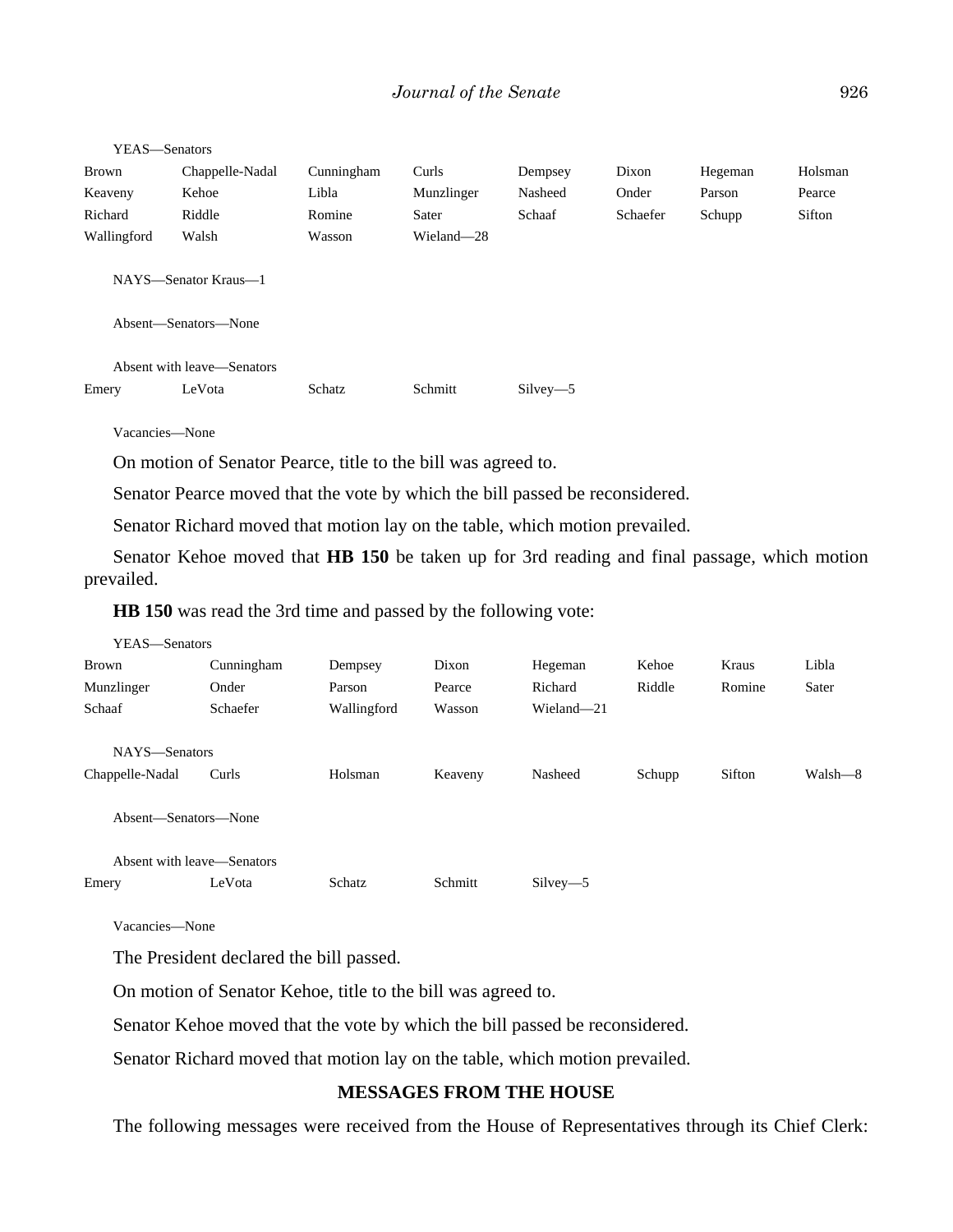Mr. President: I am instructed by the House of Representatives to inform the Senate that the House has taken up and passed **HCS** for **HB 457**, entitled:

An Act to repeal section 170.310, RSMo, and to enact in lieu thereof one new section relating to cardiopulmonary instruction in schools.

In which the concurrence of the Senate is respectfully requested.

Read 1st time.

Also,

Mr. President: I am instructed by the House of Representatives to inform the Senate that the House has taken up and passed **HB 1064**, entitled:

An Act to repeal sections 362.111, 369.159, and 370.073, RSMo, and to enact in lieu thereof three new sections relating to contractual fees charged by certain financial institutions.

In which the concurrence of the Senate is respectfully requested.

Read 1st time.

#### **RESOLUTIONS**

Senator Riddle offered Senate Resolution No. 813, regarding the Sixtieth Wedding Anniversary of Mr. and Mrs. James Francis Burke, which was adopted.

Senator Libla offered Senate Resolution No. 814, regarding Lester "Bud" Pinner, Poplar Bluff, which was adopted.

Senator LeVota offered Senate Resolution No. 815, regarding the One Hundredth Birthday of Mabel Whaley, Independence, which was adopted.

Senator Hegeman offered Senate Resolution No. 816, regarding the Sixtieth Anniversary of KTTN Radio Station, Trenton, which was adopted.

Senator Dixon offered Senate Resolution No. 817, regarding Aneva Jefferson, Springfield, which was adopted.

Senator Libla offered Senate Resolution No. 818, regarding Sam Giambelluca, which was adopted.

#### **INTRODUCTIONS OF GUESTS**

Senator Holsman introduced to the Senate, James and Lisa Bone, Gladstone.

Senator Munzlinger introduced to the Senate, Dean Dr. Margaret Wilson; Richard Thomas, Tyler Nickle, Bruce Wallace, Leslie Wilson, Brett Wilson, Jordan Palmer and students from ATSU-Kirksville College of Osteopathic Medicine.

Senator Wasson introduced to the Senate, Jennifer Murray, and her son, Connor; and Connor was made an honorary page.

Senator Sater introduced to the Senate, nine students from the Missouri Alliance of Boys and Girls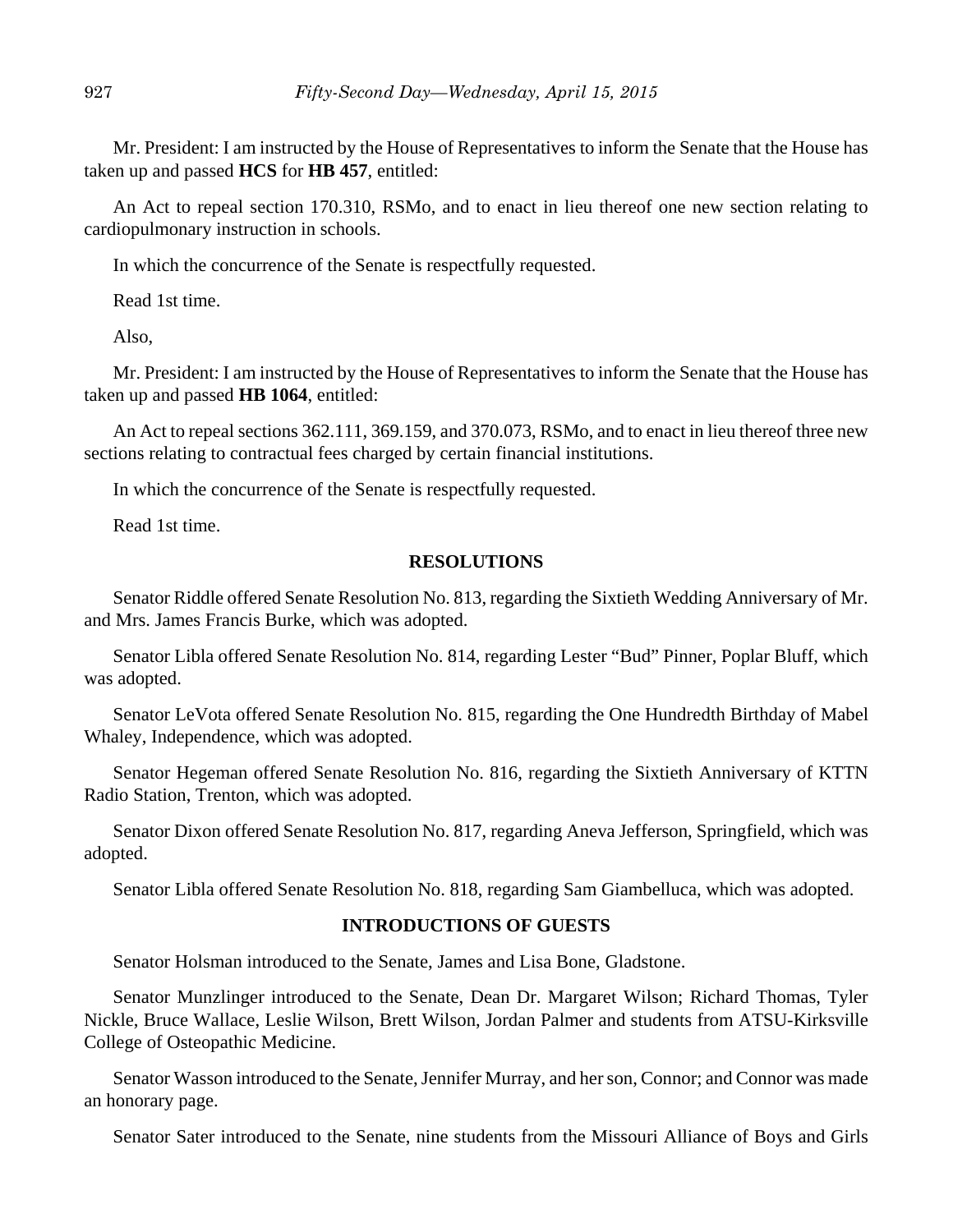Clubs.

Senator Cunningham introduced to the Senate, David Broeker and Jerry Wilbers, Jefferson City.

Senator Schaaf introduced to the Senate, Lauryn Newhart, Faucett.

On behalf of Senator Pearce, the President introduced to the Senate, Ron Brohammer, Rebecca Hoeflecker, Tonya Willim, Marilyn Odell, Ashlee Willim, Linda Emley, Jim Carter, Keesha Johnson, Natalie Lamar, Valerie Johnson, Bill Purcell, Connie Taylor, Christal Milligan and Chastidy Loftin, Richmond.

Senator Sater introduced to the Senate, Randy Fogle, Branson.

Senator Schupp introduced to the Senate, Patty Sebastian and Hailey Sherman, Creve Coeur; and Hailey was made and honorary page.

On behalf of Senator Pearce, the President introduced to the Senate, Jennifer Poston, Carrollton; Kevin Harris, Trenton; and Duane Thompson, Brookfield.

Senator Kehoe introduced to the Senate, Hakeem Din-Gabisi, Jefferson City.

On behalf of Senator Pearce, the President introduced to the Senate, Duane and Carolyn Harms, Leeton.

Senator Hegeman introduced to the Senate, students from Maysville High School.

Senator Walsh introduced to the Senate, teachers, Debbie Tesson and Terri Watkins; chaperones; and forty-nine fourth and fifth grade students from St. Norbert Catholic School, Florissant; and Paige Bradley, Max Tatoian, Tori King and Theodore J. Heitzler, Jr. were made honorary pages.

Senator Schupp introduced to the Senate, Ellen Alper and Darren Arnstein, National Council of Jewish Women, St. Louis.

Senator Nasheed introduced to the Senate, students from The Bertha Knox Gilkey Pamoja Preparatory School, St. Louis.

Senator Holsman introduced to the Senate, fifth grade students from Academie Lafayette, Kansas City.

Senator Schaaf introduced to the Senate, Phillip and Bernadette Glick, and their daughter, Catherine; and Catherine was made an honorary page.

Senator Holsman introduced to the Senate, former State Senator Jolie Justus, Kansas City.

Senator Dixon introduced to the Senate, his wife, Amanda and Aneva Jefferson, Springfield.

Senator Pearce introduced to the Senate, Bob and Laurie Lawson, Warrensburg.

Senator Pearce introduced to the Senate, Melissa Walker, Jefferson City.

Senator Cunningham introduced to the Senate, the Fire Chief and members of the West Plains Fire Department.

On motion of Senator Richard, the Senate adjourned under the rules.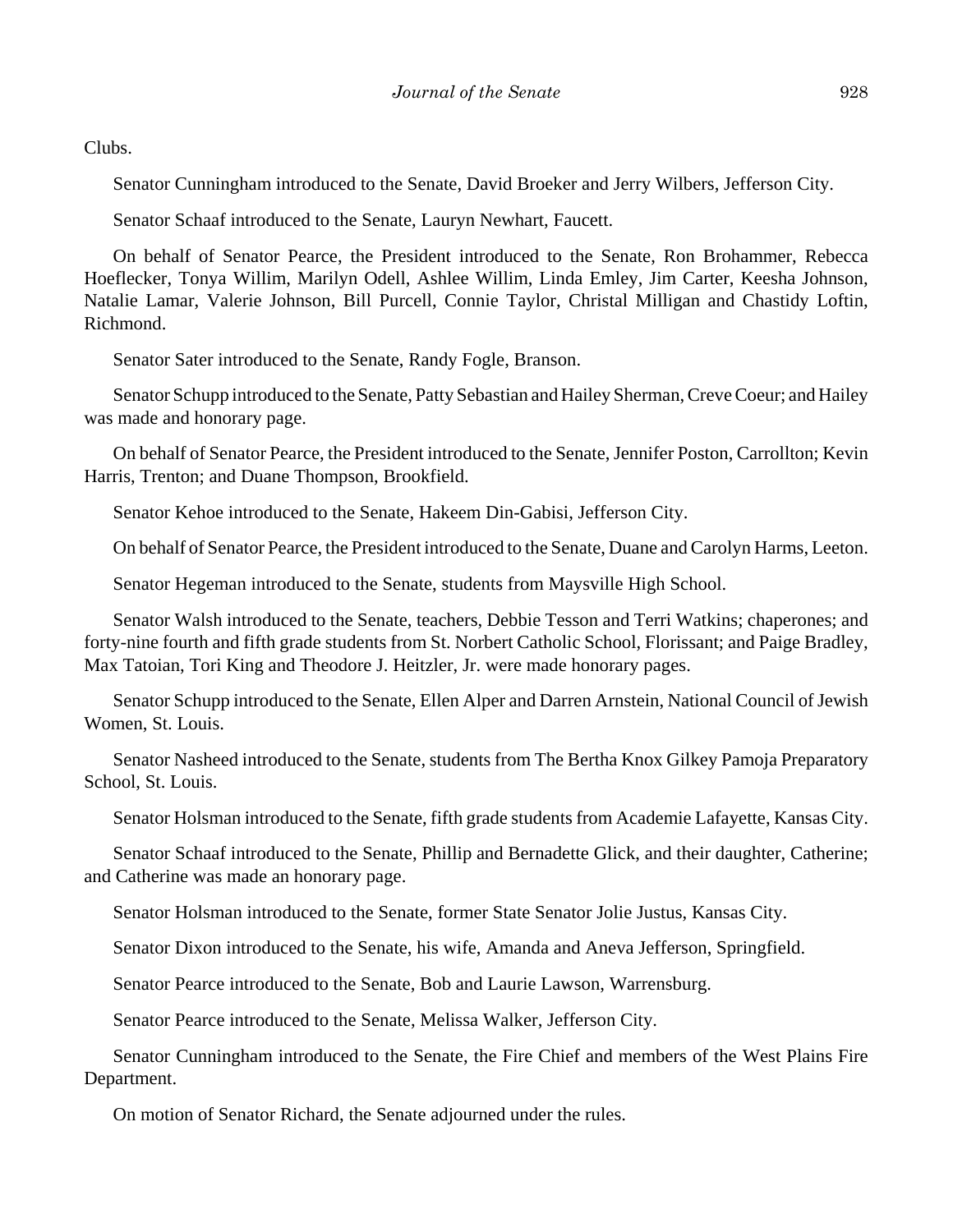## SENATE CALENDAR \_\_\_\_\_\_

## FIFTY–THIRD DAY–THURSDAY, APRIL 16, 2015 \_\_\_\_\_\_

## FORMAL CALENDAR

## HOUSE BILLS ON SECOND READING

HCS for HB 712 HCS for HBs 35 & 323 HB 229-McCaherty HCS for HB 380 HB 1022-Gosen HB 410-Kelley HCS for HB 882 HCS for HB 319 HB 254-Crawford HCS for HB 1063 HCS for HB 1019 HCS for HB 272

HCS for HB 14 HB 523-Burlison HCS for HB 637 HB 982-Rowden HB 336-McGaugh HCS for HBs 636 & 645 HCS for HB 926 HB 148-Fitzpatrick HCS for HB 268 HCS for HB 811 HCS for HB 457 HB 1064-Shull

## THIRD READING OF SENATE BILLS

- 1. SCS for SBs 1, 22, 49 & 70-Pearce (In Fiscal Oversight)
- 2. SCS for SB 56-Munzlinge (In Fiscal Oversight)
- 3. SS for SB 201-Dixon (In Fiscal Oversight)
- 4. SB 203-Dixon (In Fiscal Oversight)
- 5. SB 155-Nasheed (In Fiscal Oversight)
- 6. SB 389-Silvey and Walsh (In Fiscal Oversight)
- 7. SCS for SB 328-Schupp
- 8. SCS for SB 190-Curls
- 9. SS for SB 365-Schmitt
- 10. SS#2 for SB 386-Keaveny (In Fiscal Oversight)
- 11. SB 401-Schmitt and Richard (In Fiscal Oversight)
- 12. SB 334-Nasheed
- 13. SCS for SB 435-Walsh
- 14. SB 317-Brown
- 15. SB 200-Dixon (In Fiscal Oversight)

### HOUSE BILLS ON THIRD READING

HB 92-Miller (Kehoe)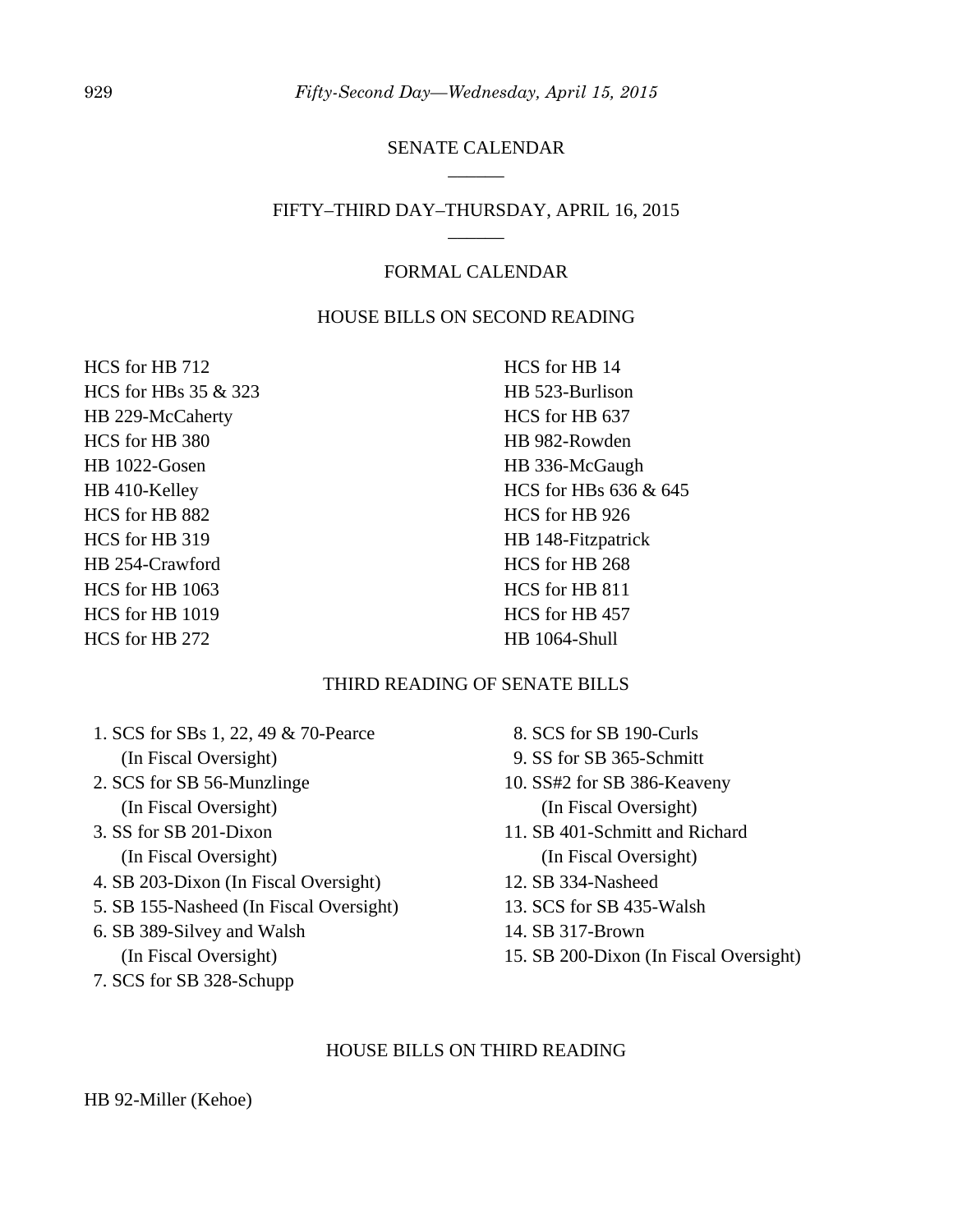## INFORMAL CALENDAR

## SENATE BILLS FOR PERFECTION

SB 37-Romine, with SCS & SA 1 (pending) SB 53-Schaaf SB 55-Munzlinger SB 59-Dixon SB 69-LeVota, with SCS SB 80-Dixon, with SCS SB 87-Emery, with SCS SB 91-Dixon, with SCS SB 112-Dixon, with SCS SB 141-Parson SB 142-Romine, with SCS & SS#2 for SCS (pending) SB 145-Pearce, with SCS SB 151-Sater SB 159-Parson SB 167-Schaaf, with SCS SB 199-Dixon, et al, with SCS SB 225-Romine, with SCS SB 227-Emery, with SS (pending) SB 232-Kehoe, with SCS SB 233-Kehoe, with SCS & SA 2 (pending) SB 268-Pearce, with SCS SB 299-Pearce SB 302-Riddle, with SCS (pending) SB 304-Keaveny, with SCS SB 305-Onder SB 314-Wallingford SBs 331 & 21-Libla, with SCS & SS for SCS (pending)

SB 339-Munzlinger SB 352-Schaefer SB 358-Kehoe SB 366-Schmitt SB 371-Munzlinger SB 372-Keaveny, with SCS (pending) SB 373-Libla SB 377-Schatz SB 400-Onder SB 416-Wasson SB 420-Schmitt SB 424-Pearce, with SA 1 (pending) SB 430-Curls SB 433-Dixon and Dempsey SB 452-Schmitt, et al, with SA 1 & point of order (pending) SB 457-Sater SB 463-Dixon SB 469-Munzlinger SB 475-Dempsey, with SS (pending) SB 481-Onder, with SCS SB 488-Cunningham SB 517-Wasson, with SCS SB 539-Brown, with SCS SB 540-Libla, with SS (pending) SB 567-Chappelle-Nadal, et al SJR 7-Richard and Wallingford SJR 12-Onder, with SCS (pending)

#### CONSENT CALENDAR

#### House Bills

#### Reported 4/9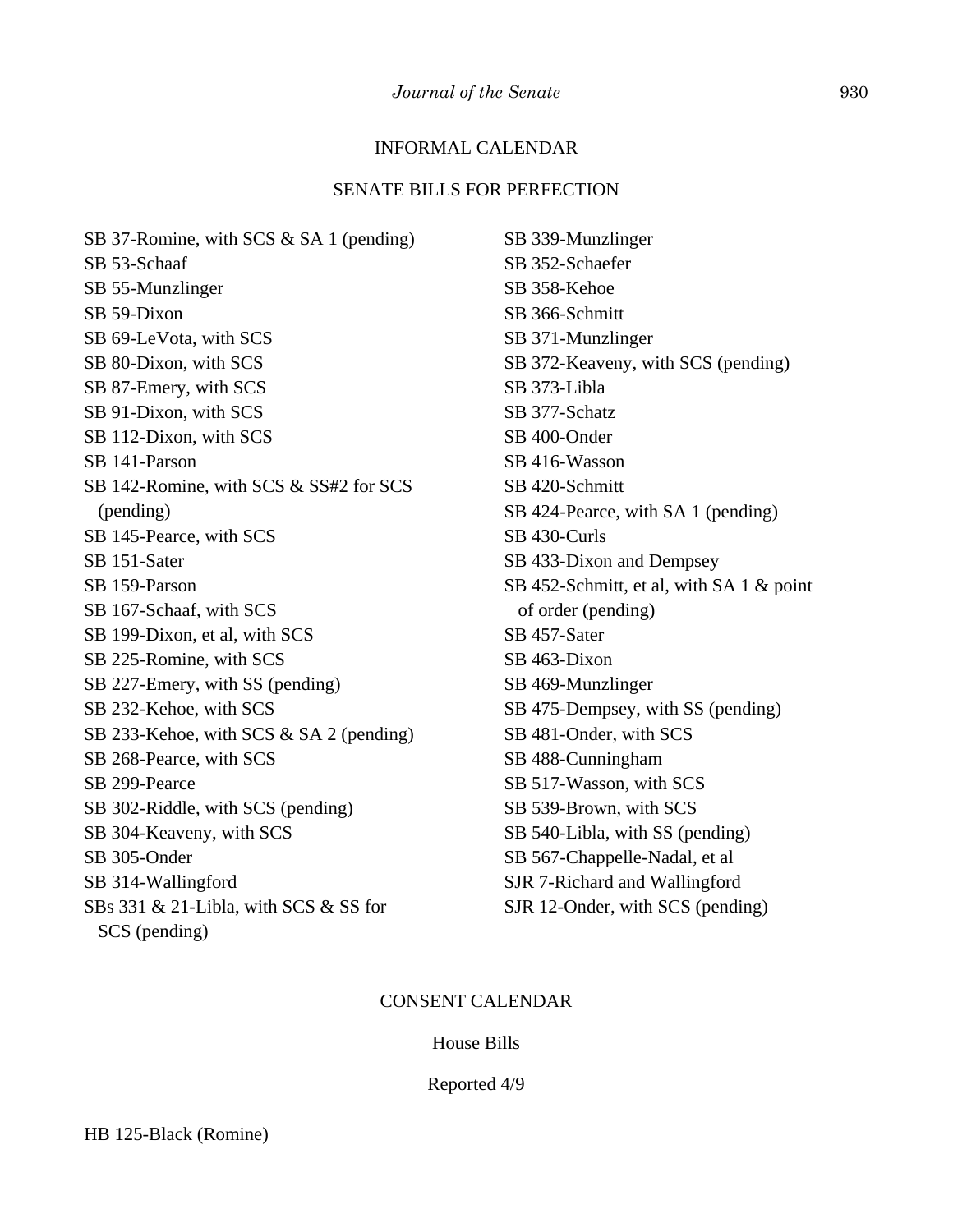## Reported 4/15

| HB 41-Wood, with SCS (Kehoe)      | HB 1116-Rehder                         |
|-----------------------------------|----------------------------------------|
| HB 511-Mathews                    | HB 1119-Redmon                         |
| HB 88-Walton Gray (Walsh)         | HB 979-Dugger (Pearce)                 |
| HB 326-Leara (Kehoe)              | HB 1052-Miller                         |
| HB 361-Spencer (Riddle)           | HB 1098-Crawford, with SCS (Kraus)     |
| HB 400-Peters                     | HB 391-Gosen (Wasson)                  |
| HB 402-Phillips (Sater)           | HB 343-Lair, with SCS (Wieland)        |
| HB 403-Phillips, with SCS (Sater) | HB 947-Wiemann, with SCS (Wallingford) |
| HB 404-Phillips (Sater)           | HB 149-Fitzpatrick                     |
| HB 567-Dunn                       | HB 179-Chipman (Brown)                 |
| HB 629-Leara (Silvey)             | HB 269-Miller                          |
| HB 778-Ruth                       | HBs 522, 34, 133, 134, 810, 338 &      |
| HB 859-Dunn                       | 873-Cookson, with SCS (Libla)          |
| HB 861-Fitzwater (49) (Wasson)    | HB 650-Cornejo (Schaefer)              |
| HB 874-Remole (Munzlinger)        | HB 869-Solon (Schatz)                  |

### SENATE BILLS WITH HOUSE AMENDMENTS

SB 104-Kraus, with HCS, as amended SCS for SB 152-Wallingford, with HCS, as amended

#### BILLS IN CONFERENCE AND BILLS CARRYING REQUEST MESSAGES

#### In Conference

SS#2 for SCS for SB 11-Richard, with HA 1, HA 2, as amended, HA 3, as amended & HA 4 SS#2 for SCS for SB 24-Sater, with HCS, as amended (Senate adopted CCR and passed CCS) HCS for HB 2, with SCS (Schaefer) HCS for HB 3, with SCS (Schaefer) HCS for HB 4, with SCS (Schaefer) HCS for HB 5, with SCS (Schaefer)

HCS for HB 6, with SCS (Schaefer) HCS for HB 7, with SCS (Schaefer) HCS for HB 8, with SCS (Schaefer) HCS for HB 9, with SCS (Schaefer) HCS for HB 10, with SCS (Schaefer) HCS for HB 11, with SCS, as amended (Schaefer) HCS for HB 12, with SS for SCS (Schaefer) HCS for HB 13, with SCS (Schaefer)